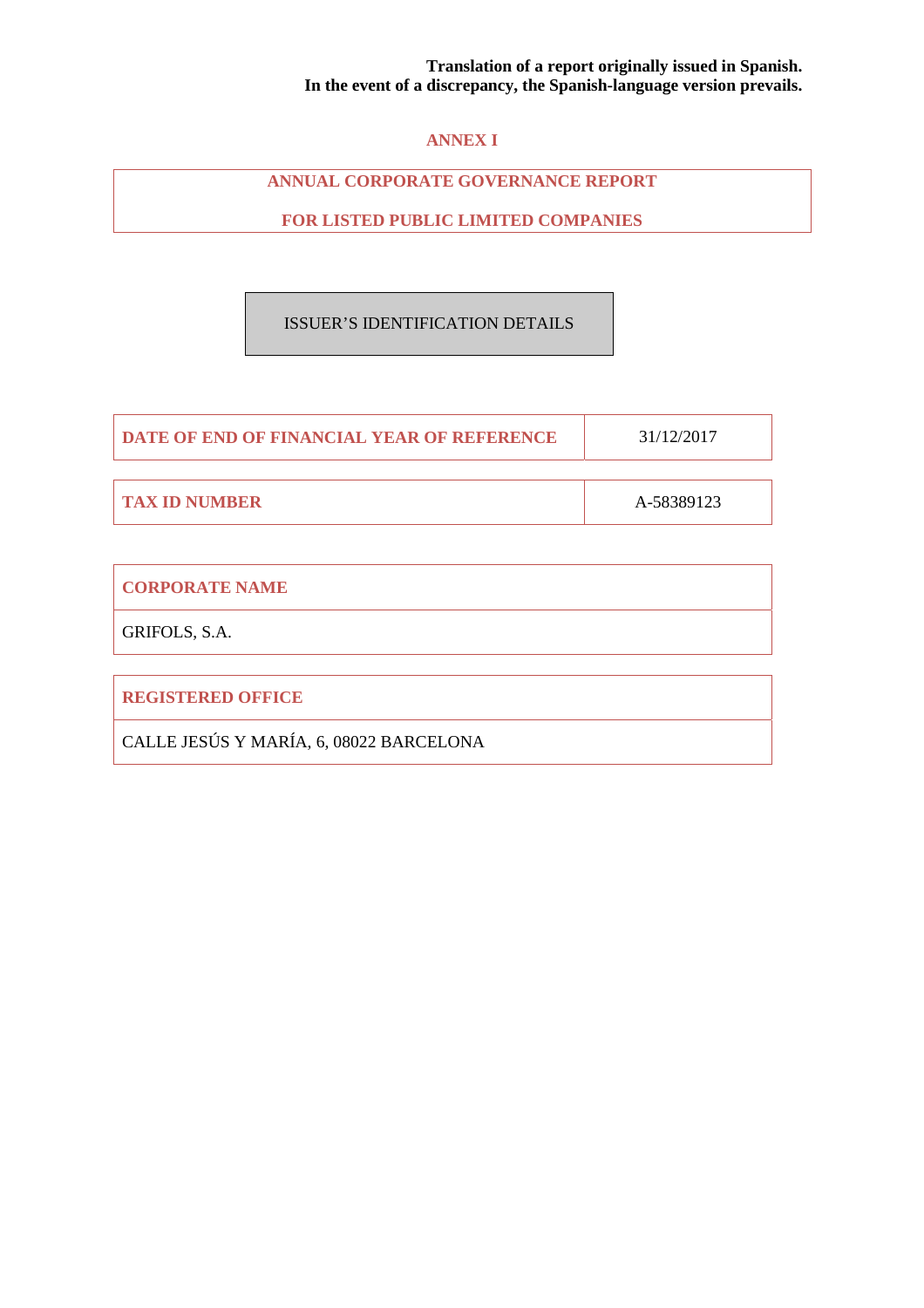# **ANNUAL CORPORATE GOVERNANCE REPORT**

# **FOR LISTED PUBLIC LIMITED COMPANIES**

# **A. OWNERSHIP STRUCTURE**

## A.1 Table on the company's share capital:

| Date of last<br>modification | Share capital in $\epsilon$ | Number of shares | Number of voting<br>rights |
|------------------------------|-----------------------------|------------------|----------------------------|
| 04/01/2016                   | 119.603.705.00              | 687.554.908      | 426,129,798                |

State whether there are different types of shares with different associated rights:

| <b>Class</b> | Number of<br>shares | Face value per<br>share | Unitary number<br>of voting rights | Different rights                                                                                                                                               |
|--------------|---------------------|-------------------------|------------------------------------|----------------------------------------------------------------------------------------------------------------------------------------------------------------|
| A            | 426,129,798         | 0.25                    | 426,129,798                        | Ordinary shares                                                                                                                                                |
| B            | 261,425,110         | 0.05                    | $\theta$                           | Separate voting<br>right at the<br>general<br>shareholders<br>meeting;<br>Preference<br>dividend; Right<br>of redemption;<br>Preferential<br>liquidation right |

# YES

# A.2 Give details of the direct and indirect owners of significant shareholdings of your company at the date of closing the financial year, excluding directors:

| Personal or corporate name of the<br>shareholder       | Number of<br>direct<br>voting<br>rights | Number of indirect<br>voting rights | % of total<br>voting<br>rights |
|--------------------------------------------------------|-----------------------------------------|-------------------------------------|--------------------------------|
|                                                        |                                         |                                     |                                |
| FIDELITY INTERNATIONAL LIMITED                         | 0                                       | 8,466,387                           | 1.99%                          |
| MS NÚRIA ROURA CARRERAS                                | 0                                       | 26,224,374                          | 6.15%                          |
| OPPENHEIMERFUNDS INC.                                  | $\Omega$                                | 13,064,750                          | 3.07%                          |
| THORTHOL HOLDINGS, B.V.                                | 30,085,532                              |                                     | 7.06%                          |
| SCRANTON ENTERPRISES, B.V.                             | 36,953,048                              | 0                                   | 8.67%                          |
| DERIA, S.A.                                            | 37.970.661                              | $\left( \right)$                    | 8.91%                          |
| BLACKROCK, INC.                                        | 0                                       | 18,748,942                          | 4.40%                          |
| <b>OPPENHEIMER INTERNATIONAL</b><br><b>GROWTH FUND</b> | 12,929,406                              | 0                                   | 3.03%                          |
| JUPITER FUND MANAGEMENT PLC                            | 12,967,000                              | 0                                   | 3.04%                          |

| Personal or corporate name of the<br>indirect shareholder | Through: personal or corporate<br>name of the direct shareholder | Number of<br>voting<br>rights |
|-----------------------------------------------------------|------------------------------------------------------------------|-------------------------------|
| FIDELITY INTERNATIONAL LIMITED                            | FIDELITY INTERNATIONAL<br>I IMITED.                              | 8.466.387                     |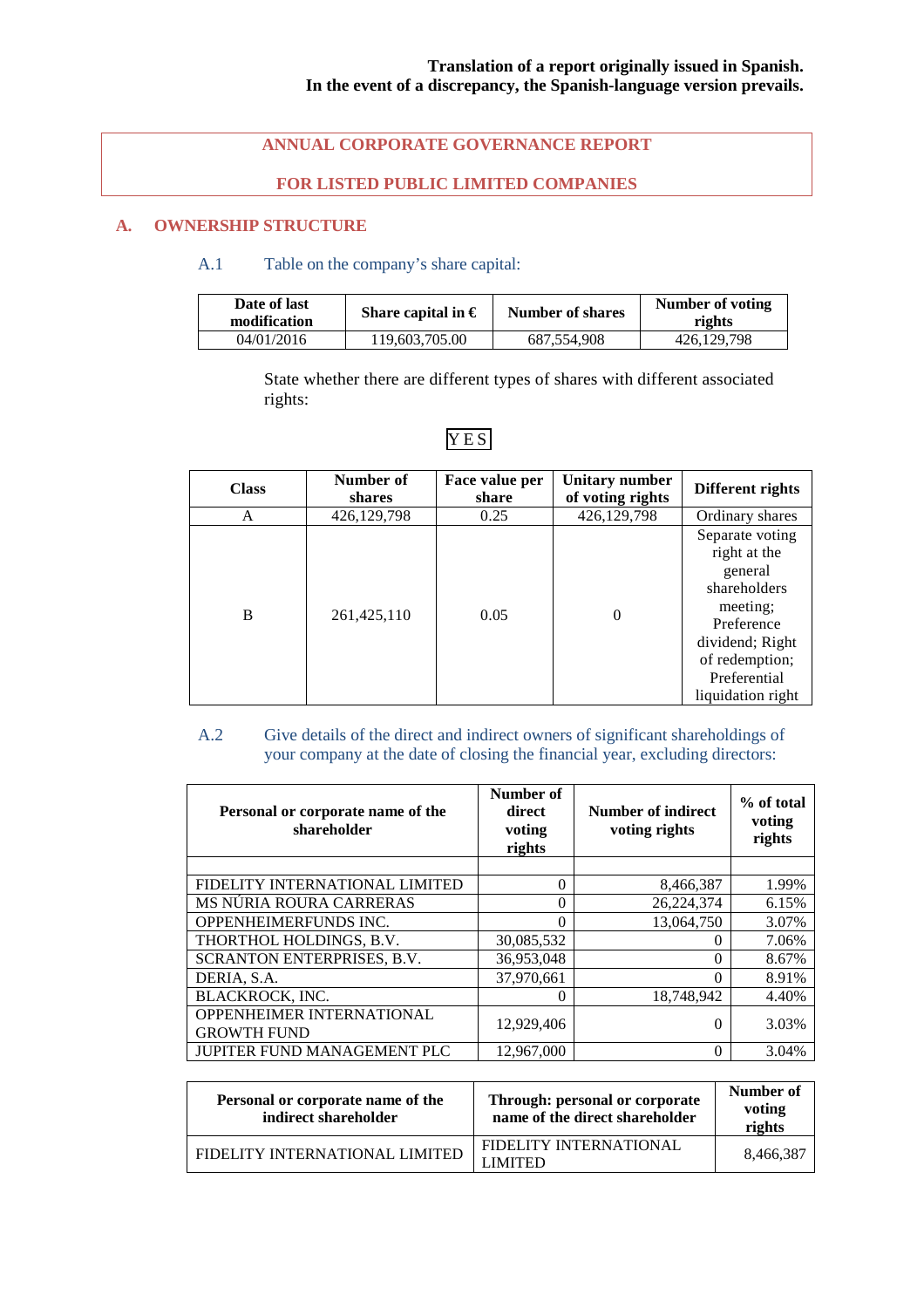| Personal or corporate name of the<br>indirect shareholder | Through: personal or corporate<br>name of the direct shareholder | Number of<br>voting<br>rights |
|-----------------------------------------------------------|------------------------------------------------------------------|-------------------------------|
| MS NÚRIA ROURA CARRERAS                                   | RODELLAR AMSTERDAM<br><b>HOLDINGS B.V.</b>                       | 26,224,374                    |
| OPPENHEIMERFUNDS, INC.                                    | OPPENHEIMERFUNDS, INC.                                           | 13,064,750                    |
| <b>BLACKROCK, INC.</b>                                    | BLACKROCK, INC.                                                  | 18,748,942                    |

Detail most significant movements in the share structure that have taken place during the year

| Personal or corporate name of the<br>shareholder | <b>Transaction date</b> | <b>Transaction description</b>      |
|--------------------------------------------------|-------------------------|-------------------------------------|
| CAPITAL RESEARCH AND<br>MANAGEMENT COMPANY       | 28/11/2017              | decreased below 3% share<br>capital |
| BLACKROCK, INC.                                  | 20/03/2017              | Over 3% share capital<br>reached    |
| JUPITER FUND MANAGEMENT PLC                      | 22/03/2017              | Over 3% share capital<br>reached    |
| OPPENHEIMER INTERNATIONAL<br><b>GROWTH FUND</b>  | 20/03/2017              | Over 3% share capital<br>reached    |

# A3 Members of the company's board of directors with voting rights from company shares:

| Personal or corporate name of the director     | Number of<br>direct voting<br>rights | Number of<br>indirect<br>voting rights | % of total<br>voting<br>rights |
|------------------------------------------------|--------------------------------------|----------------------------------------|--------------------------------|
| <b>MS MARLA ELIZABETH SALMON</b>               | 0                                    | $\theta$                               | 0.00                           |
| MR LUIS ISASI FERNÁNDEZ DE<br><b>BOBADILLA</b> | 200                                  | $\Omega$                               | 0.00                           |
| <b>MR RAIMON GRIFOLS ROURA</b>                 | 2,780                                | $\Omega$                               | 0.00                           |
| <b>MR RAMON RIERA ROCA</b>                     | 338,170                              | 0                                      | 0.08                           |
| MR TOMÁS DAGÁ GELABERT                         | 103,796                              | 0                                      | 0.02                           |
| <b>MR STEVEN MAYER</b>                         | $\Omega$                             | 0                                      | 0.00                           |
| MR VICTOR GRIFOLS DEU                          | 14,620                               | 0                                      | 0.00                           |
| MR VÍCTOR GRIFOLS ROURA                        | 880.900                              | 0                                      | 0.21                           |
| MS CARINA SZPILKA LÁZARO                       | 0                                    | 0                                      | 0.00                           |
| MR ÍÑIGO SÁNCHEZ-ASIAIN<br><b>MARDONES</b>     | 0                                    | 0                                      | 0.00                           |
| MS BELÉN VILLALONGA MORENÉS                    | 0                                    | 0                                      | 0.00                           |
| MR THOMAS GLANZMANN                            | 37,122                               | 130,000                                | 0.04                           |
| MS ANNA VEIGA LLUCH                            | 200                                  | $\Omega$                               | 0.00                           |

| Personal or corporate name of the<br>indirect shareholder | Through: personal or corporate<br>name of the direct shareholder | Number of<br>voting<br>rights |
|-----------------------------------------------------------|------------------------------------------------------------------|-------------------------------|
| MR THOMAS GLANZMANN                                       | <b>GLANZMANN ENTERPRISES AG</b>                                  | 24,000                        |
| MR THOMAS GLANZMANN                                       | OPULENTIA HOLDINGS LTD.                                          | 106,000                       |

| % of the total number of voting rights belonging to the board of directors | 0.35 |
|----------------------------------------------------------------------------|------|
|----------------------------------------------------------------------------|------|

Members of the company's board of directors holding rights over company shares: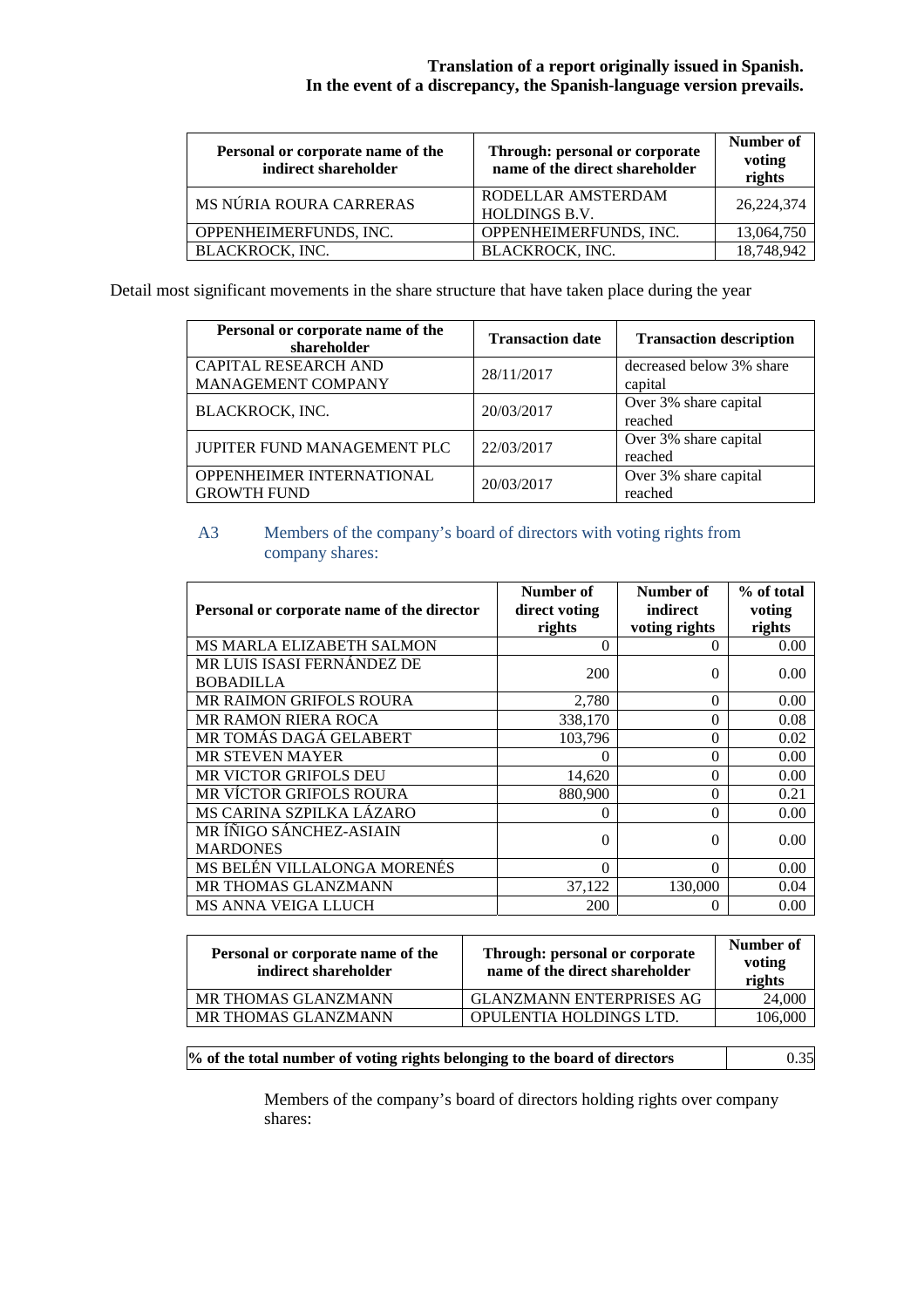A.4 State, where applicable, the family, commercial, contractual or corporate relations that exist between the owners of significant shareholdings, to the extent that these are known to the company, unless they are not highly relevant or stem from ordinary business operations:

| Personal or corporate name connected |
|--------------------------------------|
| MS NÚRIA ROURA CARRERAS              |
| DERIA, S.A.                          |

Type of connection: Family

Brief description: Mother of Deria, S.A.'s shareholders

- A.5 State, where applicable, the commercial, contractual or corporate relations existing between the owners of significant shareholdings and the company and/or its group, unless they are not highly relevant or stem from ordinary business operations:
- A.6 State whether the company has been informed of any shareholders' agreements affecting this pursuant to that set down in articles 530 and 531 of the Spanish Public Limited Companies Act. Where applicable, describe these briefly and list the shareholders bound by any such agreement:

# $\overline{NO}$

State whether the company is aware of the existence of any concerted actions arranged by its shareholders. Where applicable, give a short description of these:

# N<sub>O</sub>

In the event of there having been any amendments to or termination of said stipulations or agreements or concerted actions in the financial year, expressly state this:

Not applicable

A.7 State whether there is any natural or legal person now exercising or who could exercise control over the company pursuant to article 4 of the Spanish Securities Market Law. Where applicable, identify this person:

# NO

Comments

A.8 Treasury stock:

**At the close of the financial year:** 

**Number of direct shares Number of indirect shares (\*) Total % of share capital**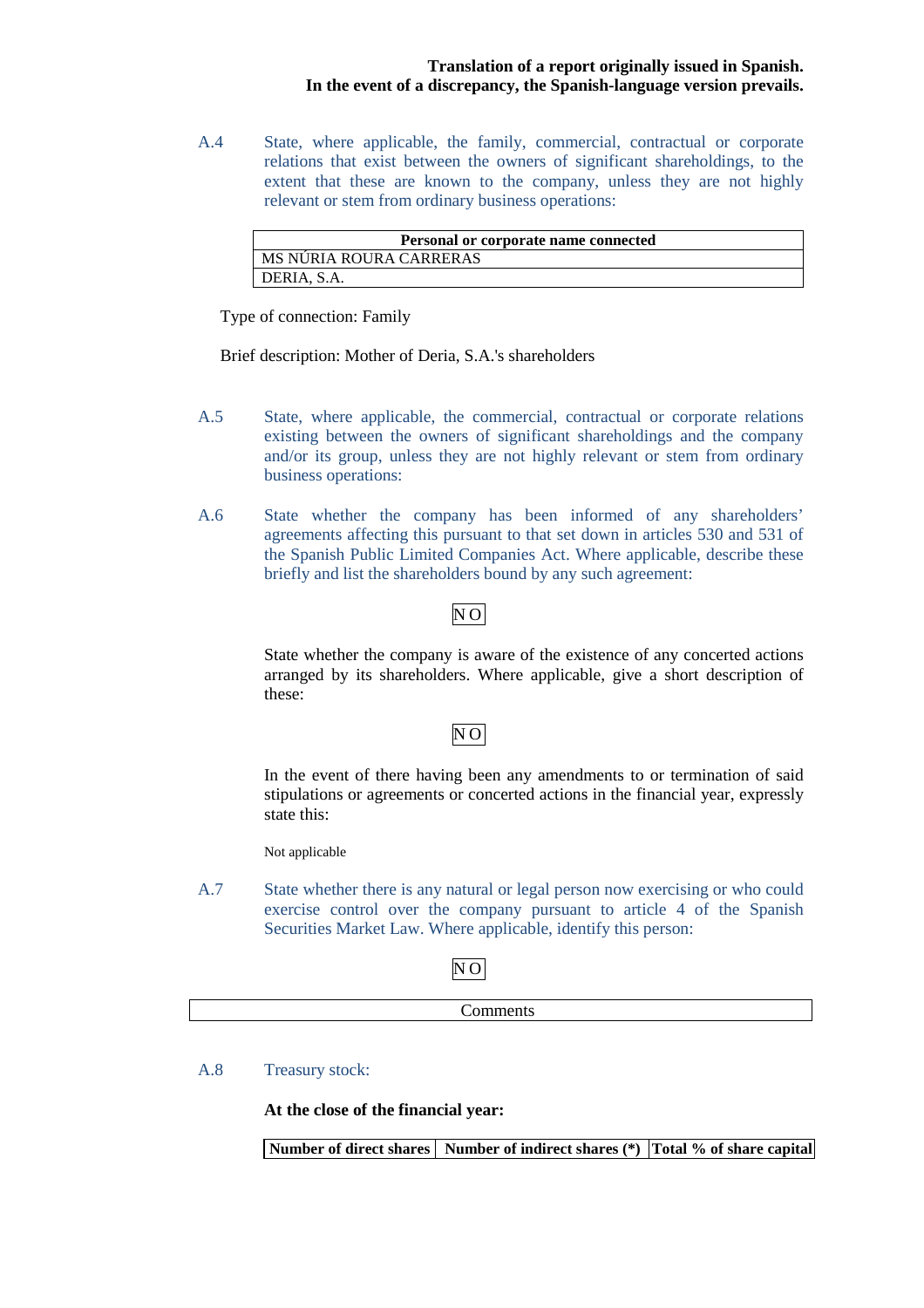| $ -$ |  |
|------|--|
|      |  |

#### **(\*) Through:**

Breakdown of any significant variations, in accordance with that provided for in Royal Decree 1362/2007, made during the financial year:

| Explain the significant variations |  |
|------------------------------------|--|
|                                    |  |

A.9 Give details of the conditions and period of the current mandate given by the meeting to the board of directors to issue, repurchase or transfer the company's treasury stock.

> At the Ordinary General Shareholders' Meeting held on 29 May 2015, among other points, it was agreed to authorize the Company's Board of Directors to acquire its own stock or subscription rights, by means of purchase, exchange, attribution account payment or any other form envisaged in the Law, either directly or through its subsidiaries, within the limits and with the requisites to be announced below:

- (i) That, insofar as there are Class B Shares, the acquisition should be performed pro rata between Class A Shares and Class B Shares, at the same price and under identical terms and conditions;
- (ii) For the face value of the shares acquired, added to the ones already owned by the Company or its Subsidiary companies, not to exceed 10% of the Company's share capital at any time.
- (iii) For the acquisition, including any shares that the Company, or person acting in their own name but on the Company's behalf, had previously acquired and had in its portfolio, not to make the net worth work out lower than the amount of the share capital plus the legally or statutorily non-disposable reserves.
- (iv) For the shares acquired to be paid up in full.
- (v) The maximum acquisition price will be the listed price for the Class A shares at the stock exchange session on the day the acquisition is made or, where applicable, the one authorized by the Spanish Stock Exchange Commission. The minimum price will be 100% of the face value of each Class A share.
- (vi) This authorization is granted for five years at most.
- (vii) The shares acquired may be intended to be given to the workers or managers of the Group, either directly or as result of exercising any option rights to which they may be entitled.

It was also agreed to revoke and make invalid in all its terms the previous authorization for the Company to acquire treasury stock granted by the Extraordinary Shareholders' Meeting of 25th January 2011.

#### A.9 bis Estimated floating capital:

|                                   | $\frac{0}{0}$ |
|-----------------------------------|---------------|
| <b>Estimated floating capital</b> | 52            |

A.10 State any restrictions to the transmissibility of securities and/or any restrictions to voting rights. In particular, the existence of any kind of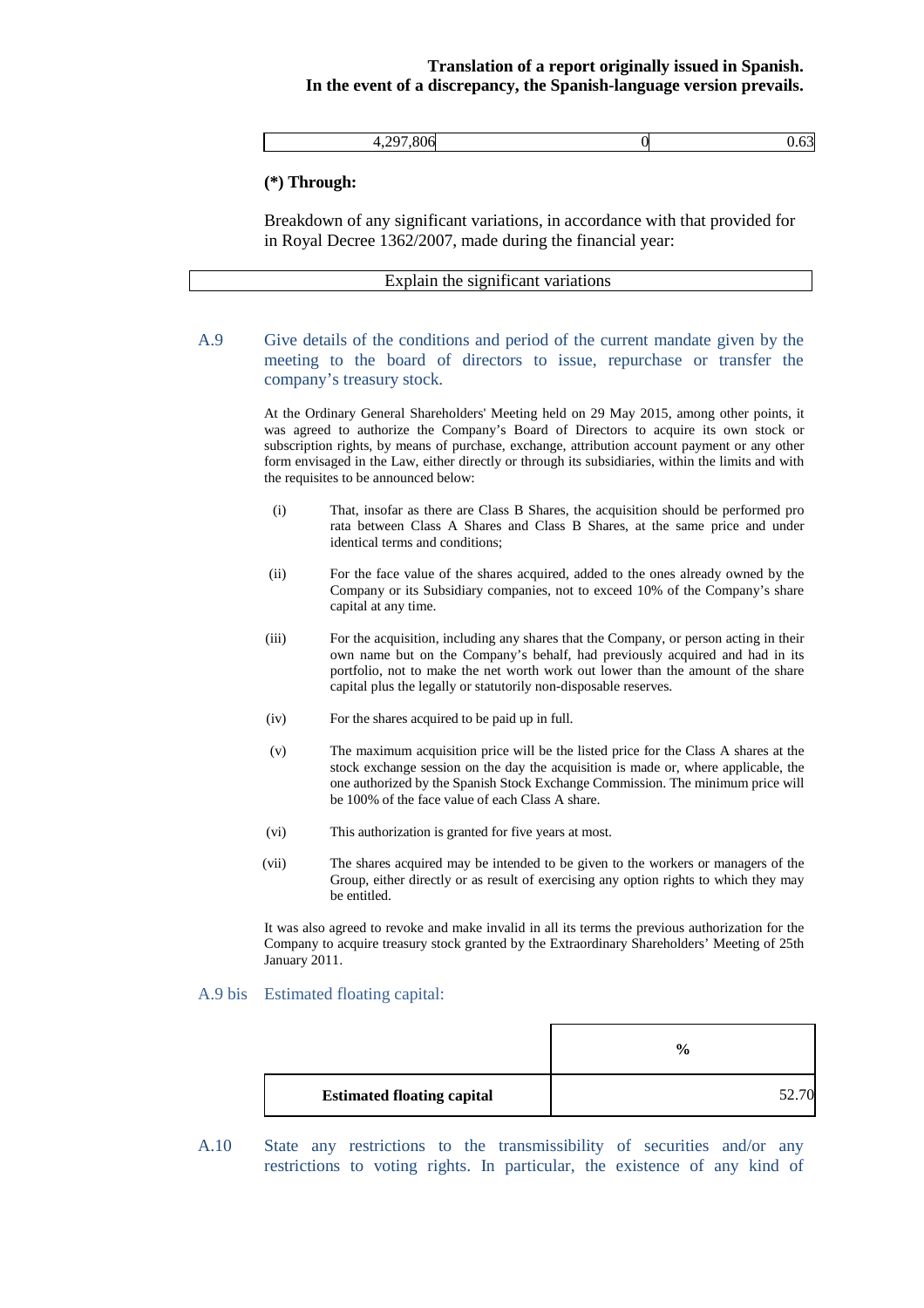restrictions which may cause difficulties for the taking of control of the company by means of the acquisition of its shares on the market is to be communicated.

# NO

A.11 State whether the general shareholders' meeting has agreed to adopt any neutralization measures against a public takeover bid pursuant to the provisions of Law 6/2007.

# NO

Where applicable, explain the approved measures and the terms under which the restrictions would become ineffective:

A.12 Indicate whether the company has issued any securities which are not traded on a regulated Community market.

# $\overline{N}$ O

Where applicable, explain the different kinds of shares and, for each kind of shares, the rights and obligations conferred.

#### **B. GENERAL SHAREHOLDERS' MEETING**

B.1 State and where applicable provide details of whether there are any differences between the required quorum for the general shareholders' meeting and the quorum system laid down in the Spanish Companies Act (LSA).

## NO

B.2 State and, where applicable, give details of any differences from the system envisaged in the Spanish Companies Act (LSA) for the adoption of corporate resolutions.

## $N<sub>O</sub>$

Describe how it is different from the system envisaged by the LSA.

B.3 State any rules applicable to the modification of the articles of association of the company. In particular, those majorities provided for in cases of amendment of the articles of association, as well, where applicable, as those rules provided for in cases of tutelage of the rights of shareholders in the amendment of articles of association are to be communicated.

> Article 201.2 of Royal Legislative Decree 1/2010, of 2nd July, which passed the redrafted text of the Spanish Companies Act .

> In addition, the articles of association of the Company establish that in order to protect the rights of Class B shares, corporate agreements on certain "Extraordinary Matters" shall, in addition to its approval in accordance with article 17 of the articles of association (the adoption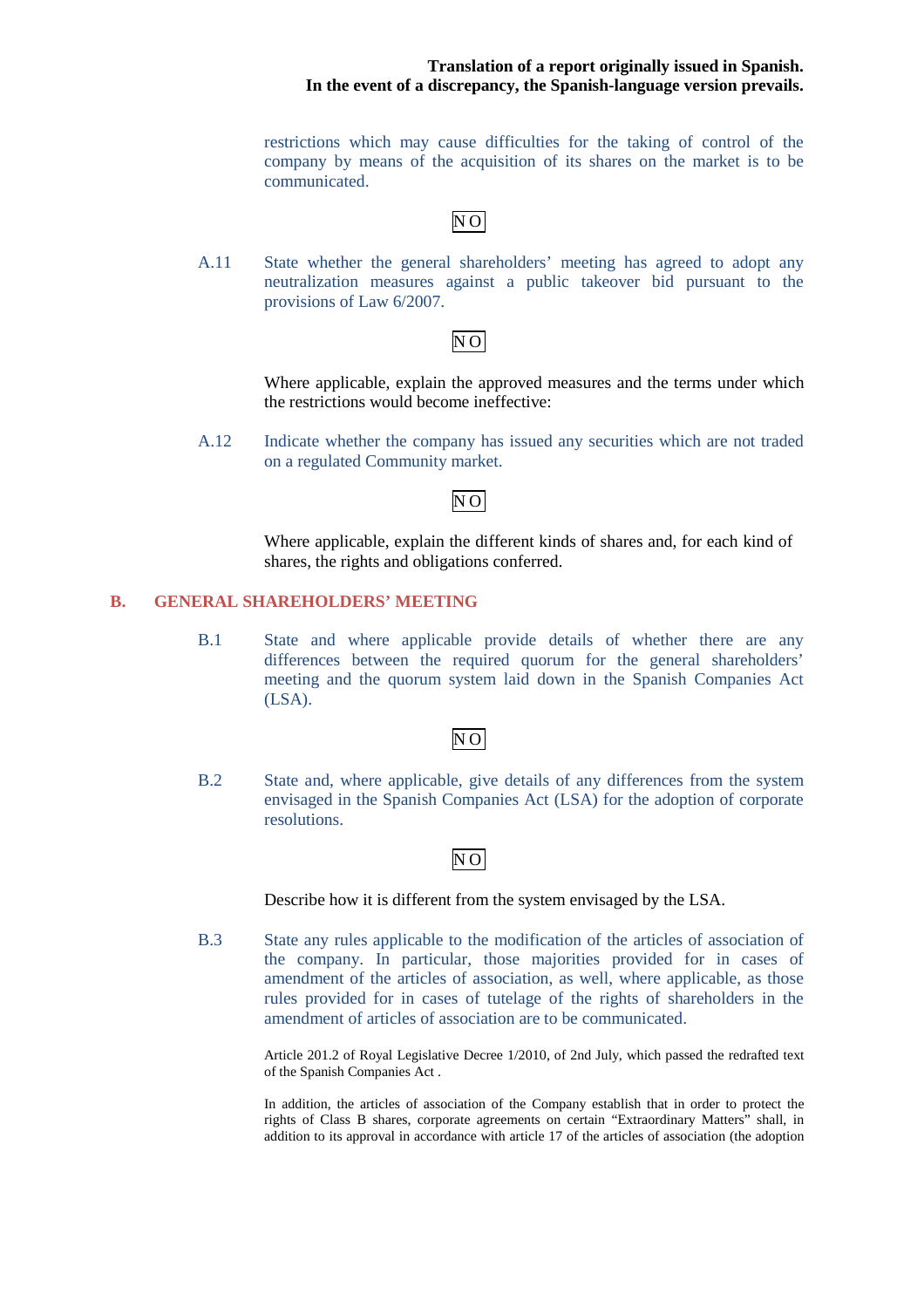of agreements by simple majority of the capital present and/or represented), require the approval of the majority of the Class B shares then in circulation.

In this regard, any agreements and any amendments to the articles of association which may directly or indirectly damage or have a negative effect on the rights, preferences or privileges of Class B Shares (including any agreements which may cause damage to or have a negative effect on Class B Shares in comparison with Class A Shares or which may benefit or have a positive effect on Class A Shares in comparison with Class B Shares, or which may affect the provisions of these articles in relation to Class B Shares) shall require the approval of a majority of Class B Shares then in issue.

Finally, it is to be indicated that the General Shareholders' Meeting has the competence to decide on all matters which may have been attributed to the same, by law or through the articles of association, and, in particular, in an expository manner, it shall be the sole corporate body or competent authority to decide on matters considered "Extraordinary Matters" in accordance with article 6.2 of these articles of association.

#### B.4 Details of attendance at general meetings held during the financial year covered by this report and those from the previous financial year:

|                                   | <b>Details of attendance</b>      |                 |                             |               |              |
|-----------------------------------|-----------------------------------|-----------------|-----------------------------|---------------|--------------|
|                                   |                                   | % remote voting |                             |               |              |
| Date of the<br>general<br>meeting | $%$ of<br>attendance in<br>person | $%$ as proxy    | <b>Electronic</b><br>voting | <b>Others</b> | <b>Total</b> |
|                                   |                                   |                 |                             |               |              |
| 27/05/2016                        | 4.53                              | 76.29           | 0.00                        | 1.14          | 81.96        |
| 26/05/2017                        | 2.85                              | 76.67           | 0.00                        | 0.78          | 80.30        |

B.5 State whether there is any statutory restriction in the articles establishing a minimum number of shares needed to attend the general shareholders' meeting.

# NO

- B.6 This section has been annulled
- B.7 State the address and means of access to the web page of the company and the information on corporate governance and other information on general shareholders' meetings which must be made available to shareholders via the web page of the Company.

The address of the Company's webpage is www.grifols.com. Information on corporate governance can be accessed through the link Investors Relations on the main page, or directly at http://inversores.grifols.com.

# **C STRUCTURE OF THE COMPANY'S ADMINISTRATION**

- C.1 Board of Directors
- C.1.1 Maximum and minimum number of directors envisaged in the articles of association:

| <b>Maximum number of directors</b> |  |
|------------------------------------|--|
| Minimum number of directors        |  |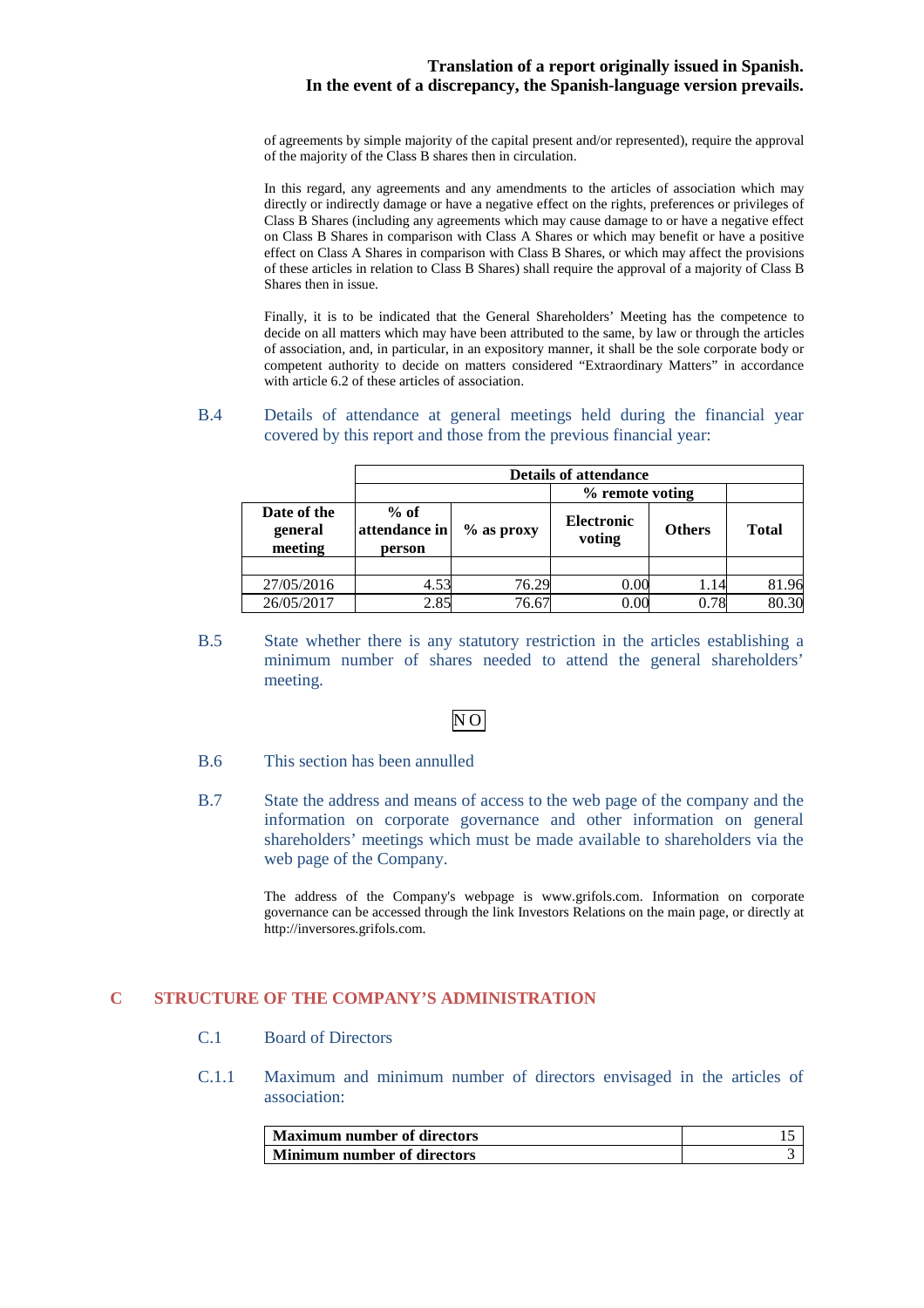# C.1.2 Members of the Board of Directors:

| <b>Personal or</b><br>corporate<br>name of director | Representati<br>ve | Type of<br>directorship | Post on the<br><b>Board</b>                                 | Date 1st<br>appointme<br>nt | Date last<br>appointment | <b>Election procedure</b>                                                    |
|-----------------------------------------------------|--------------------|-------------------------|-------------------------------------------------------------|-----------------------------|--------------------------|------------------------------------------------------------------------------|
| MS MARLA<br>ELIZABETH<br>SALMON                     |                    | Independent             | <b>DIRECTOR</b>                                             | 30/05/2014                  | 30/05/2014               | <b>GENERAL</b><br><b>SHAREHOLDERS</b><br><b>MEETING</b><br><b>AGREEMENT</b>  |
| MR LUIS ISASI<br>FERNÁNDEZ<br>DE BOBADILLA          |                    | Independent             | <b>DIRECTOR</b>                                             | 24/05/2011                  | 27/05/2016               | <b>GENERAL</b><br>SHAREHOLDERS'<br><b>MEETING</b><br><b>AGREEMENT</b>        |
| MR RAIMON<br><b>GRIFOLS</b><br><b>ROURA</b>         |                    | Executive               | <b>JOINT AND</b><br><b>SEVERAL CEO</b>                      | 29/05/2015                  | 29/05/2015               | <b>GENERAL</b><br><b>SHAREHOLDERS</b><br><b>MEETING</b><br><b>AGREEMENT</b>  |
| MR RAMON<br>RIERA ROCA                              |                    | Executive               | <b>DIRECTOR</b>                                             | 13/04/2000                  | 26/05/2017               | <b>GENERAL</b><br>SHAREHOLDERS'<br><b>MEETING</b><br><b>AGREEMENT</b>        |
| MR TOMÁS<br>DAGÁ<br>GELABERT                        |                    |                         | DIRECTOR and<br>Other external VICESECRETARY                | 13/04/2000                  | 29/05/2015               | <b>GENERAL</b><br>SHAREHOLDERS'<br><b>MEETING</b><br><b>AGREEMENT</b>        |
| MR STEVEN<br>MAYER                                  |                    | Independent             | <b>DIRECTOR</b>                                             | 25/01/2011                  | 27/05/2016               | <b>GENERAL</b><br>SHAREHOLDERS'<br><b>MEETING</b><br><b>AGREEMENT</b>        |
| MR VICTOR<br><b>GRIFOLS DEU</b>                     |                    | Executive               | <b>JOINT AND</b><br><b>SEVERAL CEO</b>                      | 27/05/2016                  | 27/05/2016               | <b>GENERAL</b><br>SHAREHOLDERS'<br><b>MEETING</b><br>AGREEMENT               |
| MR VICTOR<br><b>GRIFOLS</b><br>ROURA                |                    | Proprietary             | <b>CHAIRMAN</b>                                             | 08/07/1991                  | 26/05/2017               | <b>GENERAL</b><br>SHAREHOLDERS'<br><b>MEETING</b><br>AGREEMENT               |
| MS CARINA<br><b>SZPILKA</b><br>LÁZARO               |                    | Independent             | <b>DIRECTOR</b>                                             | 29/05/2015                  | 29/05/2015               | <b>GENERAL</b><br><b>SHAREHOLDERS</b><br><b>MEETING</b><br><b>AGREEMENT</b>  |
| MR IÑIGO<br><b>SANCHEZ-</b><br>ASIAIN<br>MARDONES   |                    | Independent             | <b>INDEPENDENT</b><br><b>COORDINATOR</b><br><b>DIRECTOR</b> | 29/05/2015                  | 29/05/2015               | <b>GENERAL</b><br>SHAREHOLDERS'<br><b>MEETING</b><br><b>AGREEMENT</b>        |
| MS BELEN<br>VILLALONGA<br>MORENÉS                   |                    | Independent             | <b>DIRECTOR</b>                                             | 24/05/2013                  | 24/05/2013               | <b>GENERAL</b><br><b>SHAREHOLDERS'</b><br><b>MEETING</b><br><b>AGREEMENT</b> |
| <b>MR THOMAS</b><br><b>GLANZMANN</b>                |                    | Other external          | DIRECTOR and<br>VICECHAIRMAN                                | 05/04/2006                  | 27/05/2016               | <b>GENERAL</b><br>SHAREHOLDERS'<br>MEETING<br><b>AGREEMENT</b>               |
| MS ANNA<br>VEIGA LLUCH                              |                    | Independent             | <b>DIRECTOR</b>                                             | 09/12/2008                  | 29/05/2015               | <b>GENERAL</b><br>SHAREHOLDERS'<br><b>MEETING</b><br><b>AGREEMENT</b>        |

**Total number of directors** 13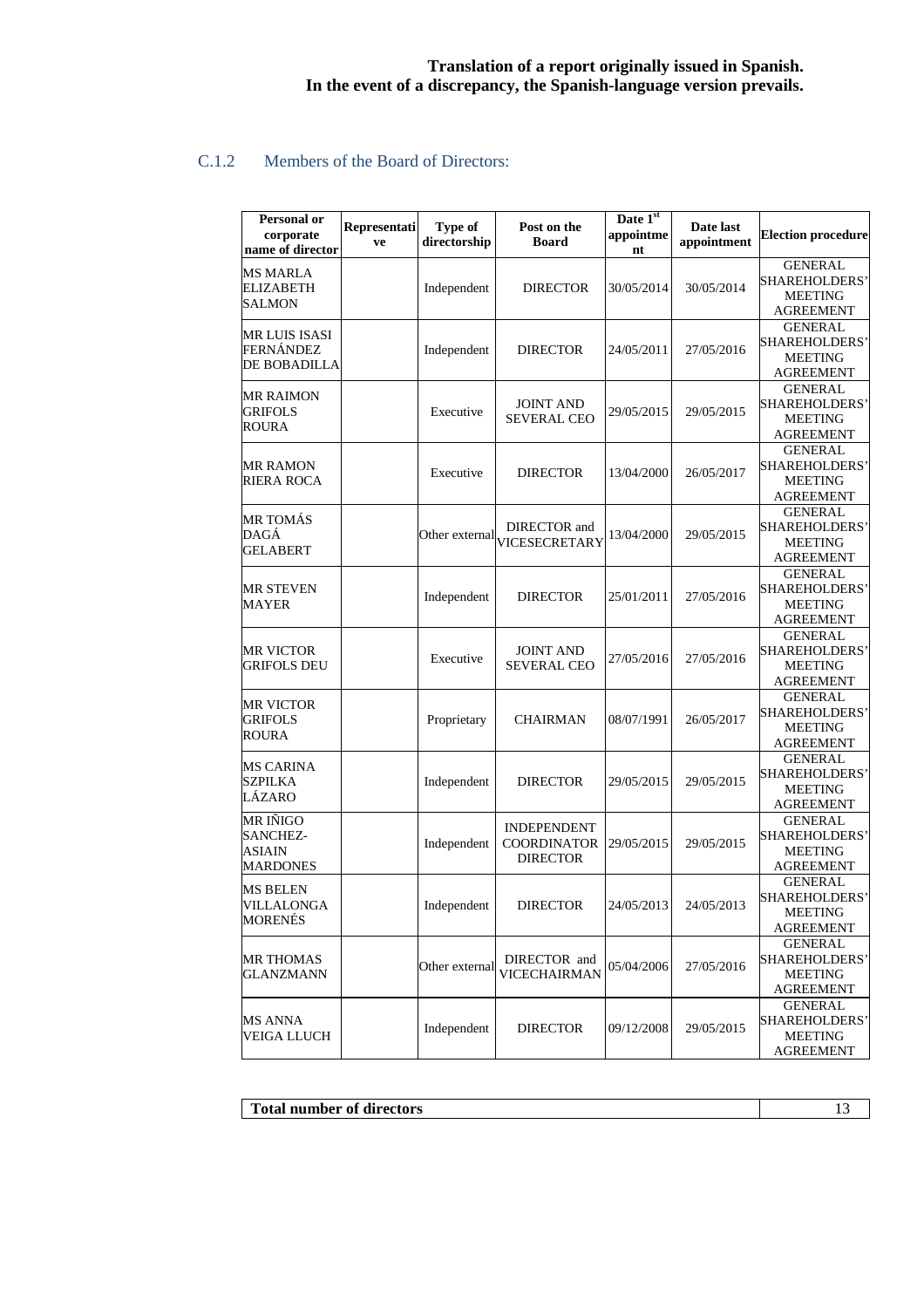State any members leaving the Board of Directors during the period for which information is given:

# C.1.3 Complete the following tables on the members of the Board and their different types:

## **EXECUTIVE DIRECTORS**

| Personal or corporate name of the<br>director | Post held on the Company's<br>organization chart |
|-----------------------------------------------|--------------------------------------------------|
| MR RAIMON GRIFOLS ROURA                       | CO-CEO                                           |
| <b>MR RAMON RIERA ROCA</b>                    | CHIEF COMMERCIAL OFFICER                         |
| MR VICTOR GRIFOLS DEU                         | CO-CEO                                           |

| Total number of executive directors |        |
|-------------------------------------|--------|
| Total % of the Board                | 23.08% |

#### **PROPRIETARY DIRECTORS**

| Personal or corporate name of the<br>director | Personal or corporate name of the<br>significant shareholder to whom he<br>represents or has proposed his<br>appointment |
|-----------------------------------------------|--------------------------------------------------------------------------------------------------------------------------|
| <b>MR VICTOR GRIFOLS ROURA</b>                | DERIA, S.A.                                                                                                              |

| Total number of proprietary directors |     |
|---------------------------------------|-----|
| Total % of the Board                  | 69% |

#### **INDEPENDENT EXTERNAL DIRECTORS**

# **Personal or corporate name of the director** MS MARLA ELIZABETH SALMON

#### **Profile**

Marla E. Salmon is a Professor at the University of Washington (USA), with appointments in nursing, global health, and public policy and governance. Her career has focused on health policy and capacity building in both global and US contexts, working with governments, international agencies and other health–related entities. Her recent work focuses on social enterprise and development in the health sector.

Salmon currently serves on the governing boards of IES Abroad, Inc, and The One City Project. Previous board service includes the Robert Wood Johnson Foundation, and the National Center for Healthcare Leadership. She has also served on the White House Task Force on Health Care Reform, the Commission to Build a Healthier America, the World Health Organization's Global Advisory Group on Nursing and Midwifery, and the National Institutes of Health National Advisory Committee for the Institute of Nursing Research.

Salmon holds a doctorate in health policy and administration from the Johns Hopkins University, degrees in political science and nursing from the University of Portland, and was a Fulbright Scholar at the University of Cologne (Germany). She holds two honorary doctoral degrees recognizing her national and international service, and is a member of the National Academy of Medicine.

#### **Personal or corporate name of the director**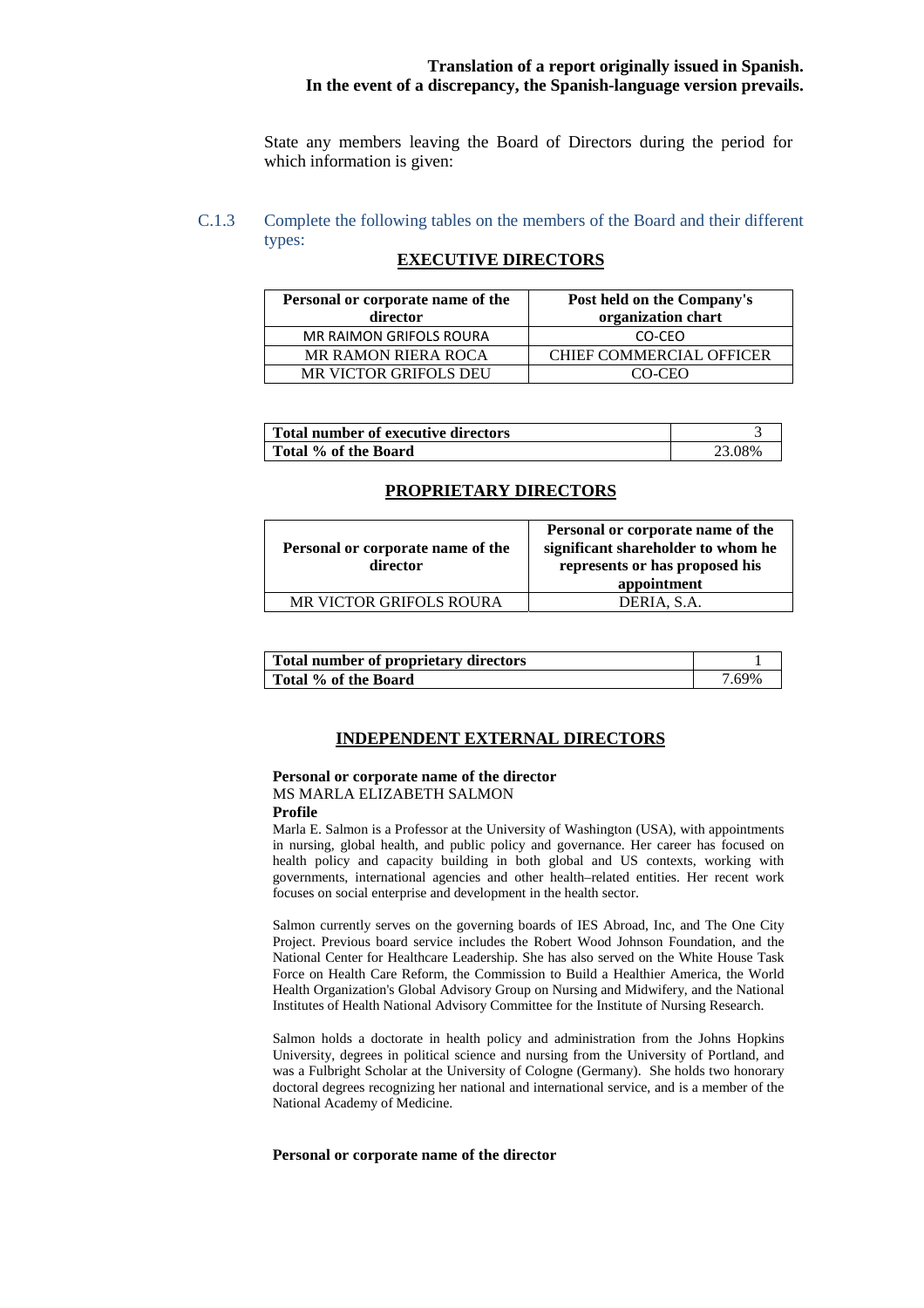# MR LUIS ISASI FERNANDEZ DE BOBADILLA

#### **Profile**

Mr Luís Isasi Fernández de Bobadilla is the Managing Director of Morgan Stanley in Spain and Country Head for the Iberian region. He joined Morgan Stanley in London in 1987. Prior to that, he served as an executive director at First Chicago Ltd. in London and, previously, worked in New York for the Latin American department of Morgan Guaranty Trust Co. Mr Isasi started his professional career in Abengoa, in Seville (Spain) in 1977. Mr. Isasi has a Bachelor's Degree in Business from the University of Seville, and holds a M.B.A. from Columbia Business School in New York, United States, awarded in 1982.

#### **Personal or corporate name of the director:** MR STEVEN MAYER

#### **Profile:**

Mr Steven Mayer is Senior Managing Partner and Chairman of the Cerberus Capital Management Investment Committee, where he co-manages the private equity global practice. Mr. Mayer has served as Managing director of Cerberus California, LLC and predecessor entities since November 2002. In addition, Mr. Mayer is a board member in BlueLinx Holdings, Inc., Starrus Holding Limited, Transcentra Inc. and YP Holdings LLC. He holds a Bachelor's degree, cum laude, from Princeton University and a degree in Law (Juris Doctor), magna cum laude, from Harvard Law School.

# **Personal or corporate name of the director:**  MS CARINA SZPILKA LÁZARO

#### **Profile:**

Ms Carina Szpilka Lázaro earned a degree in Business Administration from the Univerisdad Pontificia de Comillas in Madrid (ICADE) and an Executive MBA from the Instituto de Empresa de Madrid. She began her professional career in the financial sector working at Banco Santander and Argentaria (now is BBVA). In 1998 she was part of the team that founded ING Direct in Spain, where she held the position of CEO from 2010 to 2013, having previously held that position in ING Direct France from 2008 to 2010. She is currently an independent director at Abanca and Meliá Hotels International, as well as a being a partner in KFund Venture Capital and a member of the Advisory Board of Reparalia. She is also a member of the Professional Board of ESADE. In 2011 she was given the "Female Executive of the Year" award by the Spanish Federation of Female Directors, Executives, Professional and Entrepreneurs (*Federación Española de Mujeres Directivas - FEDEPE*). Likewise, she is the Chairwoman of Adigital.

#### **Personal or corporate name of the director:** MR IÑIGO SÁNCHEZ-ASIAIN MARDONES **Profile:**

Mr Iñigo Sánchez-Asiaín Mardones earned a degree in Business Administration from the Universidad Pontificia de Comillas in Madrid (ICADE) and an MBA from Harvard Business School. Since 2010 he is founding partner of the private equity company Portobello Capital. He is a member of the Executive Committee and Investment Committee at Portobello Capital, being in charge of investments in companies such as Angulas Anguinaga and Mutiasistencia, companies in which he is also the Chairman and a member of the Executive Committee. He was the Deputy General Director at Banco Santander (1993-2005) and was a partner and member of the Board of Directors of Ibersuizas Gestión SGECR, S.A. (2005-2010). He is also member of the Executive Committee at the Harvard Club of Spain.

#### **Personal or corporate name of the director:**  MS BELEN VILLALONGA MORENES **Profile:**

Ms Belén Villalonga is a Professor at New York University's Stern School of Business. Between 2001 and 2012 she was a faculty member at Harvard Business School. She serves as an independent director at Acciona, leader in the renewable energy and infrastructure businesses, since 2006, and Talgo, a high-speed train manufacturer, since 2015. She is also a Senior Associate Partner at Cambridge Advisors to Family Enterprise, a consulting company for family businesses. Her teaching, research and consulting activities are in the areas of corporate strategy, finance, and corporate governance, with a special focus on family-controlled companies. Her award-winning research, which has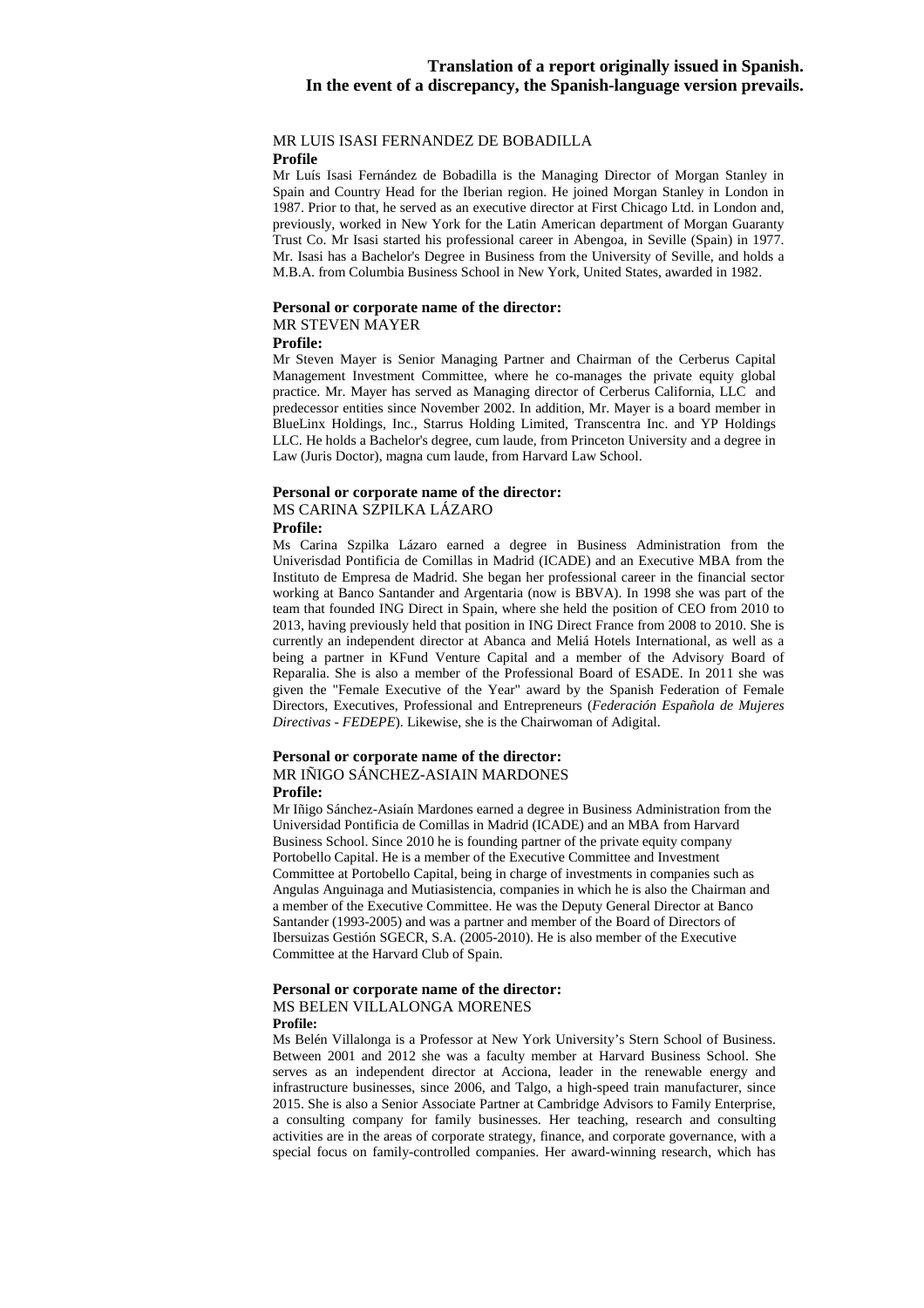been published in top academic journals, has been cited extensively in academic articles and international media. She holds a Ph.D. in Management and an M.A. in Economics from the University of Columbia in Los Angeles, where she was a Fulbright Scholar. She also holds a second Ph.D. in Business Economics from the Complutense University of Madrid and a B.A. in Economics and Management Sciences from the Colegio Universitario de Estudios Financieros in Madrid. Before starting her doctoral studies, she worked at McKinsey & Co. in Paris.

#### **Personal or corporate name of the director:**  MS ANNA VEIGA LLUCH **Profile:**

Ms Anna Veiga Lluch was awarded a B.S. in Biological Sciences and received a Ph. D. in Biology (Cum Laude) from the Universidad Autónoma de Barcelona. She was the IVF laboratory Director at the Reproductive Medicine Service at Institut Universitari Dexeus from 1982 to 2005. She is currently the Director of the Stem Cell Bank at the Barcelona Centre for Regenerative Medicine, the Director of the R+ D Biological Area of the Reproductive Service of the Institut Universitari Dexeus, and an Associate Professor at the Department of Experimental and Health Services of the Universitat Pompeu Fabra in Barcelona. In 2004 she was awarded the Creu de Sant Jordi by the Generalitat de Catalunya, and in 2013 she received the Medal of Honour from the Catalan Parliament. In May 2015 she was awarded the degree of Doctor Honoris Causa from the Universitat Central de Catalunya. She specializes in clinical embryology, reproductive genetics, embryonic and pluripotent stem cells research and bioethics.

| Total number of independent directors |        |
|---------------------------------------|--------|
| Total % of the Board                  | 53.85% |

State whether any directors classified as independent receive, from the Company or from its Group, any amounts or benefits for any concepts other than remuneration as a Board Member, or maintains, or has maintained, during the last financial year, a business relationship with the Company or with any companies in its group, whether this may be in its own name or as a significant shareholder, director or senior executive of an entity which maintains or may have maintained such a relationship.

# NO

Where applicable, a motivated statement by the board is to be included on the reasons due to which it considers that the said director may perform its functions in the capacity of independent director.

# **OTHER EXTERNAL DIRECTORS**

Give details of the reasons due to which they may not be considered proprietary or independent and their relationships, whether this may be with the Company or its executives, or with its shareholders:

**Personal or corporate name of the director:**  MR THOMAS GLANZMANN **Company, executive or shareholder with which or whom he has the relationship:**  GLANZMANN ENTERPRISES AG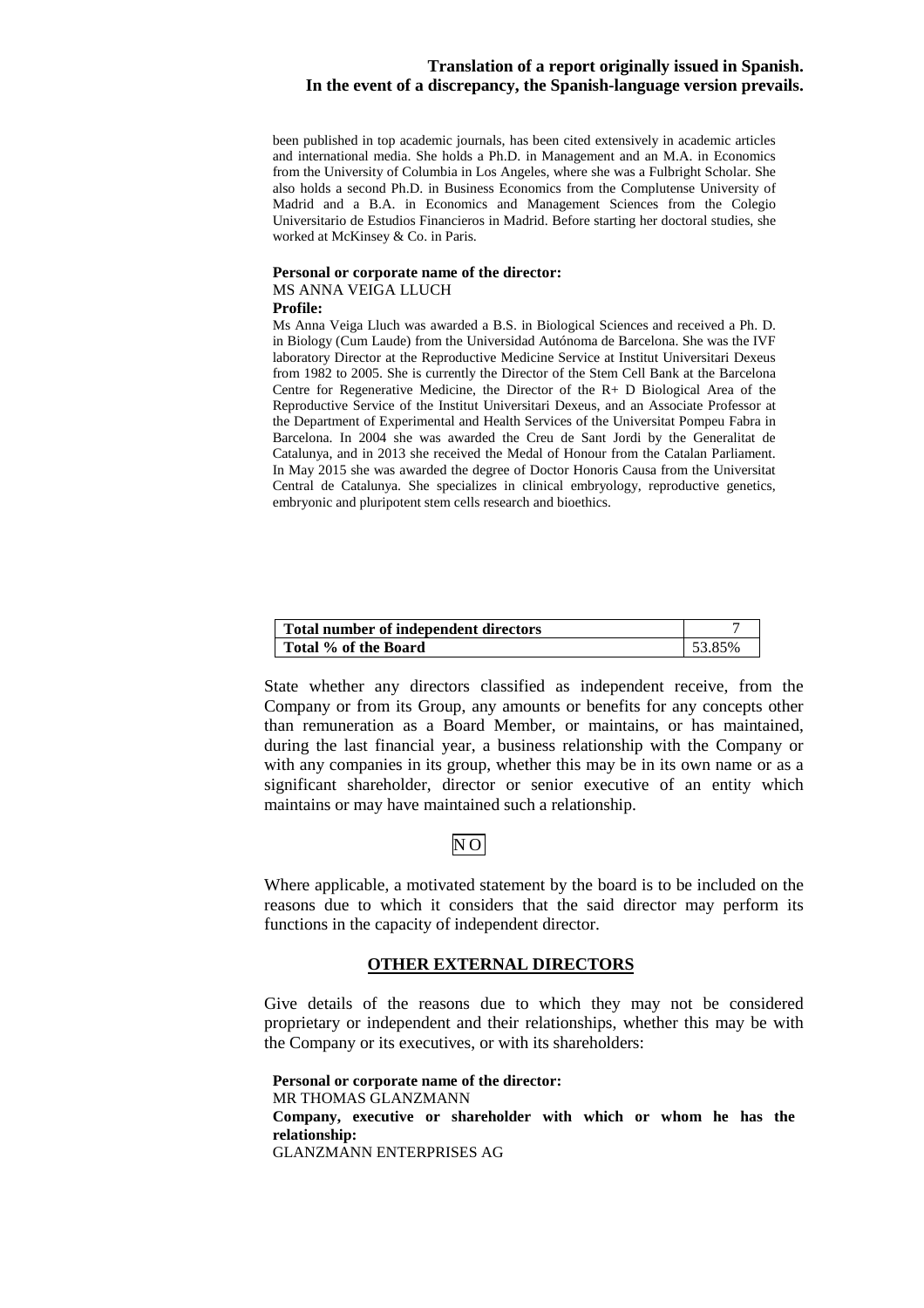#### **Reasons:**

His relationship is not covered within the current definitions of executive, proprietary or independent director. He is the majority shareholder in Glanzmann Enterprises AG, a company which has rendered consultancy services to the Group since 2011.

#### **Personal or corporate name of the director:**  MR TOMÁS DAGÁ GELABERT

**Company, executive or shareholder with which or whom he has the relationship:** 

#### **Reasons:**

His relationship is not covered within the current definitions of executive, proprietary or independent director. He is a partner in the law firm Osborne Clarke, which renders legal and tax services to the Group.

| Total number of external directors |       |
|------------------------------------|-------|
| Total % of the Board               | . 38% |

State any changes which, where applicable, may have taken place during the period in the class for each director:

| Personal or corporate of the   | Date of the | Prior            | Current     |
|--------------------------------|-------------|------------------|-------------|
| director                       | change      | category         | category    |
| <b>MR VICTOR GRIFOLS ROURA</b> | 26/05/2017  | <b>Executive</b> | Proprietary |

#### C.1.4. Complete the following table with information relating to the number of female directors during the last 4 financial years, as well as their type:

|                    | <b>Number of female directors</b> |                |                |         | % of the total directors of each type |               |         |         |
|--------------------|-----------------------------------|----------------|----------------|---------|---------------------------------------|---------------|---------|---------|
|                    | <b>FY 2017</b>                    | <b>FY 2016</b> | <b>FY 2015</b> | FY 2014 | <b>FY2017</b>                         | <b>FY2016</b> | FY 2015 | FY 2014 |
| <b>Executive</b>   |                                   |                |                |         | 0.00                                  | 0.00          | 0.00    | 0.00    |
| <b>Proprietary</b> |                                   |                |                | 0       | 0.00                                  | 0.00          | 0.00    | 0.00    |
| Independent        | 4                                 |                |                | ⌒       | 57.14                                 | 57.14         | 66.66   | 60.00   |
| Other              |                                   | 0              | 0              | 0       | 0.00                                  | 0.00          | 0.00    | 0.00    |
| <b>External</b>    |                                   |                |                |         |                                       |               |         |         |
| <b>Total</b>       |                                   | 4              |                | ◠       | 30.77                                 | 30.77         | 33.33   | 23.08   |

C.1.5 Explain those measures which, where applicable, may have been adopted in order to be able to include in a board of directors a number of women which may allow a balanced presence of men and women to be achieved.

| <b>Explanation of the measures</b>                                                    |
|---------------------------------------------------------------------------------------|
| The Company will continue appointing its directors on the basis of merit and skills.  |
| The Company may review when necessary the competence, experience and knowledge of its |
| directors according to its specific needs.                                            |

The Company considers that, at present, there is a balanced presence of men and women in the board.

C.1.6 Explain those measures which, where applicable, may have been agreed by the Nomination Committee in order for selection procedures not to include implicit bias which may be an obstacle for the selection of female directors,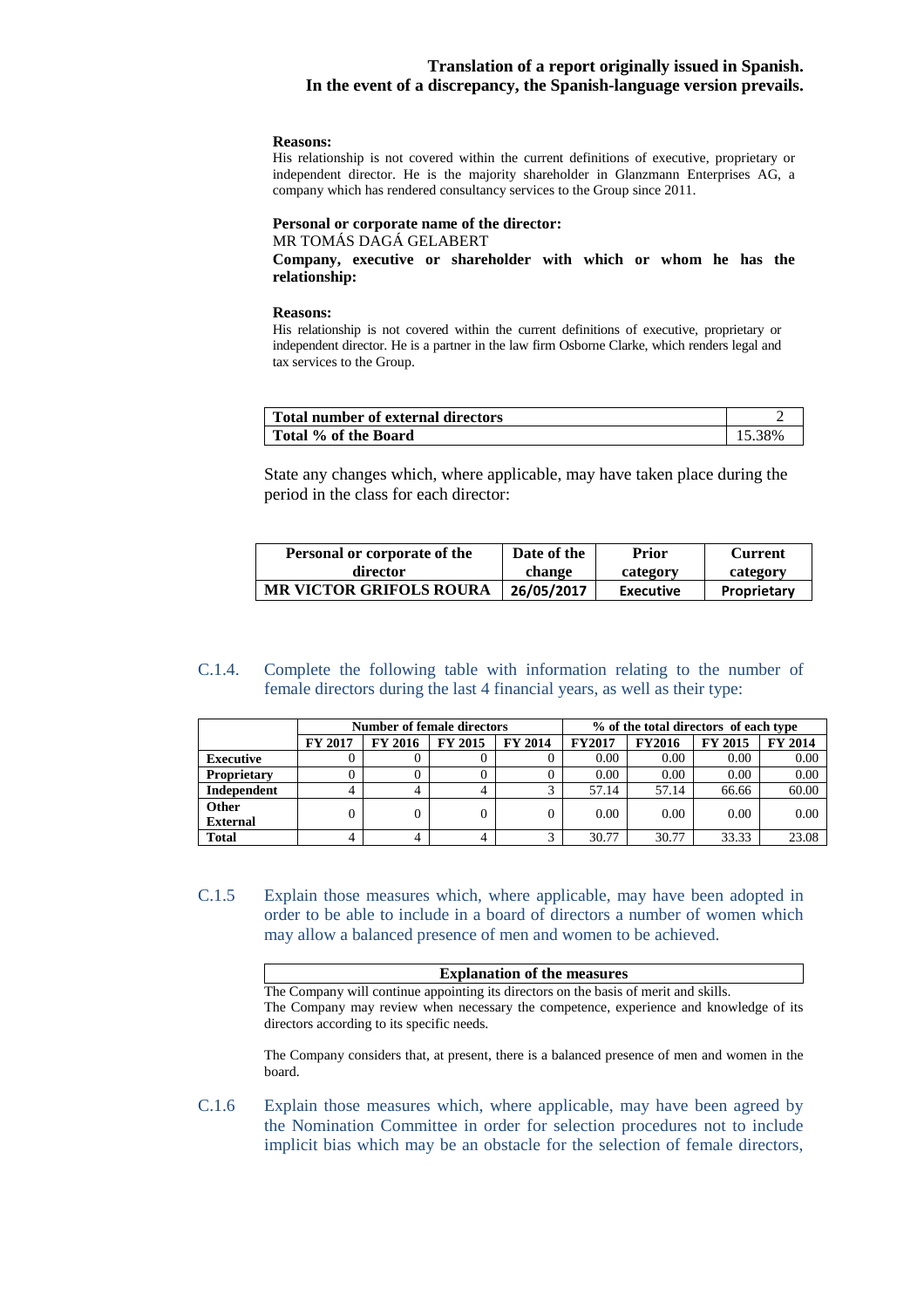and the company to search deliberately for women who meet the professional profile sought and include them among potential candidates:

| <b>Explanation of the measures</b>                                                              |
|-------------------------------------------------------------------------------------------------|
| There are no explicit measures. Nevertheless, the Company considers that there is no need to    |
| adopt them at present because the Board of Directors bases its proposals to appoint board       |
| members strictly on professional criteria (competence, knowledge and experience). It considers  |
| that the percentage of female directors (30.77% of the total number of directors) is a balanced |
| representation.                                                                                 |

Whenever in spite of the measures which, where applicable, may have been adopted, the number of female directors may be very low or inexistent, explain the reasons which may justify this:

**Explanation of the measures**  N/A

C.1.6.bis Explain the Nomination Committee's conclusions regarding the verification of compliance with the policy for selecting directors. In particular, inform on how such policy contributes to ensuring that the number of female directors will be at least 30% of the overall members of the board of directors in 2020.

| <b>Explanation of the measures</b>                                                       |  |  |  |  |  |
|------------------------------------------------------------------------------------------|--|--|--|--|--|
| The objective has been achieved because, as of the closing of FY 2017, the percentage of |  |  |  |  |  |
| women in the board represents 30.77%                                                     |  |  |  |  |  |

C.1.7. Explain the form of representation on the board of directors of the shareholders with significant participations:

N/A

C.1.8 Explain, where applicable, the reasons due to which proprietary directors have been appointed at the request of shareholders whose shareholding participation is lower than 3% of the share capital:

> State if no formal requests have been attended to for presence on the board of directors received from shareholders whose shareholding is equal to or higher than that of others at the request of whom proprietary directors may have been appointed. Where applicable, explain the reasons due to which these have not been attended to:

# NO

- C.1.9. State whether any directors have left their posts prior to the expiry of their term, if they have explained their reasons -and by which means-, to the board of directors, and, if they have done so in writing to the board in full, explain, at least the reasons of their resignation:
- C.1.10. State, should any exist, the powers that may have been conferred upon the  $CEO(s)$ :

**Personal or corporate name of the director:**  MR RAIMON GRIFOLS ROURA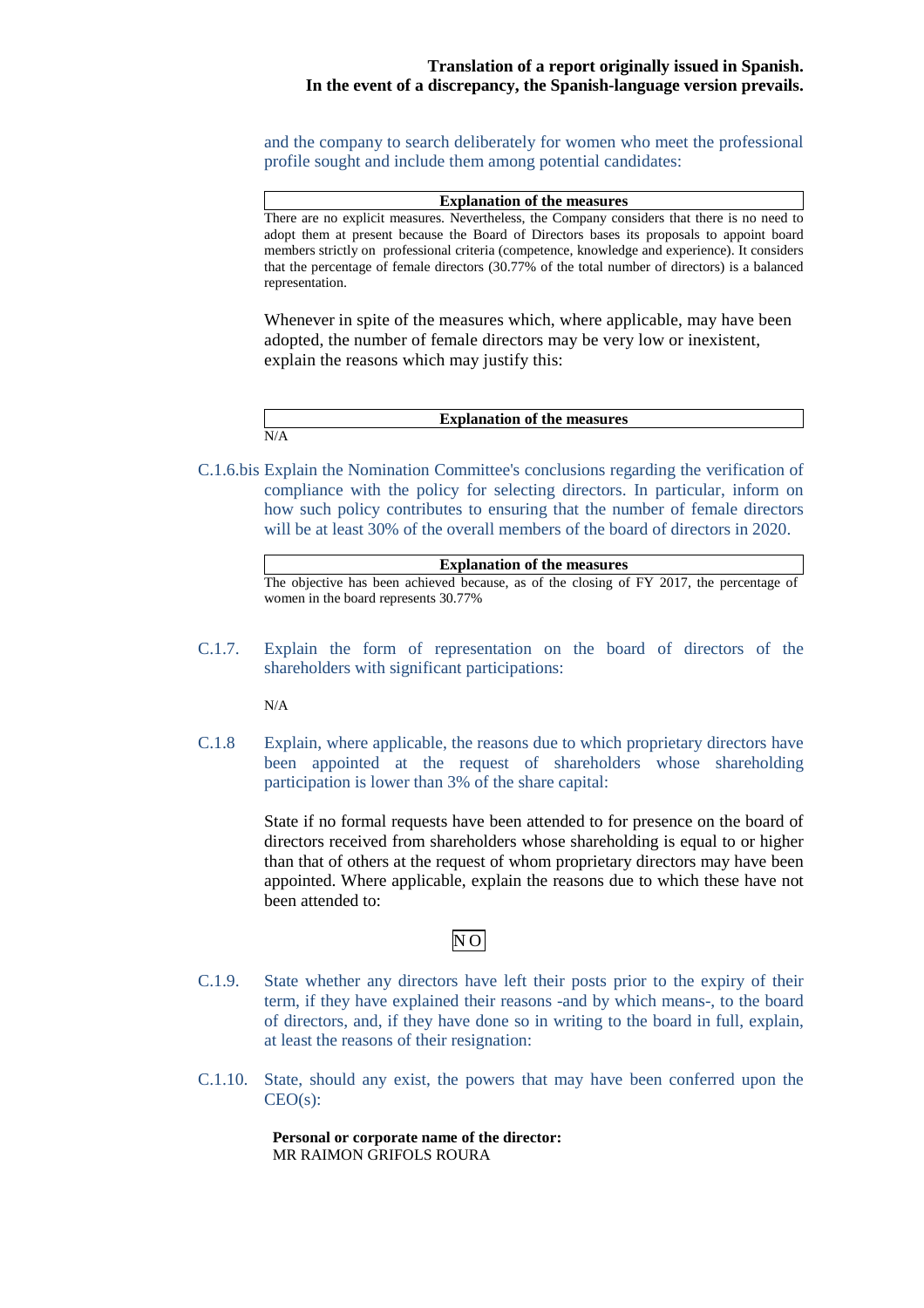#### **Brief description:**

All powers which may be delegated by virtue of law and of the Company's articles of association.

#### **Personal or corporate name of the director:** MR VICTOR GRIFOLS DEU

# **Brief description:**

All powers which may be delegated by virtue of law and of the Company's articles of association.

C1.11 Identify where applicable, the members of the board of directors which assume positions as company managers or executives in other companies which may form part of the group of the listed company:

| <b>Personal or corporate</b><br>name of the director | Corporate name<br>of the group<br>entity                                                        | <b>Position</b>      | <b>Does</b><br>he/she<br>have<br>executive<br>functions? |
|------------------------------------------------------|-------------------------------------------------------------------------------------------------|----------------------|----------------------------------------------------------|
| <b>MR RAMON RIERA ROCA</b>                           | <b>GRIFOLS JAPAN</b><br>K.K.                                                                    | <b>DIRECTOR</b>      | NO.                                                      |
| <b>MR RAMON RIERA ROCA</b>                           | <b>GRIFOLS</b><br>SWITZERLAND AG                                                                | <b>DIRECTOR</b>      | NO.                                                      |
| <b>MR RAMON RIERA ROCA</b>                           | <b>GRIFOLS</b><br><b>MALAYSIA</b><br><b>SDN</b><br><b>BHD</b>                                   | <b>CHAIRMAN</b>      | NO.                                                      |
| <b>MR RAMON RIERA ROCA</b>                           | <b>GRIFOLS</b><br><b>AUSTRALIA</b><br><b>PTY</b><br><b>LTD</b>                                  | <b>DIRECTOR</b>      | NO.                                                      |
| <b>MR RAMON RIERA ROCA</b>                           | <b>GRIFOLS</b><br><b>WORDLWIDE</b><br><b>OPERATIONS</b><br><b>LIMITED</b>                       | <b>DIRECTOR</b>      | NO                                                       |
| <b>MR RAMON RIERA ROCA</b>                           | <b>GRIFOLS</b><br><b>WORLDWIDE</b><br><b>OPERATIONS</b><br>SPAIN, S.A.                          | <b>DIRECTOR</b>      | <b>YES</b>                                               |
| <b>MR RAMON RIERA ROCA</b>                           | <b>GRIFOLS</b><br>INTERNATIONAL,<br>S.A.                                                        | <b>DIRECTOR</b>      | <b>YES</b>                                               |
| <b>MR RAMON RIERA ROCA</b>                           | <b>PROGENIKA</b><br>BIOPHARMA, S.A.                                                             | <b>VICE-CHAIRMAN</b> | NO.                                                      |
| <b>MR RAMON RIERA ROCA</b>                           | <b>MEDION</b><br><b>DIAGNOSTICS</b><br><b>GRIFOLS AG</b>                                        | <b>DIRECTOR</b>      | NO                                                       |
| MR TOMÁS DAGÁ GELABERT                               | <b>GRIFOLS</b><br><b>DIAGNOSTIC</b><br>SOLUTIONS INC.                                           | <b>DIRECTOR</b>      | NO.                                                      |
| MR TOMÁS DAGÁ GELABERT                               | KIRO GRIFOLS, S.L.                                                                              | <b>DIRECTOR</b>      | NO                                                       |
| MR TOMÁS DAGÁ GELABERT                               | <b>BIOMAT USA INC</b>                                                                           | <b>DIRECTOR</b>      | NO.                                                      |
| MR TOMÁS DAGÁ GELABERT                               | <b>GRIFOLS</b><br><b>WORLDWIDE</b><br><b>OPERATIONS</b><br><b>LIMITED</b>                       | <b>DIRECTOR</b>      | NO                                                       |
| MR TOMÁS DAGÁ GELABERT                               | <b>CHIQUITO</b><br><b>ACQUISITION</b><br><b>CORP</b>                                            | <b>DIRECTOR</b>      | NO                                                       |
| MR TOMÁS DAGÁ GELABERT                               | <b>GRIFOLS</b><br><b>INNOVATION AND</b><br><b>NEW</b><br><b>TECHONOLOGIES</b><br><b>LIMITED</b> | <b>DIRECTOR</b>      | NO.                                                      |
| MR TOMÁS DAGÁ GELABERT                               | PBS ACQUISITION<br><b>CORP</b>                                                                  | <b>DIRECTOR</b>      | NO.                                                      |
| MR TOMÁS DAGÁ GELABERT                               | <b>TALECRIS PLASMA</b><br>RESOURCES INC.                                                        | <b>DIRECTOR</b>      | NO.                                                      |
| MR RAIMON GRIFOLS ROURA                              | BIOMAT, S.A.                                                                                    | <b>JOINT AND</b>     | <b>YES</b>                                               |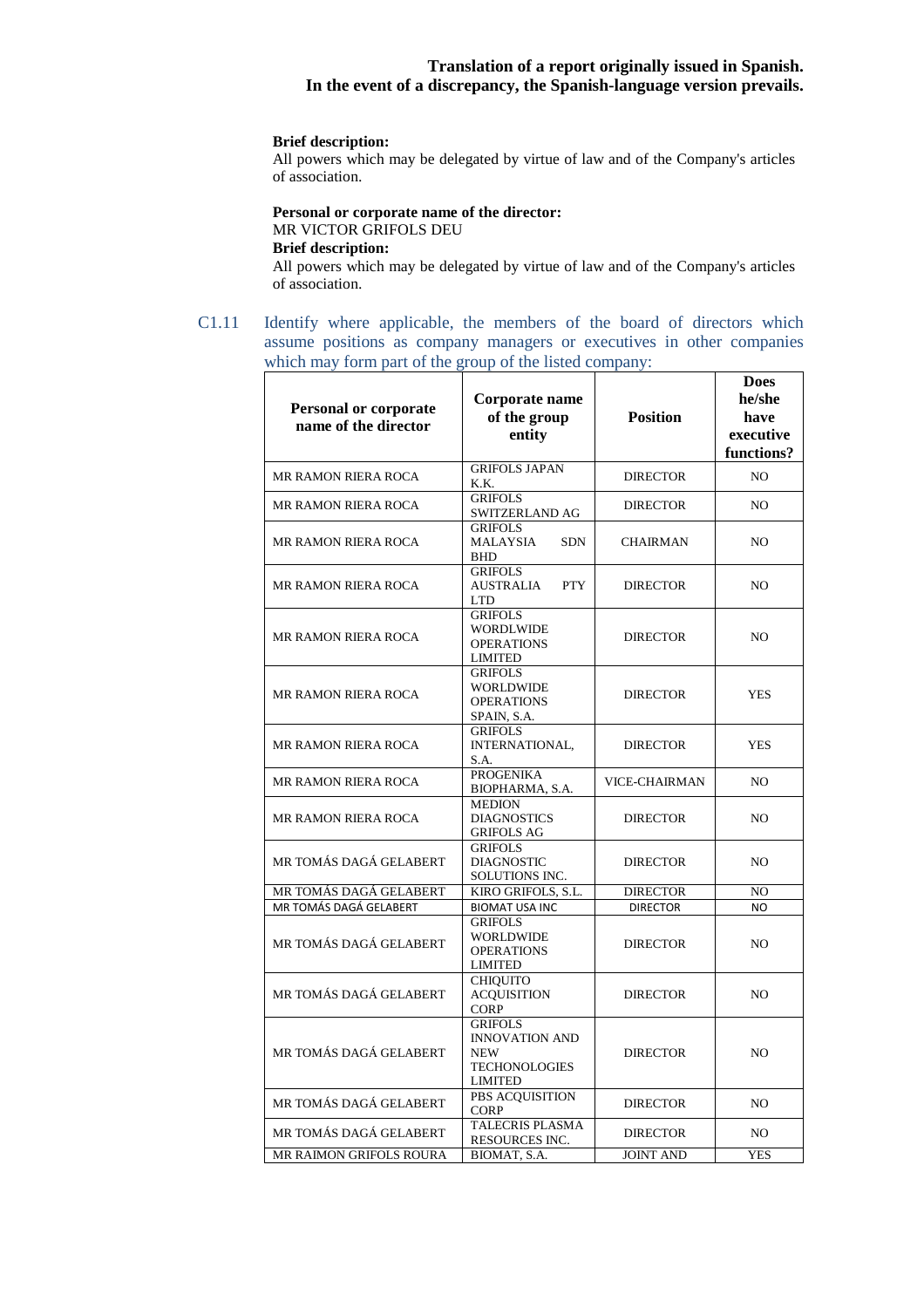| <b>Personal or corporate</b><br>name of the director | Corporate name<br>of the group<br>entity                               | <b>Position</b>                                       | <b>Does</b><br>he/she<br>have<br>executive<br>functions? |
|------------------------------------------------------|------------------------------------------------------------------------|-------------------------------------------------------|----------------------------------------------------------|
|                                                      |                                                                        | <b>SEVERAL</b>                                        |                                                          |
|                                                      |                                                                        | <b>DIRECTOR</b>                                       |                                                          |
| <b>MR RAIMON GRIFOLS ROURA</b>                       | <b>DIAGNOSTIC</b><br>GRIFOLS, S.A.                                     | <b>JOINT AND</b><br>SEVERAL<br><b>DIRECTOR</b>        | <b>YES</b>                                               |
| MR RAIMON GRIFOLS ROURA                              | GRI-CEL, S.A.                                                          | <b>JOINT AND</b><br><b>SEVERAL</b><br><b>DIRECTOR</b> | <b>YES</b>                                               |
| <b>MR RAIMON GRIFOLS ROURA</b>                       | <b>GRIFOLS</b><br>ENGINEERING, S.A.                                    | <b>JOINT AND</b><br><b>SEVERAL</b><br><b>DIRECTOR</b> | <b>YES</b>                                               |
| <b>MR RAIMON GRIFOLS ROURA</b>                       | <b>GRIFOLS</b><br>INTERNATIONAL,<br>S.A.                               | <b>JOINT AND</b><br>SEVERAL<br><b>DIRECTOR</b>        | <b>YES</b>                                               |
| MR RAIMON GRIFOLS ROURA                              | <b>GRIFOLS MOVACO,</b><br>S.A.                                         | <b>JOINT AND</b><br><b>SEVERAL</b><br><b>DIRECTOR</b> | <b>YES</b>                                               |
| <b>MR RAIMON GRIFOLS ROURA</b>                       | <b>GRIFOLS VIAJES,</b><br>S.A.                                         | <b>JOINT AND</b><br><b>SEVERAL</b><br><b>DIRECTOR</b> | <b>YES</b>                                               |
| MR RAIMON GRIFOLS ROURA                              | <b>GRIFOLS</b><br><b>WORLDWIDE</b><br><b>OPERATIONS</b><br>SPAIN, S.A. | <b>JOINT AND</b><br><b>SEVERAL</b><br><b>DIRECTOR</b> | <b>YES</b>                                               |
| MR RAIMON GRIFOLS ROURA                              | <b>INSTITUTO</b><br>GRIFOLS, S.A.                                      | <b>DIRECTOR</b>                                       | NO.                                                      |
| MR RAIMON GRIFOLS ROURA                              | <b>LABORATORIOS</b><br>GRIFOLS, S.A.                                   | <b>JOINT AND</b><br>SEVERAL<br><b>DIRECTOR</b>        | <b>YES</b>                                               |
| MR VICTOR GRIFOLS DEU                                | BIOMAT, S.A.                                                           | <b>JOINT AND</b><br><b>SEVERAL</b><br><b>DIRECTOR</b> | <b>YES</b>                                               |
| MR VICTOR GRIFOLS DEU                                | <b>DIAGNOSTIC</b><br>GRIFOLS, S.A.                                     | <b>JOINT AND</b><br><b>SEVERAL</b><br><b>DIRECTOR</b> | <b>YES</b>                                               |
| <b>MR VICTOR GRIFOLS DEU</b>                         | GRI-CEL, S.A.                                                          | <b>JOINT AND</b><br>SEVERAL<br><b>DIRECTOR</b>        | <b>YES</b>                                               |
| MR VICTOR GRIFOLS DEU                                | <b>GRIFOLS</b><br>ENGINEERING, S.A.                                    | <b>JOINT AND</b><br><b>SEVERAL</b><br><b>DIRECTOR</b> | <b>YES</b>                                               |
| MR VICTOR GRIFOLS DEU                                | <b>GRIFOLS</b><br>INTERNATIONAL,<br>S.A.                               | JOINT AND<br><b>SEVERAL</b><br><b>DIRECTOR</b>        | YES                                                      |
| MR VICTOR GRIFOLS DEU                                | <b>GRIFOLS MOVACO,</b><br>S.A.                                         | <b>JOINT AND</b><br>SEVERAL<br><b>DIRECTOR</b>        | <b>YES</b>                                               |
| MR VICTOR GRIFOLS DEU                                | <b>GRIFOLS VIAJES,</b><br>S.A.                                         | <b>JOINT AND</b><br>SEVERAL<br><b>DIRECTOR</b>        | <b>YES</b>                                               |
| MR VICTOR GRIFOLS DEU                                | <b>GRIFOLS</b><br><b>WORLDWIDE</b><br><b>OPERATIONS</b><br>SPAIN, S.A. | <b>JOINT AND</b><br>SEVERAL<br><b>DIRECTOR</b>        | <b>YES</b>                                               |
| <b>MR VICTOR GRIFOLS DEU</b>                         | <b>INSTITUTO</b><br>GRIFOLS, S.A.                                      | <b>DIRECTOR</b>                                       | NO.                                                      |
| MR VICTOR GRIFOLS DEU                                | <b>LABORATORIOS</b><br>GRIFOLS, S.A.                                   | <b>JOINT AND</b><br>SEVERAL<br><b>DIRECTOR</b>        | <b>YES</b>                                               |

C.1.12 Give details where applicable, of the directors of your company which are members of the board of directors of other entities listed on official securities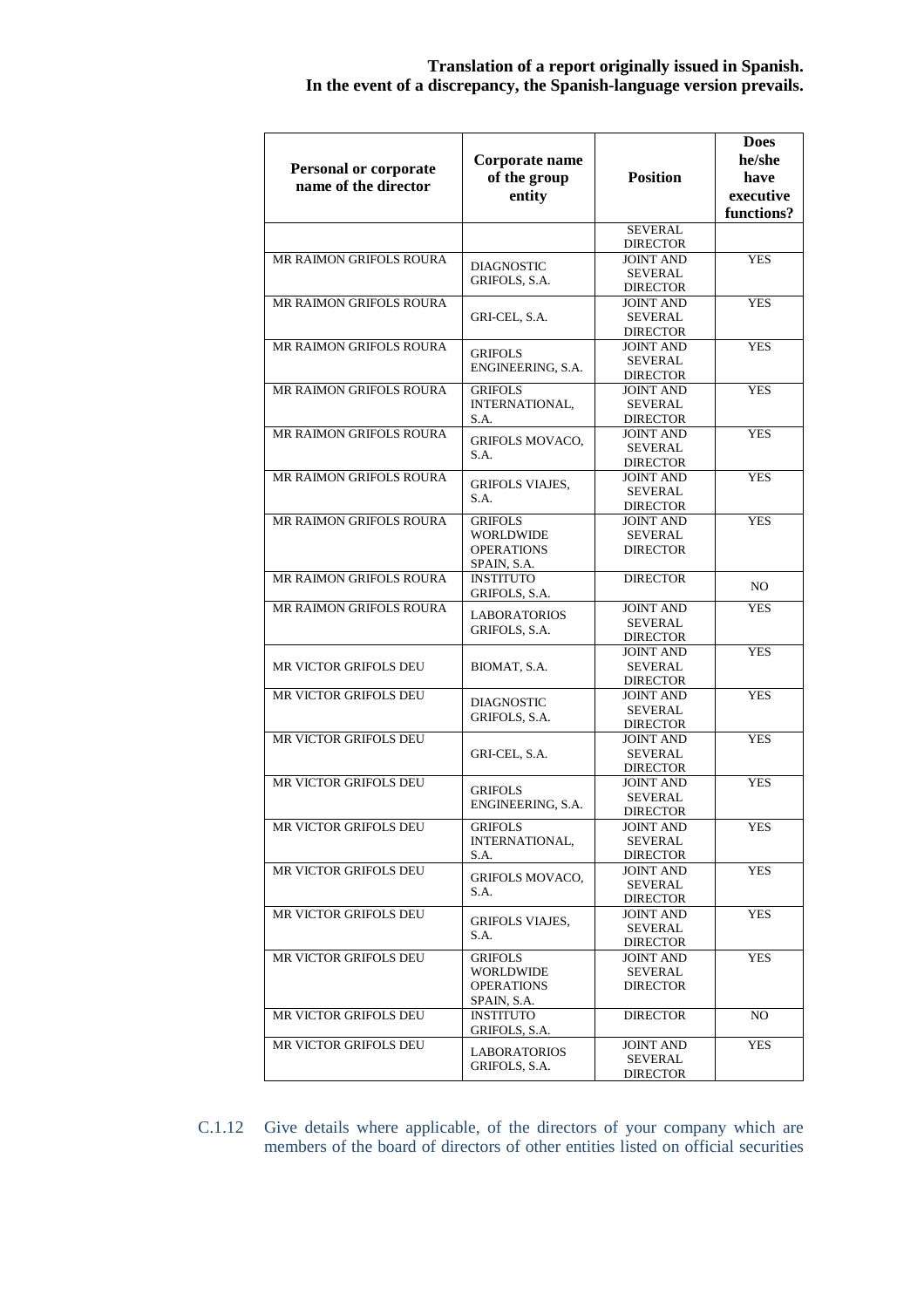markets other than your group, which may have been communicated to the company:

| Personal or corporate name of the<br>director | Corporate name of the<br>group entity             | <b>Position</b> |
|-----------------------------------------------|---------------------------------------------------|-----------------|
| MS CARINA SZPILKA LÁZARO                      | ABANCA CORPORACIÓN<br>BANCARIA, S.A.              | <b>DIRECTOR</b> |
| MS BELEN VILLALONGA MORENÉS                   | ACCIONA, S.A.                                     | <b>DIRECTOR</b> |
| MS BELEN VILLALONGA MORENÉS                   | TALGO, S.A.                                       | <b>DIRECTOR</b> |
| MS CARINA SZPILKA LÁZARO                      | <b>MELIA HOTELS</b><br><b>INTERNATIONAL, S.A.</b> | <b>DIRECTOR</b> |

C.1.13 State and where applicable explain whether the Company has established rules on the number of boards on which its own directors may sit:

# $\overline{NO}$

- C.1.14 This section has been annulled
- C.1.15 State the aggregate remuneration of the Board of Directors:

| Remuneration of the Board of Directors (thousands of euro)   | 6.694    |
|--------------------------------------------------------------|----------|
| Amount of the aggregate remuneration corresponding to rights |          |
| accumulated by present directors in relation to pensions     | $\theta$ |
| (thousands of euro)                                          |          |
| Amount of the aggregate remuneration corresponding to rights |          |
| accumulated by former directors in relation to pensions      | 0        |
| (thousands of euro)                                          |          |

C.1.16 Identify the members of senior management which are not also executive directors, and indicate the total remuneration accrued for them during the financial year:

| Personal or corporate name     | <b>Position</b>                           |  |  |  |
|--------------------------------|-------------------------------------------|--|--|--|
| <b>MR LAFMIN MORGAN</b>        | PRESIDENT OF THE BIOSCIENCE               |  |  |  |
|                                | <b>OPS DIVISION</b>                       |  |  |  |
| <b>MR CARSTEN SCHROEDER</b>    | PRESIDENT OF THE DIAGNOSTIC               |  |  |  |
|                                | <b>OPS DIVISION</b>                       |  |  |  |
| MR ALFREDO ARROYO GUERRA       | <b>CHIEF FINANCIAL OFFICER</b>            |  |  |  |
| MS NURIA PASCUAL LAPEÑA        | <b>VP, CORP TREASURY &amp; INVESTOR</b>   |  |  |  |
|                                | <b>RELATIONS</b>                          |  |  |  |
| <b>MR JAVIER JORBA RIBES</b>   | PRESIDENT GRIFOLS BIOSCIENCE              |  |  |  |
|                                | <b>INDUSTRIAL GROUP</b>                   |  |  |  |
| MR. VICENTE BLANQUER TORRE     | <b>VP QUALITY &amp; REGULATORY</b>        |  |  |  |
|                                | <b>AFFAIRS</b>                            |  |  |  |
| <b>MR MATEO BORRAS HUMBERT</b> | CHIEF HUMAN RESOURCERS                    |  |  |  |
|                                | <b>OFFICER</b>                            |  |  |  |
| MR CARLOS ROURA FERNANDEZ      | <b>CHIEF INDUSTRIAL OFFICER</b>           |  |  |  |
| <b>MR DAVID BELL</b>           | GENERAL COUNSEL AND<br><b>CHIEF</b>       |  |  |  |
|                                | <b>INNOVATION OFFICER</b>                 |  |  |  |
|                                | PRESIDENT AND CEO OF GRIFOLS              |  |  |  |
| MR. GREGORY GENE RICH          | <b>SERVICES</b><br><b>NORTH</b><br>SHARED |  |  |  |
|                                | AMERICA INC.                              |  |  |  |
| MR MIGUEL PASCUAL MONTBLANCH   | PRESIDENT, GLOBAL OPERATIONS              |  |  |  |
|                                | <b>NETWORK</b>                            |  |  |  |
| MR JOSE ANTONIO GARCIA GARCIA  | <b>MANAGING DIRECTOR</b>                  |  |  |  |
|                                | LABORATORIOS GRIFOLS                      |  |  |  |
| MR JOSE ORIOL DUÑACH FULLA     | PRESIDENT DIAGNOSTIC                      |  |  |  |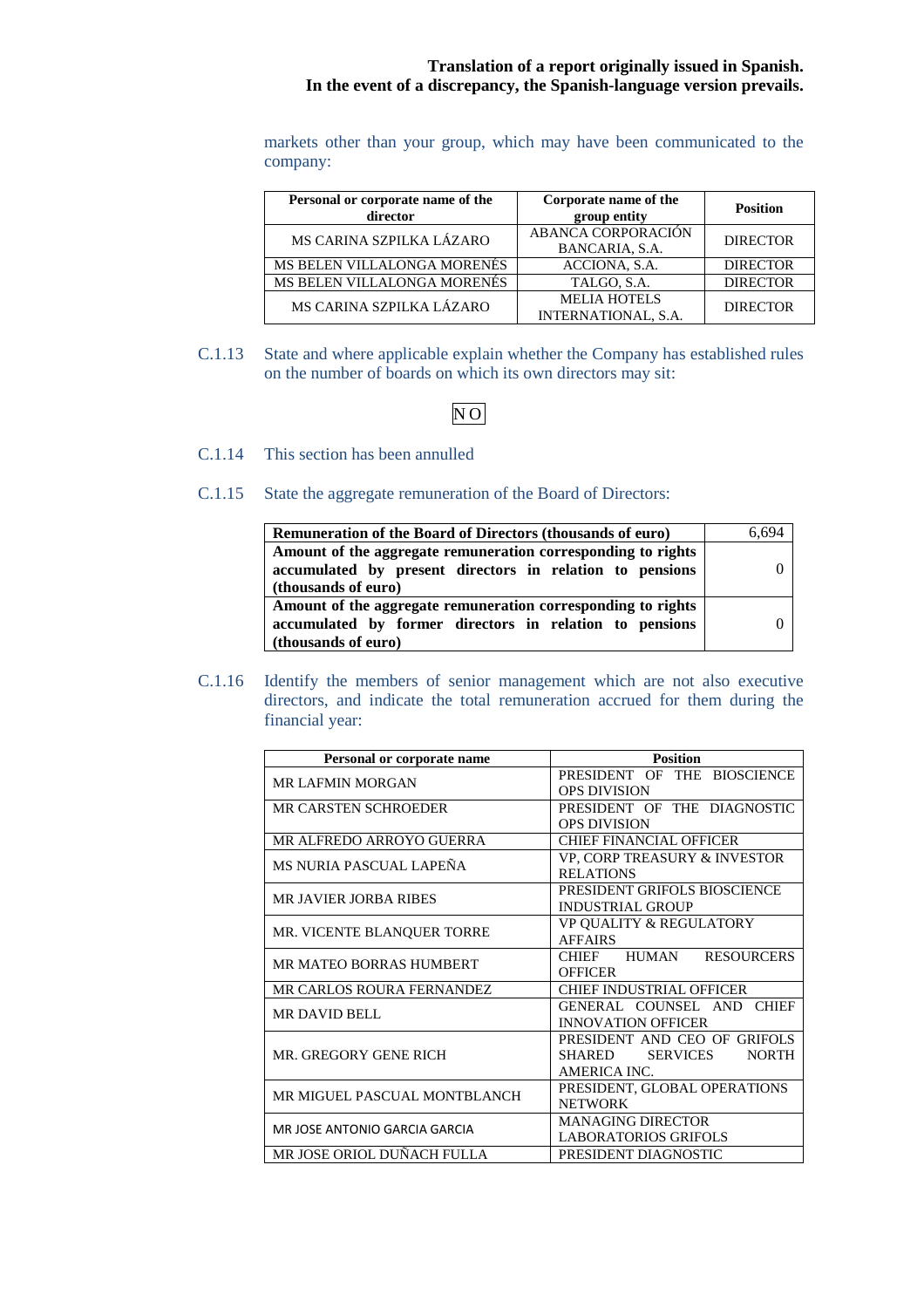| Personal or corporate name | <b>Position</b>             |
|----------------------------|-----------------------------|
|                            | INDUSTRIAL GROUP            |
| MR PETER ALLEN             | PRESIDENT, HOSPITAL OPS DIV |

|       | Total remuneration of senior management (thousands of |  |  | 13.672 |
|-------|-------------------------------------------------------|--|--|--------|
| euro) |                                                       |  |  |        |

C.1.17 State where applicable, the identity of the members of the board which are also members of the board of directors of significant shareholders and/or entities of your group:

| Personal or corporate name of<br>the director | Corporate name of<br>the significant<br>shareholder | <b>Position</b>      |
|-----------------------------------------------|-----------------------------------------------------|----------------------|
| <b>MR RAIMON GRIFOLS ROURA</b>                | DERIA, S.A.                                         | <b>SOLE DIRECTOR</b> |

Give details where applicable, of any relevant relationships other than those considered in the preceding section, of the members of the board of directors which may relate these to significant shareholders and/or entities of your group:

**Personal or corporate name of the related director:**

#### MR RAIMON GRIFOLS ROURA

#### **Personal or corporate name of the related significant shareholder:** DERIA, S.A.

#### **Description of the relationship:**

Raimon Grifols Roura is shareholder in Deria, S.A. (a non-controlling shareholder, pursuant to the Securities Market Act)

**Personal or corporate name of the related director:** MR RAIMON GRIFOLS ROURA **Personal or corporate name of the related significant shareholder:** MRS NURIA ROURA CARRERAS **Description of the relationship:** Nuria Roura Carreras is Raimon Grifols Roura's mother

**Personal or corporate name of the related director:** MR RAIMON GRIFOLS ROURA **Personal or corporate name of the related significant shareholder:** SCRANTON ENTERPRISES, B.V. **Description of the relationship:** Raimon Grifols Roura is shareholder in Scranton Enterprises, B.V. (a non-controlling shareholder, pursuant to the Securities Market Act)

**Personal or corporate name of the related director:** MR RAMON RIERA ROCA **Personal or corporate name of the related significant shareholder:** SCRANTON ENTERPRISES, B.V. **Description of the relationship:** Ramon Riera Roca is shareholder in Scranton Enterprises, B.V. (a non-controlling shareholder, pursuant to the Securities Market Act)

**Personal or corporate name of the related director:**  MR TOMAS DAGA GELABERT **Personal or corporate name of the related significant shareholder:**  SCRANTON ENTERPRISES, B.V. **Description of the relationship:**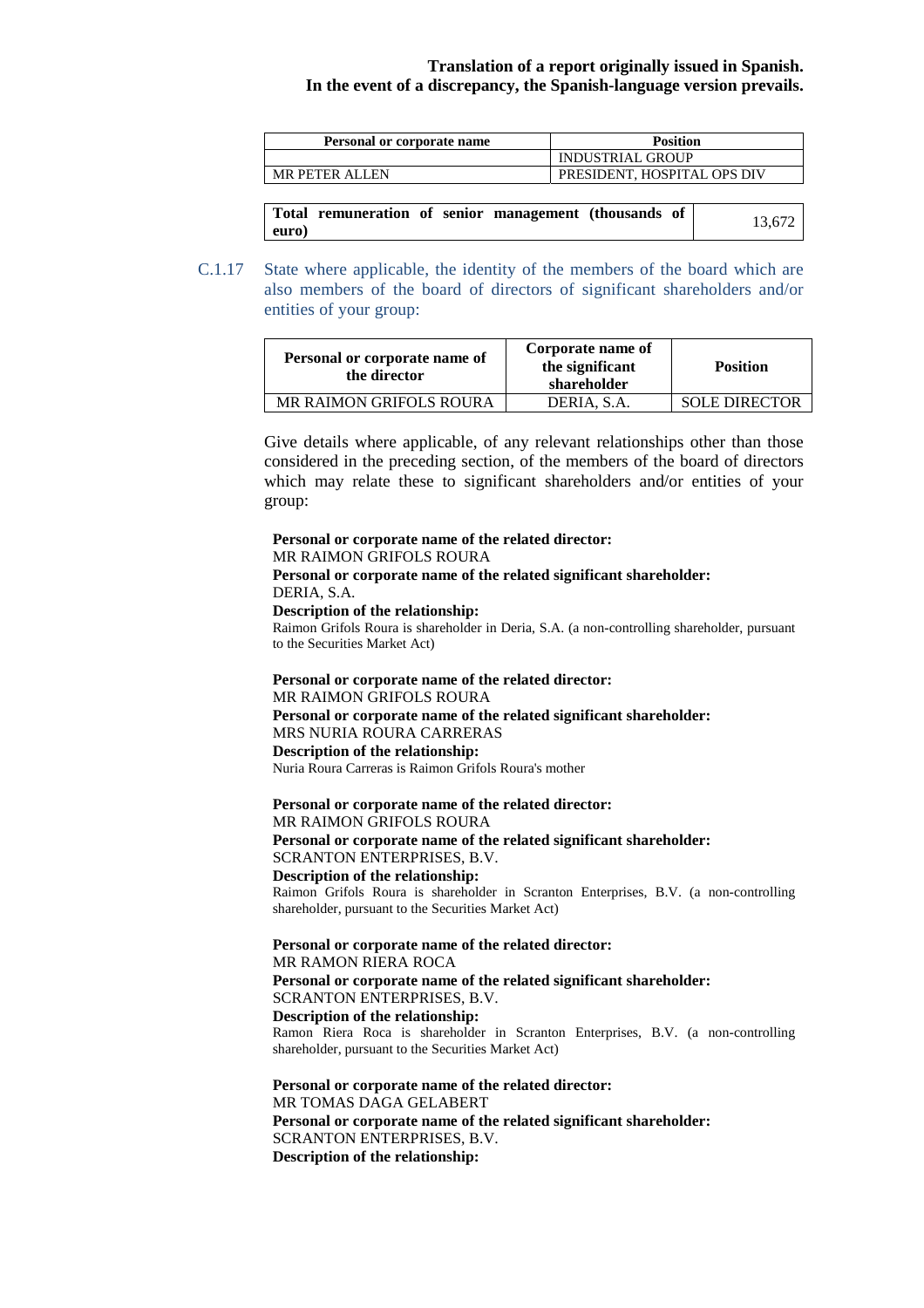Tomas Daga Gelabert is shareholder in Scranton Enterprises, B.V. (a non-controlling shareholder, pursuant to the Securities Market Act)

#### **Personal or corporate name of the related director:** MR VICTOR GRIFOLS DEU **Personal or corporate name of the related significant shareholder:** MRS NÚRIA ROURA CARRERAS **Description of the relationship:** Victor Grifols Roura is the grandson of Mrs Núria Roura Carreras (Rodellar Amterdam Holdings, B.V.)

#### **Personal or corporate name of the related director:**  MR VICTOR GRIFOLS ROURA

**Personal or corporate name of the related significant shareholder:** 

#### MRS NÚRIA ROURA CARRERAS

#### **Description of the relationship:**

Núria Roura Carreras is Victor Grifols Roura's mother

#### **Personal or corporate name of the related director:**  MR VICTOR GRIFOLS ROURA

**Personal or corporate name of the related significant shareholder:** DERIA, S.A.

#### **Description of the relationship:**

Victor Grifols Roura is shareholder in Deria (a non-controlling shareholder, pursuant to the Securities Market Act)

#### **Personal or corporate name of the related director:**  MR VICTOR GRIFOLS ROURA **Personal or corporate name of the related significant shareholder:**  SCRANTON ENTERPRISES, B.V. **Description of the relationship:** Victor Grifols Roura is shareholder in Scranton Enterprises, B.V. (a non-controlling shareholder, pursuant to the Securities Market Act)

C.1.18 State whether there have been any amendments in the board regulations during the financial year:

# YES

Describe modifications

The Company's Board of Directors, in a meeting held on 31 March 2017 and in view of the Audit Committee's mandatory report, approved the modification of article 14 of the Regulations of the Board of Directors in order to adapt it to the content related to the composition and duties of the Audit Committee as set out in the valid Companies Act.

C.1.19 State the procedures for the selection, appointment, re-election, assessment and removal of directors. Give details of the competent bodies, the processes to be implemented and the criteria used in each of the procedures.

Regulations of the Board of Directors:

#### **Article 18. Appointment of Directors**

1. The Directors shall be appointed by the General Shareholders' Meeting or by the Board of Directors, in accordance with the provisions established in the Companies Act.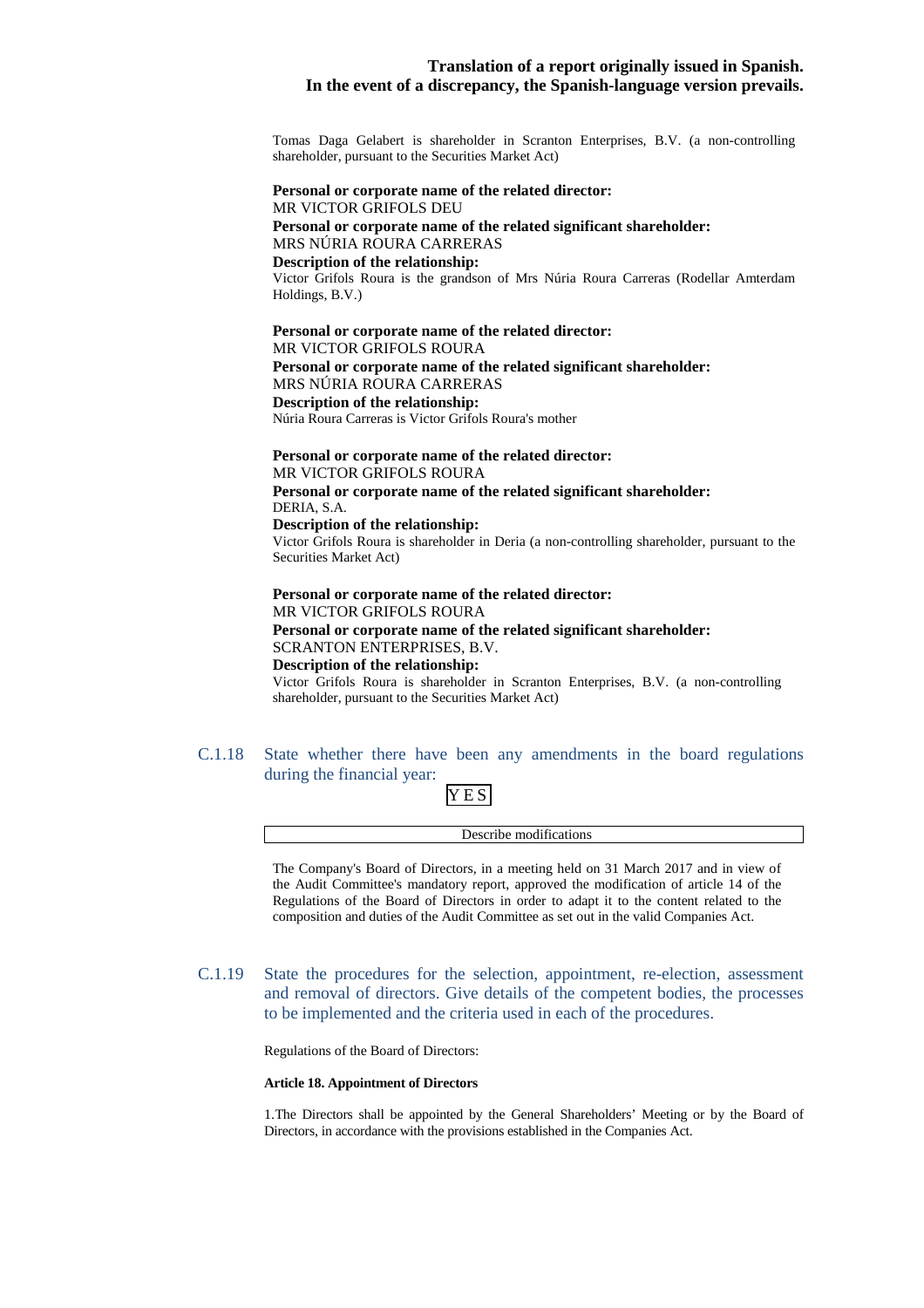2. The proposals for appointment of Directors, submitted by the Board of Directors for consideration by the General Shareholders' Meeting, and the appointment decisions that said body adopts by virtue of the powers of co-option that are legally attributed to it, shall be preceded by the corresponding proposal by the Appointments and Remunerations Committee, if they are independent directors, and, in any case, with a report prepared by the Board, in which the candidate's competence, experience and merits are assessed, and which shall be attached to the minutes of the General Shareholders' Meeting or the Board of Directors, as appropriate.

The proposal to appoint any non-independent director must be also preceded by the corresponding report issued by the Appointments and Remunerations Committee.

3. This article will also apply to any natural person who is designated to represent a legal entity appointed to the Board of Directors.

#### **Article 19. Appointment of Non-Executive Directors**

1. The Board of Directors and the Appointments and Remunerations Committee, within the boundaries of their competences, shall endeavour that the election of candidates falls on persons of recognized solvency, competence and experience, paying particular attention to those people called on to cover posts as independent Directors as established in Article 6 of these Regulations.

2. The Board of Directors shall not propose or appoint, for the post of independent Director, any person that is related to the management of the Company or is linked by family, professional or commercial reasons to the Executive Directors or Executive Officers of the Company.

In particular, the following shall not be proposed or appointed as Independent Directors:

- (a) individuals who during the last year have had a working, commercial or contractual relationship, directly or indirectly, of significance, with the Company, its Executives, Proprietary Directors or companies in the group, whose shareholding interests are represented, banking institutions with a significant position in the financing of the Company or organizations that receive substantial subsidies from the Company;
- (b) Directors of another listed company that has Proprietary Directors in the Company;
- (c) those persons related to the Executive or Proprietary Directors or to members of the management of the Company; in view of the current Regulation, it shall be understood that persons related to those Directors are those that are involved in some of the conditions foreseen in Article 231 of the Companies Act; and
- (d) persons with other relationships with the Company which in the opinion of the Appointments and Remunerations Committee could reduce its independence.

#### **Article 20. Re-election of Directors**

The proposals for re-election of Directors that the Board of Directors decides to submit to the General Shareholders' Meeting must follow the same formal working process established by Law and article 18 of these Regulations for the appointment of directors.

#### **Article 17 b. Regular assessment**

Once a year the Board shall meet in plenary session, to assess:

(a) Its quality and efficiency;

(b) The performance of the duties of the Board's Chairman and of the chief executive officer of the Company; and

(c) The performance of its Committees.

#### **Article 22. Resignation of Directors**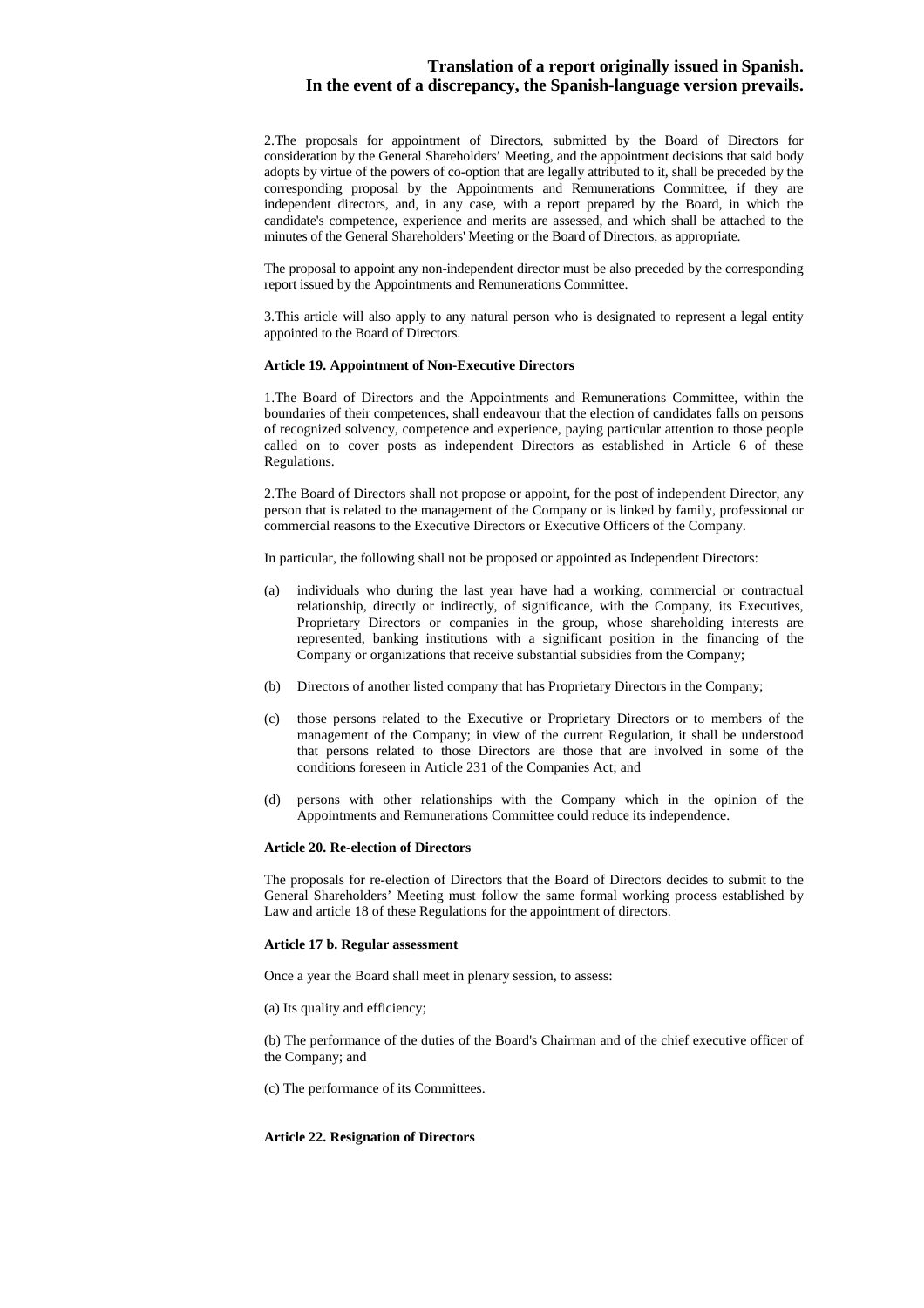1. The Directors will resign from office when the period of time for which they were appointed has elapsed and when decided by the General Meeting by virtue of the powers it is legally or statutorily granted.

2. The Board of Directors shall abstain from proposing to the General Meeting the resignation of non-executive Directors (proprietary or independent), before the completion of the statutory period for which they were elected, except when exceptional and justified causes exist and when previously informed by the Appointments and Remunerations Committee.

3.The Directors must place their position at the disposal of the Board of Directors and formalize the relevant resignation in the following cases:

- (a) when they cease to occupy the executive posts which were associated with their appointment as Director, except by express ratification by the Board of Directors, following a non-binding report prepared by the Appointments and Remunerations Committee;
- (b) when they incur in any of the legally foreseen cases of incompatibility or prohibition;
- (c) when they are prosecuted for a supposedly criminal act or an order is brought against them to commence oral proceedings for any of the offenses indicated in article 213 of the Companies Act or are the object of disciplinary actions of a serious or very serious nature by supervisory authorities.
- (d) when the Audit Committee gives them a serious warning for having infringed their obligations as Directors;
- (e) when their Directorship on the Board could place the best interests of the Company at risk or when the reasons for their appointment disappear; and
- (f) in the case of a Proprietary Director, when the shareholder whose interests he/she represents on the Board sells his/her participation in the Company, or when they are reduced to below a level that reasonably justified such an appointment.

4. When a director leaves his position, whether by resignation or for any other reason, he shall explain why in a letter that must be sent to the members of the Board via the Chairperson or the Secretary.

C.1.20 Explain the extent to which the annual assessment of the board of directors has led to important changes in its internal organization and in relation to the procedures applicable to its activities:

| <b>Description of the changes</b> |
|-----------------------------------|
|                                   |

In 2017, the Board of Directors decided that the board's assessment should be an internal matter, although it sought the advice of an external consultant in 2016. The idea is to alternate both methods. The 2017 assessment has been carried out with the support of both the Appointments and Remuneration Committee and the board's Secretary.

The external assessment carried out last year by Rusell Reynolds did not recognize any area in which the directors were worried about and a few with room for improvement.

The assessment has been useful to discuss new matters during board meetings. The board members consider these matters of interest as well as helping to better understand the company, its problems and its business sector. Therefore, monographs on subjects such as R&D, cyber security, incorporation of acquired companies, among others, have been and will continue to be, discussed during the board's meetings.

C.1.20bis Describe the process of assessment and the areas assessed by the board of directors with the help, where applicable, of an external consultant in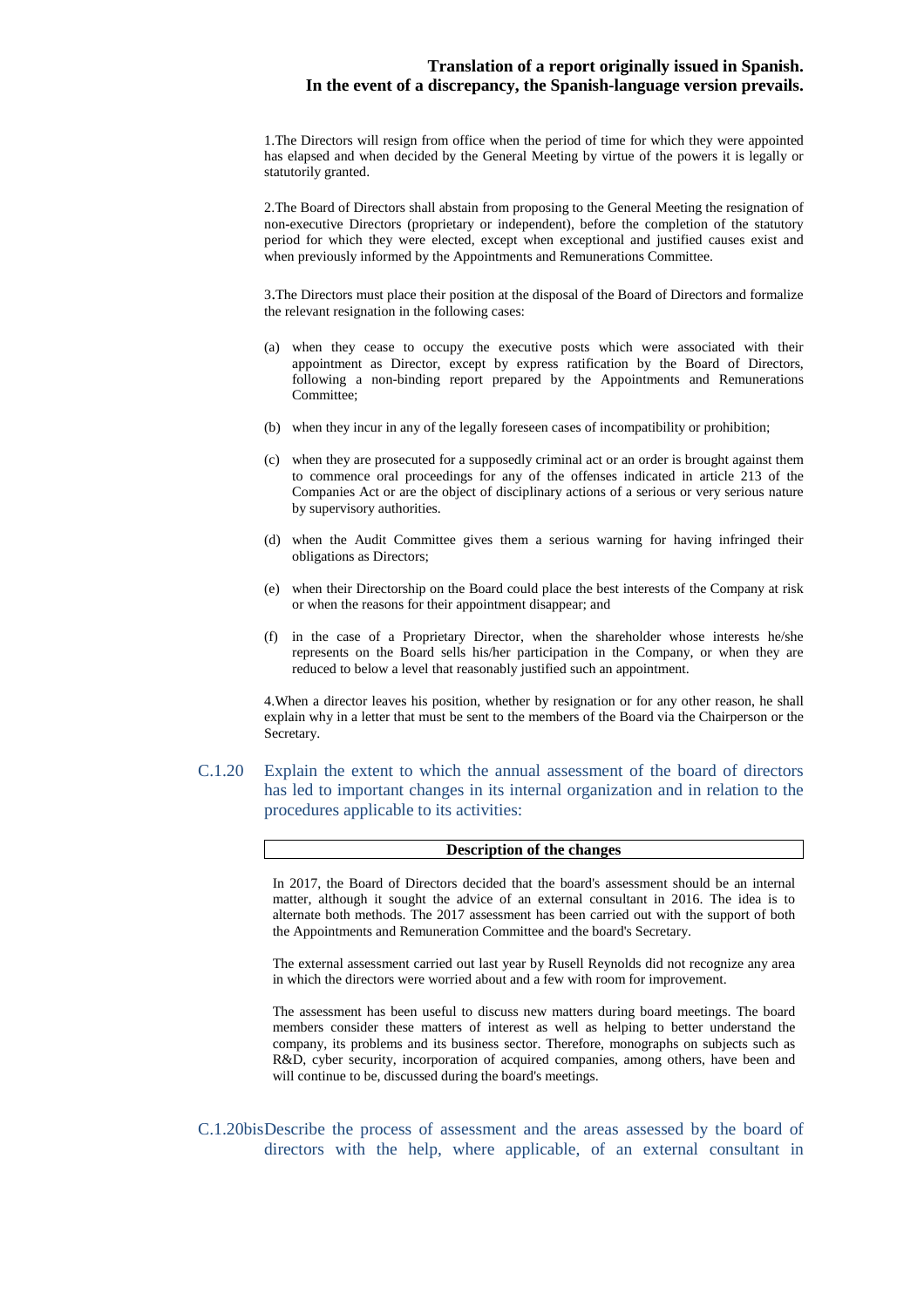connection with the diversity of its membership and the powers, functioning and composition of its commissions, the performance of the chairman of the board of directors and of the chief executive of the Company and the performance and contribution of each director:

In accordance with article 17.bis of the Regulations of the Board of Directors, all its members have evaluated the following in relation to FY 2017: (a) the quality and efficiency of the Board's performance; (b) based on the report to be submitted by the Appointments Committee, the performance of the duties of the Board's Chairman and of the chief executive officer of the Company; (c) the performance of its Committees, based on the reports they submit.

During the Board of Directors' meeting held on 15 December 2017, the Board assessed the performance of the Board of Directors during 2017, concluding that it had enough resources to carry out its tasks and duties. During this assessment process, the Appointments and Remuneration Committee provided the directors with a questionnaire concerning the organization of the Board of Directors, the Audit Committee and the Appointments and Remuneration Committee, which covered different issues, such as the quality and quantity of the information provided to the directors before each meeting held by the Board of Directors or a Committee, the adequate length of the meetings, the diversity of topics discussed in said meetings, the follow-up of approved decisions, as well as the performance and efficiency of each of these corporate bodies. The results of the questionnaire were discussed during the above mentioned Board of Directors' meeting, held on 15 December 2017. More specifically, it should be highlighted that all the directors have declared to be very satisfied with the job done by the Company's executive directors, as well as confirming that they had the necessary and adequate means to carry out their duties.

It should be highlighted that the Board is constantly self-evaluating its performance and that it tries to implement as soon as possible any needed improvements. Each committee carries out its own evaluation before the last Board meeting is held, where they express their satisfaction or dissatisfaction with the performance of each committee, as well as specifying if they need any further resources to carry out their duties. Both the Appointments and Remuneration Committee and the Audit Committee have expressed their satisfaction with the performance and resources available. The Chairperson of the Appointments and Remuneration Committee has met with members of the Senior Executives Committee and the Human Resources Officer. Likewise, the Audit Committee has met with the Company's auditors, as well as with its internal audit and compliance teams. Additionally, the Appointments and Remuneration Committee assessed the performance of the Company's Chairman of the Board and of both joint and several chief executive officers reporting their findings to the Board. Female directors represent 30.7% of the board of directors and the selection of its members is carried out favouring knowledge, experience and gender diversity.

C.1.20ter Give details where applicable of the business relationships the consultant or any company belonging to his/her group has with the Company or any company in the Group:

None in 2017

#### C.1.21 State those cases in which directors are obliged to resign:

Regulations of the Board of Directors

Article 22. Resignation of directors

(…)

3. Directors shall have to offer their resignation to the Board of Directors and go through with the relevant resignation, if the Board considers this fit, in the following cases:

(a) When they leave the executive positions with which their appointment as a director was associated, except for express ratification by the Board of Directors, after a non-binding report by the Appointment and Remuneration Committee;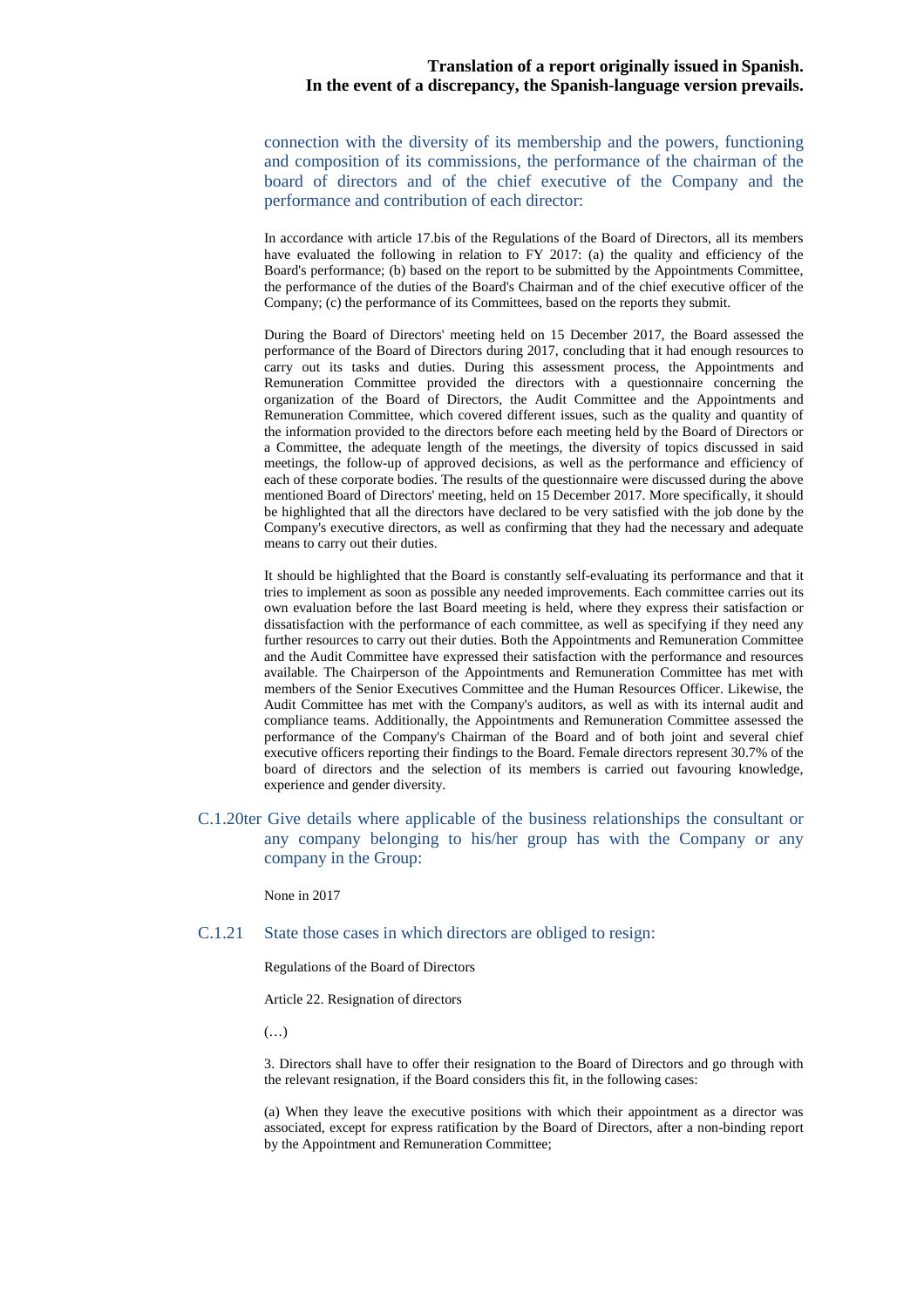(b) When they are involved in any of the legally envisaged cases of incompatibility or prohibition;

(c) When charges are brought against them for a presumably criminal offense or when a judge's order for hearing to commence is issued for any of the offenses stated in article 213 of the Companies Act, or when they are involved in disciplinary proceedings for serious or very serious misconduct brought by supervisory authorities;

(d) When they are seriously admonished by the Audit Committee for having failed to comply with their obligations as directors;

(e) When their remaining on the Board may endanger the Company's interests or when the reasons for which they were appointed have disappeared; and

(f) In the case of a proprietary director, when the shareholder whose shareholding interests they represent on the Board disposes of their holding in the Company or reduces this under a level that reasonably justified their appointment as such.

- C.1.22 This section has been annulled.
- C.1.23 Are reinforced majorities, other than legal ones, required for any type of resolution?

NO

Where applicable, describe the differences.

C.1.24 Explain whether there are any specific requirements other than the ones regarding directors, in order to be appointed chairman of the board of directors.

## NO

C.1.25 State whether the chairman has the casting vote:

## YES

**Questions in which there is a casting vote**  In all questions within the Board's competence.

C.1.26 State whether the Articles or the Regulations of the Board establish any limit to the age of directors:

## $\overline{N}$ O

C.1.27 State whether the Articles or the Regulations of the Board establish any limit to the maximum term of office of independent directors other than that established in the regulations:

# NO

C.1.28 State whether the Articles of association or the regulations of the board of directors establish any specific rules for the delegation of votes in the board of directors, the means of doing so, and, in particular, the maximum number of delegations that one director may have, as well as whether there is any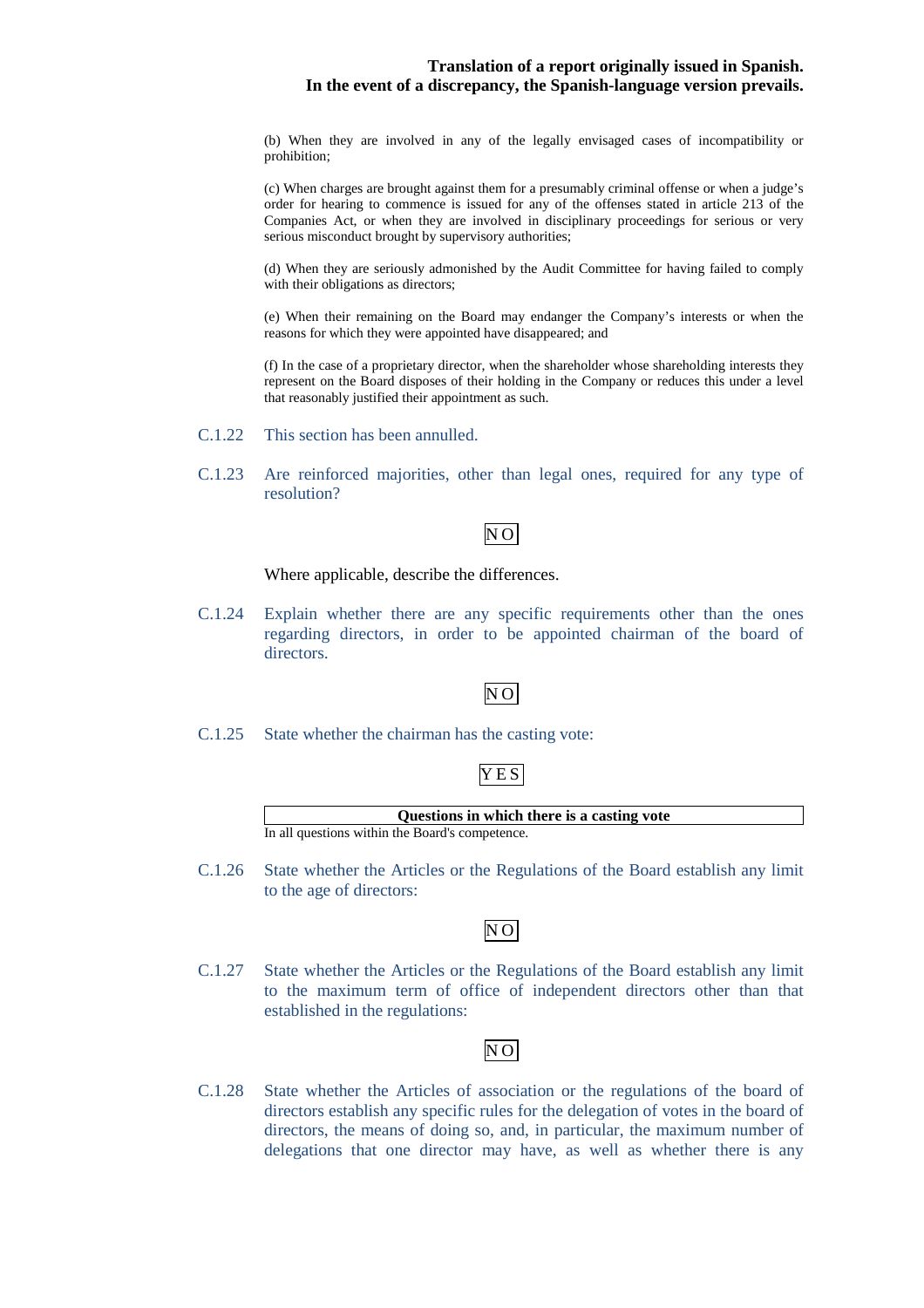limitation on the category of delegations beyond the limitations imposed by law. Where applicable, give brief details of these rules.

Pursuant to the provisions of the Spanish Companies Act, Article 17 of the Regulations of the Board of Directors establishes that non-executive directors may only delegate their representation to another non-executive director.

C.1.29 State the number of Board meetings held during the financial year. Where applicable, also state the number of times the Board met without the chairman attending this. For the calculation, representations made with specific instructions shall be considered as attendances.

| Number of board meetings                                   |  |
|------------------------------------------------------------|--|
| Number of board meetings without the chairman's attendance |  |

If the chairman is an executive director, state the number of board meetings held without any executive director attending the meeting or being represented and in the presence of the lead independent director.

#### **Number of board meetings** 0

State the number of meetings held by the different Board Committees during the financial year:

| <b>Committee</b>                              | # Meetings |
|-----------------------------------------------|------------|
| <b>Appointment and Remuneration Committee</b> |            |
| Audit Committee                               |            |

C.1.30 State the number of Board meetings held during the financial year with the attendance of all its members. For the calculation, representations made with specific instructions shall be considered as attendances:

| Number of board meetings with the attendance of all the<br>directors         |       |
|------------------------------------------------------------------------------|-------|
| % of attendances in relation to the total votes during the<br>financial year | 100\% |

C.1.31 State whether the individual and consolidated annual accounts presented to the Board for approval are previously certified:

## **YES**

Identify, if appropriate, the person(s) certifying the individual and consolidated annual accounts for their formulation by the Board.

| <b>Name</b>                                | <b>Position</b>         |
|--------------------------------------------|-------------------------|
| MR ALFREDO ARROYO GUERRA                   | CHIEF FINANCIAL OFFICER |
| MS<br><b>MONTSERRAT</b><br><b>LLOVERAS</b> | VP CORPORATE ACCOUNTING |
| <b>CALVO</b>                               | AND REPORTING           |

C.1.32 Explain if there were any, the mechanisms established by the Board of Directors to prevent the individual and consolidated accounts drawn up by it from being presented to the General Shareholders' Meeting with reservations in the audit report.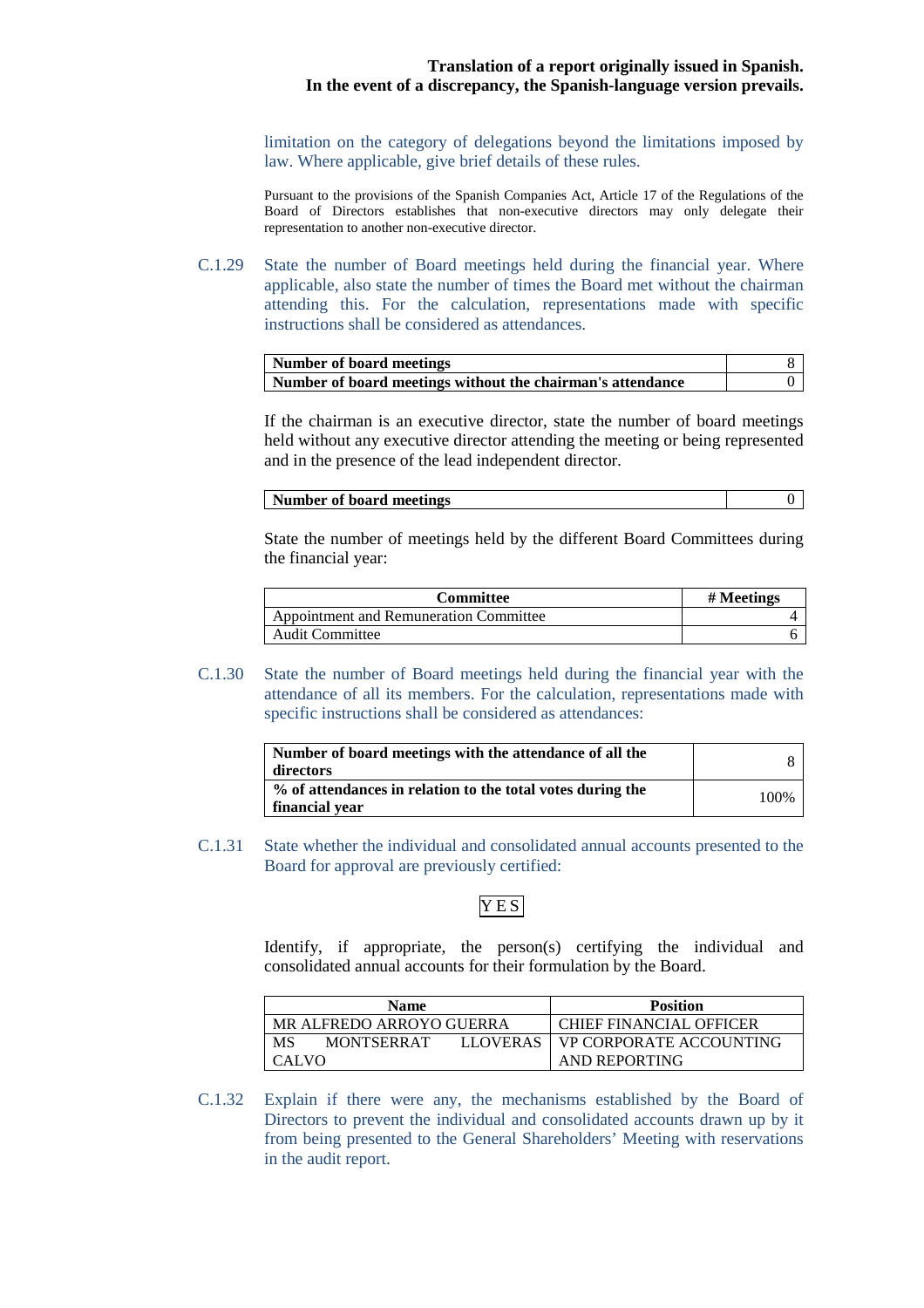Part of article 42.4 of the Regulations of the Board is transcribed here below:

Article 42. Relations with auditors

(…)

4. The Board of Directors shall attempt to draw up the final accounts in such a way that there are no reservations by the auditor, and in the event of there being any, their content and scope shall be explained to shareholders by both the Chairman of the Auditing Committee and by the external auditors.

#### C.1.33 Is the Secretary to the Board also a director?

# NO

If the Secretary is not a director, please fill out the following table:

| <b>Personal or corporate name of the Secretary</b> | <b>Representative</b> |
|----------------------------------------------------|-----------------------|
| LMS NURIA MARTIN BARNES                            |                       |

- C.1.34 This section has been annulled.
- C.1.35 State, if applicable, the mechanisms established by the Company to preserve the independence of external auditors, financial analysts, investment banks and rating agencies.

Article 14 of the Regulations of the Board gives the Audit Committee the following competences as regards the external auditor:

- (i) Submit to the Board of Directors any proposals regarding the selection, appointment, re-election and substitution of the auditor, being responsible for the selection process in conformity with the applicable regulations, including the terms of his contract, without prejudice to the faculties vested in the General Shareholders' Meeting and the Board with regard to the approval of such resolutions under Spanish law.
- (ii) Be directly in charge of the remuneration and supervision of the work performed by the external auditor regarding the audit report preparation and issuance or any other similar reports relating to financial statements.
- (iii) Regularly and directly collect from the external auditor information about the development, impact and execution of the audits, as well as the audit plan and results of its execution, and verify that top management takes their recommendations into account;
- (iv) Safeguard the external auditor's independence when performing his duties, and to do so:
	- Ensure that the Company communicates as a relevant event to the CNMV the change in auditor and shall attach a statement of the possible existence of any disagreements with the outgoing auditor and, if applicable, its contents;
	- Establish the necessary relationships with the external auditor to receive information about any issues that may entail a threat to his independence, and which the Audit Committee will examine, and any other issues regarding the development of the audit of accounts process, and, when applicable, the authorization of the services different from those prohibited in the terms established in the applicable regulations as regards independence, as well as any notifications required in the audit of accounts legislation and in the audit regulations.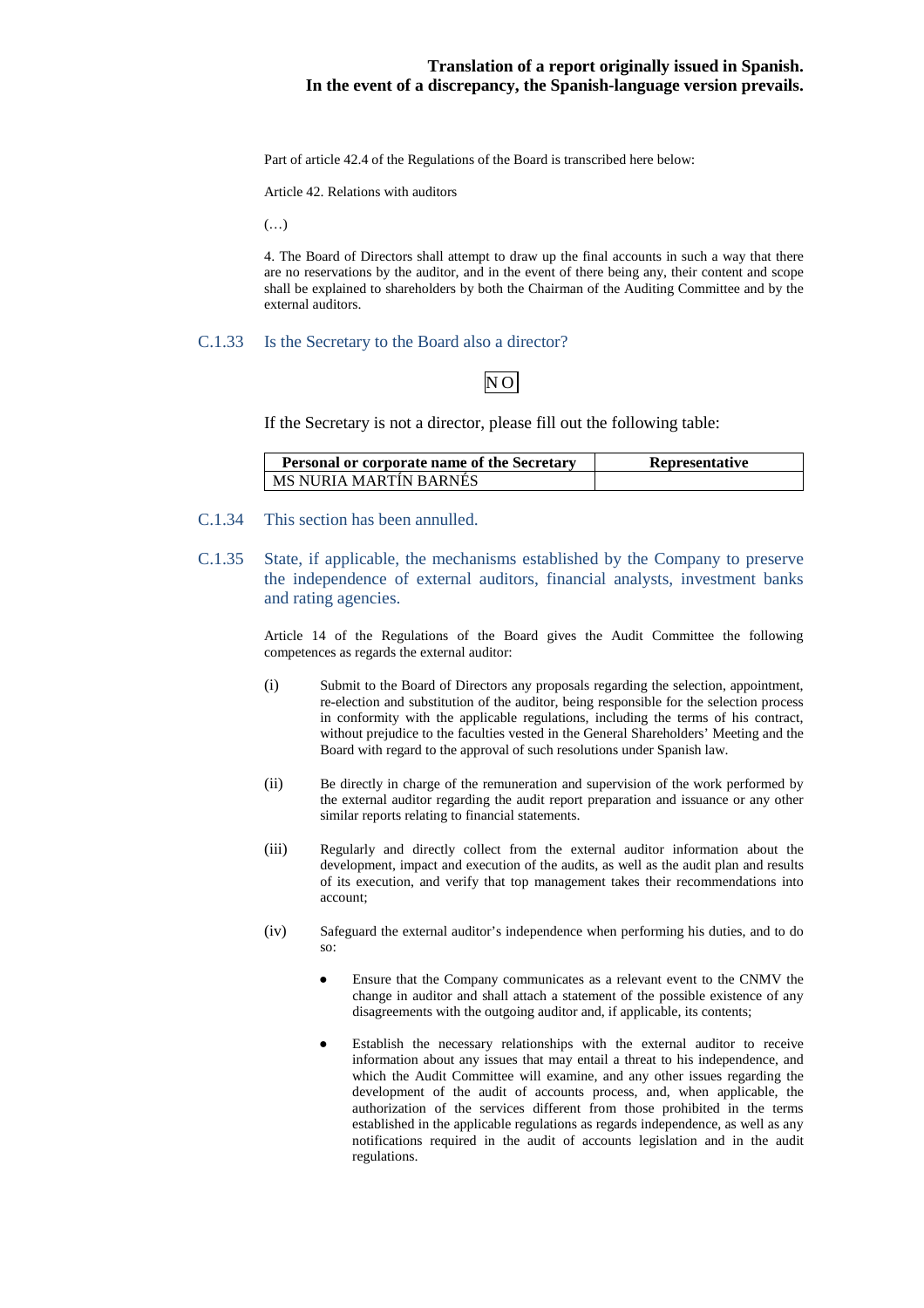- Ensure that the Company and the auditor respect the rules in force on providing services different to audit services, the auditor's market concentration limits and, in general, any others rules established to guarantee the independence of the auditors and, to that end, annually receive from the external auditors a statement of their independence in relation to the entity, or any entities directly or indirectly related to it, as well as the detailed and individualized information on any kind of ancillary services provided and the corresponding fees paid by these entities to the external auditor or the persons or entities related to it in accordance with the regulations applicable to the audit of accounts activity;
- Issue, prior to issuing the audit of accounts report and on an annual basis, a written opinion on whether the independence of the auditors or audit firms has been compromised. This opinion must include a reasoned assessment of each and every one of the ancillary services mentioned in the preceding paragraphs, which shall be individually and jointly assessed, different from the legal audit, and in relation to the independence status or regulations applicable to the audit of accounts activity; and
- If the external auditor resigns, examine the circumstances that have caused said resignation.

Additionally, article 42 of the Regulations of the Board furthermore establishes that the Board's relations with the Company's external auditors shall be channelled through the Audit Committee. Likewise, the Board of Directors shall not submit to the General Shareholders' Meeting a proposal to hire auditing firms whose fees exceed ten per cent (10%) of its total income during the last financial year. This article also sets out that the Board of Directors shall publicly inform, every year, of the overall fees that the Company has paid the auditing firm for services other than auditing.

On the other hand, article 41 of the Regulations of the Board establishes the duties that the Board has in relation to the financial markets (analysts, financial entities, rating agencies, etc.). Exercising the competences of this article, the Board approved on 27 May 2016 a communication and contact policy with the shareholders and others financial markets' participants based on the principles of transparency, veracity, equality, symmetry and importance for the dissemination of the information. The policy is available on the Company's website.

C.1.36 State whether the Company changed its external auditor during the financial year. If so, identify the incoming and outgoing auditors:

# $N<sub>O</sub>$

In the event of any disagreements with the outgoing auditor, please provide details:

C.1.37 State whether the audit firm carries out other work for the Company and/or its business Group apart from auditing, and if so, state the amount of the fees received for such work and the percentage that this represents of the fees invoiced to the Company and/or its business Group:

| .                                                                                            |         |       |       |
|----------------------------------------------------------------------------------------------|---------|-------|-------|
|                                                                                              | Company | Group | Total |
| Amount of other non-auditing work<br>(thousands of euro)                                     | 485     | 199   | 684   |
| Amount of other non-auditing work / Total<br>work invoiced by the auditing firm (as a $\%$ ) | 23.6%   | 3.5%  | 12.1% |

|--|--|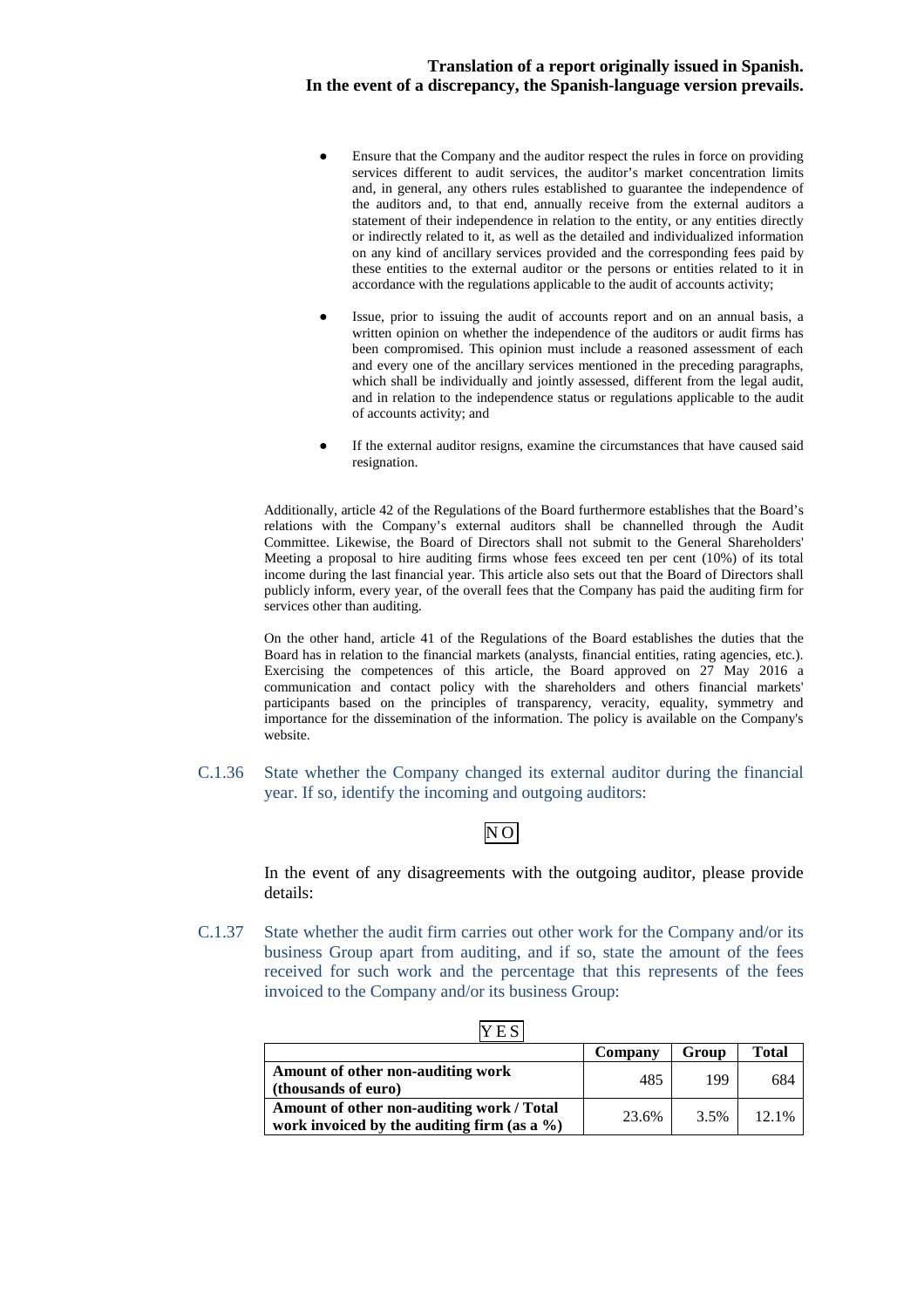C.1.38 State whether the audit report of the annual accounts for the previous financial year contains reservations or qualifications. If it does, give details of the reasons given by the Chairman of the Audit Committee to explain the content and scope of such reservations or qualification.

# NO

C.1.39 State the number of consecutive years for which the present audit firm has been auditing the annual accounts of the Company and/or its business Group. Likewise, give the percentage represented by the number of years the current audit firm has been auditing the accounts in respect of the total number of years for which the annual accounts have been audited:

|                                                                                                             | Company | Group           |
|-------------------------------------------------------------------------------------------------------------|---------|-----------------|
| Number of consecutive vears                                                                                 |         |                 |
| No. of years audited by the current audit/firm / No. of<br>years that the Company has been audited (as a %) |         | 100.00% 100.00% |

C.1.40 State and give details in each case of whether there is a procedure for the directors to seek external consultancy:

# YES

| Give details on the procedure                                 |
|---------------------------------------------------------------|
| is established in article 25 of the Regulations of the Board: |

Article 25. Expert assistance

1. In order to be aided in the performance of their duties, a non-executive Director may request that legal, accounting, financial or any other experts be hired at the expense of the Company.

The engagement must necessarily relate to specific problems of certain importance and complexity that arise in the performance of their duties.

2. The engagement decision must be communicated to the Chairperson of the Board of Directors which can be vetoed by the Board of Directors if:

- a) it is not necessary for the correct performance of the duties carried out by non-executive Directors;
- b) the cost is not reasonable in view of the importance of the problem and the assets and revenue of the Company; or
- c) the technical assistance that is required can be adequately provided by the experts and technicians within the Company.
- C.1.41 State and, where applicable, give details as to whether there is a procedure for the directors to be able to obtain the information needed to prepare for meetings of the governing bodies sufficiently in advance:

# YES

#### **Give details on the procedure**

In accordance with article 16.2 of the Regulations of the Board, the call for ordinary sessions shall be made in accordance with the advance notice and the procedures stipulated in the Articles of Association.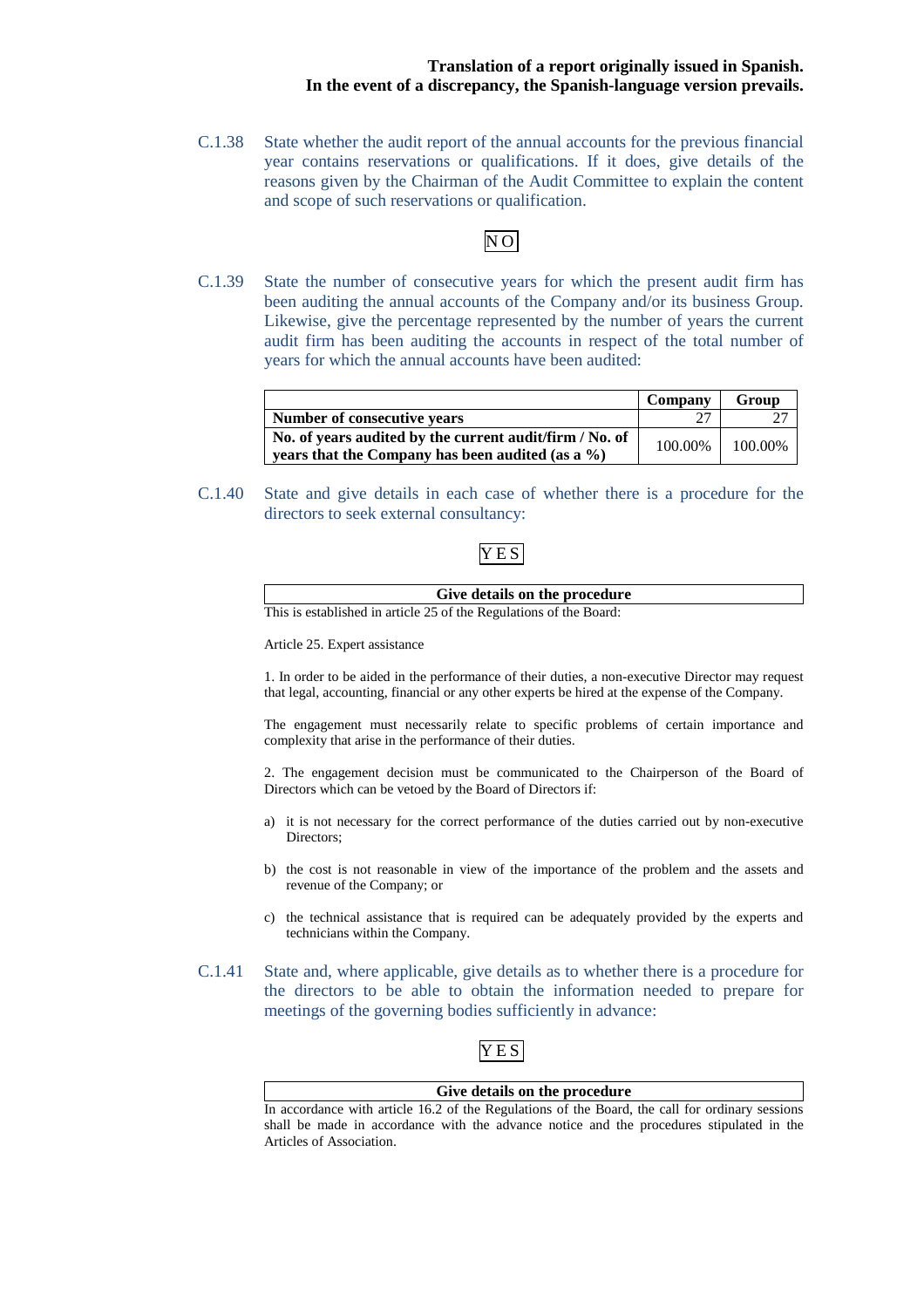The call shall always include the agenda of the session and shall have attached all the relevant information, properly summed up and prepared, sent long enough in advance to properly prepare of the meeting. When, in the Chairman's opinion, this proves inadvisable for security reasons, the information shall not be attached and the directors will be informed of the possibility of examining this at the corporate headquarters.

C.1.42 State and, where applicable, give details as to whether the Company has established rules that oblige directors to report and where appropriate resign in cases in which the image and reputation of the Company may be harmed:

# YES

charged, as well as the later stages of the proceedings.

| <b>Explain the rules</b>                                                                       |
|------------------------------------------------------------------------------------------------|
| Article 28.2 of the Regulations of the Board lays down the directors' obligation to inform the |
| Appointment and Remuneration Committee about any criminal proceedings in which they are        |

Article 22.3 envisages the directors' obligation to offer their resignation to the Board and if the latter considers this appropriate, to go through with this resignation if, amongst other reasons:

(i) when they resign from the executive positions with which they are associated, except if they are expressly ratified by the Board of Directors, subject to the prior issuance of a non-binding report by the Appointment and Remuneration Committee;

(ii) when they are involved in any of the legally envisaged cases of incompatibility or prohibition;

(iii) when charges are brought against them for a presumably criminal offense or when a judge's order for hearing to commence is issued for any of the offenses stated in article 213 of the Spanish Companies Act, or when they are involved in disciplinary proceedings for serious or very serious misconduct brought by supervisory authorities;

(iv) when they are seriously admonished by the Auditing Committee for having failed to comply with their obligations as directors;

(v) when their remaining on the Board may endanger the Company's interests; and

(vi) in the case of a propriety director, when the shareholder whose shareholding interest he represents on the Board disposes of his shareholding in the Company or reduces it below the level which reasonably justified his appointment as such.

C.1.43 State whether any member of the Board of Directors has informed the Company that he/she has been sentenced or that an order has been passed down for the commencement of an oral trial against him/her, for any of the offenses stipulated in article 213 of the Spanish Companies Act:

# $N$ O

State whether the Board of Directors has analyzed the case. If so, explain the decisions made regarding whether or not the director should remain in his/her post, giving reasons, or, where applicable, state the actions carried out by the board of directors up to the date of this report or those which it may be planning to carry out.

C.1.44 Give details of any significant agreements which the Company may have concluded and which may enter into force, be amended or terminated in the case of change of control of the Company as a result of a public takeover bid, and the effects of the same.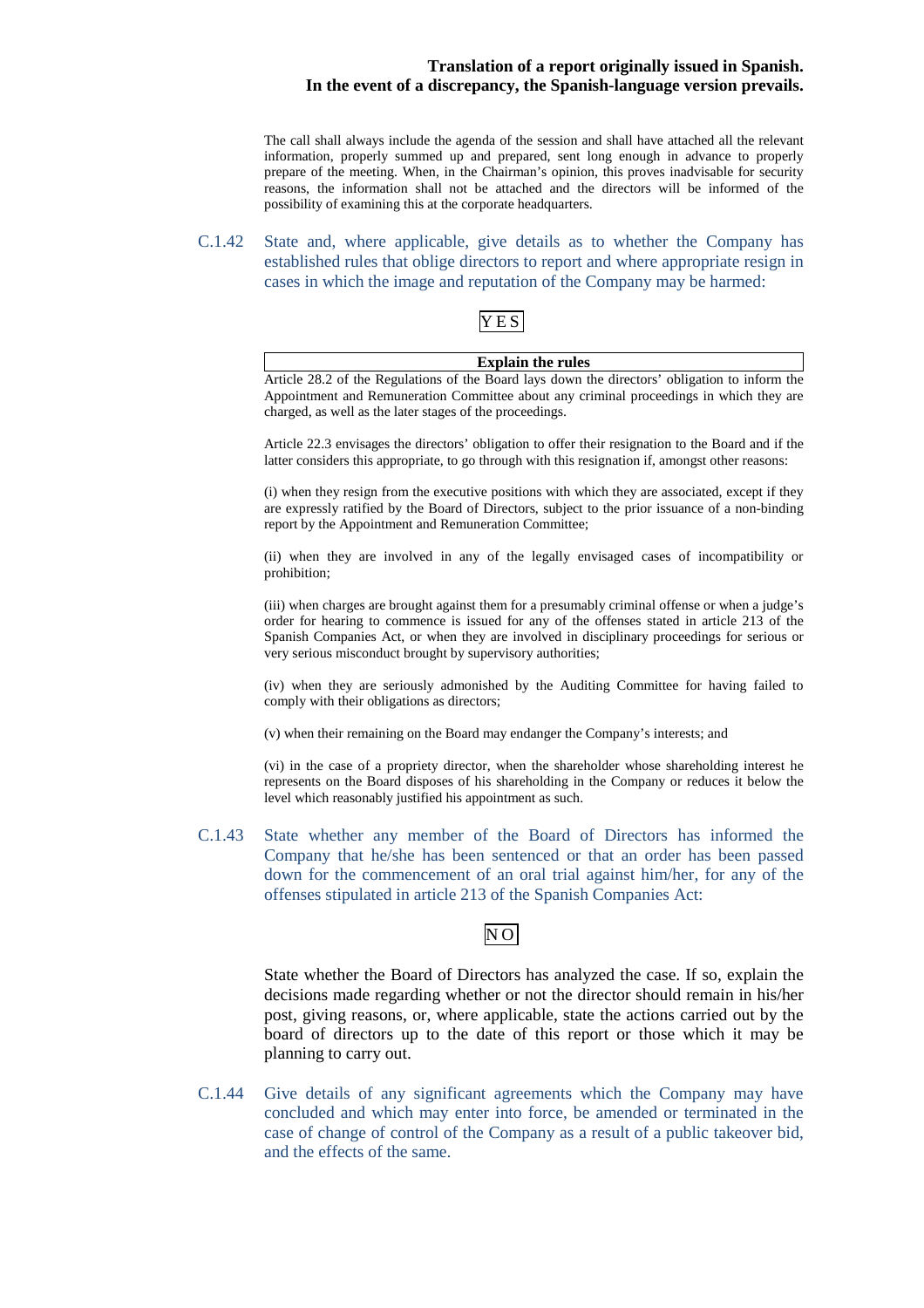Not applicable.

C.1.45 Identify in a global manner and indicate, in detail, the agreements between the company and its positions of administration and management or employees which may have indemnities, guarantee or protection clauses, whenever these may resign or be dismissed on unfounded grounds or if the contractual relationship comes to an end due to a public takeover bid or any other type of operations.

#### **Number of beneficiaries:** 73

#### **Type of beneficiary:**

Board members (directors), executives and employees

#### **Description of the agreement**

The Group has agreements with employees and directors in virtue of which these may rescind their employment contracts with the Company unilaterally, being legally entitled to indemnities ranging from 2 to 5 years of salary in those cases where the control of the Company is taken over.

Furthermore, contracts exist with 9 executives in virtue of which they will receive indemnities ranging from one year to 4 years of salary in different cases

State whether these contracts must be communicated and/or approved by the organs of the company or of its group:

|                               | <b>Board of Directors</b> | <b>General Shareholders'</b><br>Meeting |
|-------------------------------|---------------------------|-----------------------------------------|
| Organ authorizing the clauses | YES                       |                                         |
|                               |                           |                                         |

Has the General Shareholders' Meeting been informed about the clauses? NO

- C.2 Committees of the Board of Directors
- C.2.1 Give details of all the Committees of the Board of Directors and their members, and the proportion of executive, proprietary and independent directors or other external directors that form these.

#### **Appointment and Remuneration Committee**

| <b>Name</b>                                    | <b>Position</b>    | Type                  |
|------------------------------------------------|--------------------|-----------------------|
| <b>MS MARLA ELIZABETH SALMON</b>               | <b>CHAIRPERSON</b> | Independent           |
| MR LUIS ISASI FERNANDEZ DE<br><b>BOBADILLA</b> | <b>MEMBER</b>      | Independent           |
| MR TOMÁS DAGÁ GELABERT                         | <b>MEMBER</b>      | <b>Other External</b> |

| % of proprietary directors | $0.00\%$ |
|----------------------------|----------|
| % of independent directors | 66.67%   |
| % of other externals       | 33.33%   |

Explain the functions attributed to this committee. Describe its procedures and rules of organization and functioning, and provide a summary of the most important activities carried out during the fiscal year: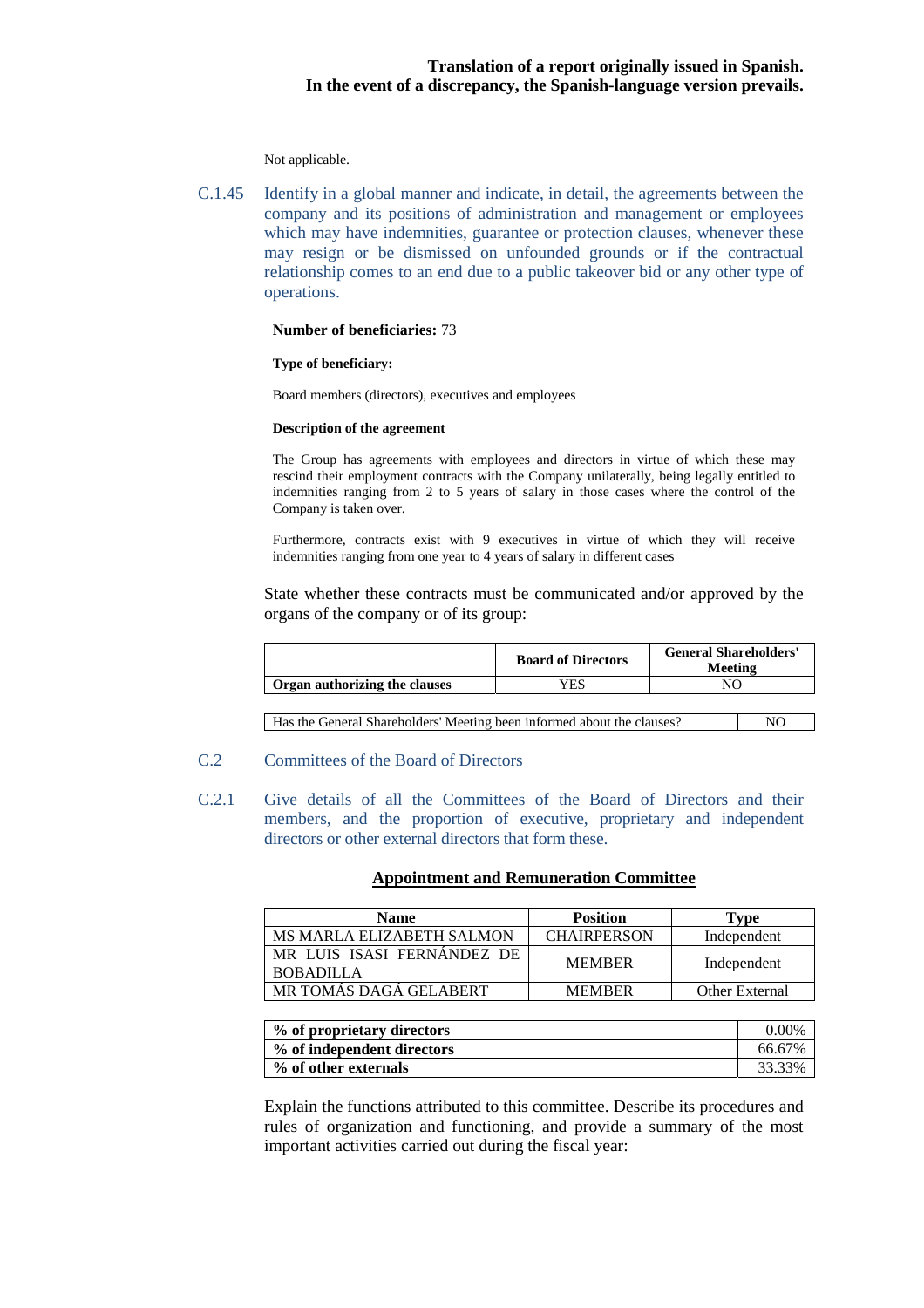The Appointment and Remuneration Committee shall be formed by three (3) to five (5) directors, appointed by the Board of Directors, taking into account their knowledge, competence and experience and the Committee's duties. The Appointment and Remuneration Committee shall be exclusively composed of non-executive directors, of which at least two must be independent directors.

The Board of Directors shall appoint the Chairperson of the Appointment and Remuneration Committee. The position of Chairperson will necessarily be held by an independent director.

The Board of Directors shall appoint the Secretary of the Appointment and Remuneration Committee, who may be (a) one of the members of such Committee (and, in such case, he/she will be Secretary member of the Appointment and Remuneration Committee), (b) any other member of the Board of Directors of the Company who is not a member of the Committee (and, in such case, he/she will be Secretary non-member of the Appointment and Remuneration Committee), or (c) the Secretary or a Vice-Secretary of the Board of Directors of the Company (and, in such case, he/she will be Secretary non-member of the Appointment and Remuneration Committee). The Secretary shall draft the minutes of the resolutions adopted in each Committee meeting and shall report to the Board of Directors through its Chairperson.

#### Basic responsibilities:

- (a) to formulate and review the criteria to be followed for the composition of the Board of Directors and the selection of candidates, taking into account the competence, knowledge and experience necessary to be in the Board, specifying the duties and aptitudes that each candidate must have in case of vacancies in addition to assessing the time and commitment needed to perform their duties effective and efficiently;
- (b) to establish a representation target for the least represented gender in the Board of Directors and prepare guidelines to achieve said target;
- (c) to submit to the Board of Directors any proposals to appoint, re-elect and/or separate the independent directors prior to being submitted to the General Shareholders' Meeting or, as the case may be, being adopted by the Board exercising its power of cooption, and in all cases informing about the character of the director being proposed;
- (d) to report the proposals of appointment, re-election and/or separation of the nonindependent directors for their appointment by the Board of Directors by means of cooption or their submission to the General Shareholders' Meeting by the Board of Directors;
- (e) To report the proposals of appointment and removal of the Chairperson and Vicechairpersons of the Board of Directors;
- (f) to examine and organize the succession of the Chairperson of the Board of Directors and the chief executive officer and, as the case may be, to make proposals to the Board so that said succession takes place in an orderly and well planned manner;
- (g) to report the proposal and appointment and resignation of the Secretary and Vice-Secretary of the Board;
- (h) to report the proposal of appointment and resignation of senior management proposed by the chief executive officer to the Board and the basic conditions of their contracts;
- (i) to propose to the Board of the Directors the directors who shall be part of each of the Committees;
- (j) to propose to the Board of Directors the remuneration policy of the directors and general managers or anyone performing top-level management duties under the direct supervision of the Board, executive committees or executive directors, as well as the individual remuneration and other contractual terms regarding the executive directors, ensuring its fulfilment;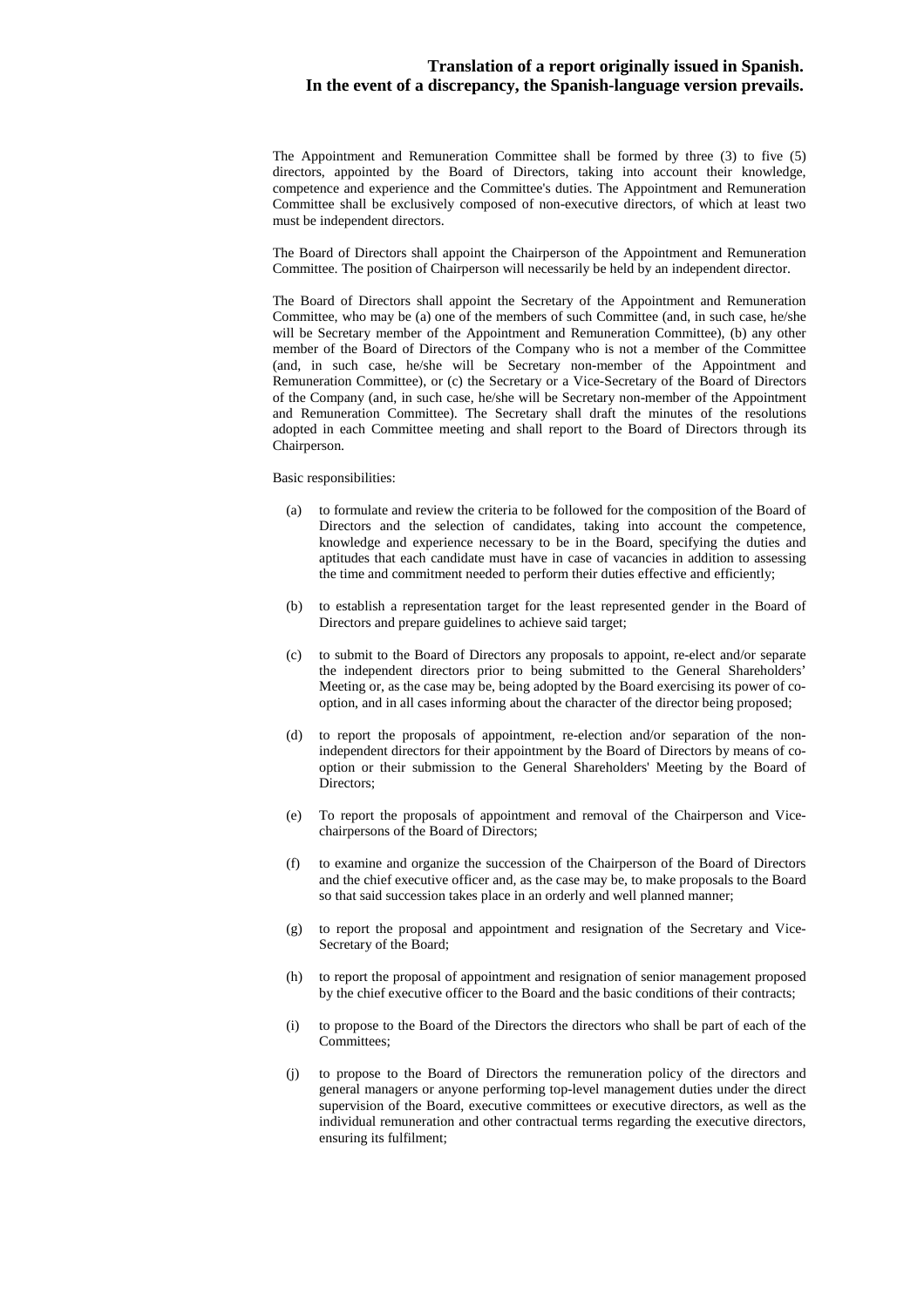- (k) to periodically review the payment programmes of executive officers, considering their adequacy and performance; and
- (l) to report on the transactions that imply or could imply conflicts of interest and, in general, on matters covered in Chapter IX of these Regulations.

The most significant actions carried out by the committee during 2017:

- Drafting and approving a report on the reelection of the following non-independent directors of the Board of Directors: Mr Víctor Grifols Roura and Mr Ramón Riera Roca;
- Drafting and approving the Company's new remuneration policy;
- Approving the annual assessment questionnaire on the Board of Directors and the Committees;
- Reviewing the 2018 remuneration policy;
- Annual review of the Commission, the Chairman and the CEOs performance, as well as reviewing and approving each director's category.

#### **Audit Committee**

| <b>Name</b>                           | <b>Position</b>    | Type        |
|---------------------------------------|--------------------|-------------|
| MS BELEN VILLALONGA<br><b>MORENÉS</b> | <b>CHAIRPERSON</b> | Independent |
| MS CARINA SZPILKA LÁZARO              | <b>MEMBER</b>      | Independent |
| <b>MR STEVEN MAYER</b>                | <b>MEMBER</b>      | Independent |

| % of proprietary directors | $0.00\%$ |
|----------------------------|----------|
| % of independent directors | 100.00%  |
| % of other externals       | $0.00\%$ |

Explain the functions attributed to this committee. Describe its procedures and rules of organization and functioning, and provide a summary of the most important activities carried out during the fiscal year:

The Audit Committee will have between three (3) and five (5) members that shall be appointed by the Board of Directors taking into account their knowledge, skills and experience in the Committee's duties as well as in accounting, audit and risk management related-matters. The Audit Committee shall be exclusively composed by non-executive directors, of which the majority should be independent directors. The Board of Directors shall appoint the Chairperson of the Audit Committee, a position that shall be necessarily held by an independent director. The Chairperson must be replaced every four (4) years and may be reelected after the term of one (1) year has elapsed. The Audit Committee shall be validly formed when half plus one of its members are present or represented and their resolutions are approved by absolute majority of the assisting members. Basic responsibilities:

- Inform the General Shareholders' Meeting of questions raised in respect of those matters which are within the committee's competence and, in particular, in relation to the results of the audit, detailing how it has contributed to the integrity of the financial information and the Committee's role during the process.
- Inform the Board of Directors in advance about periodic financial statements, which the Company, due to been listed in the stock exchange, must make public periodically.
- Inform in advance of the creation or acquisition of shareholdings in special purpose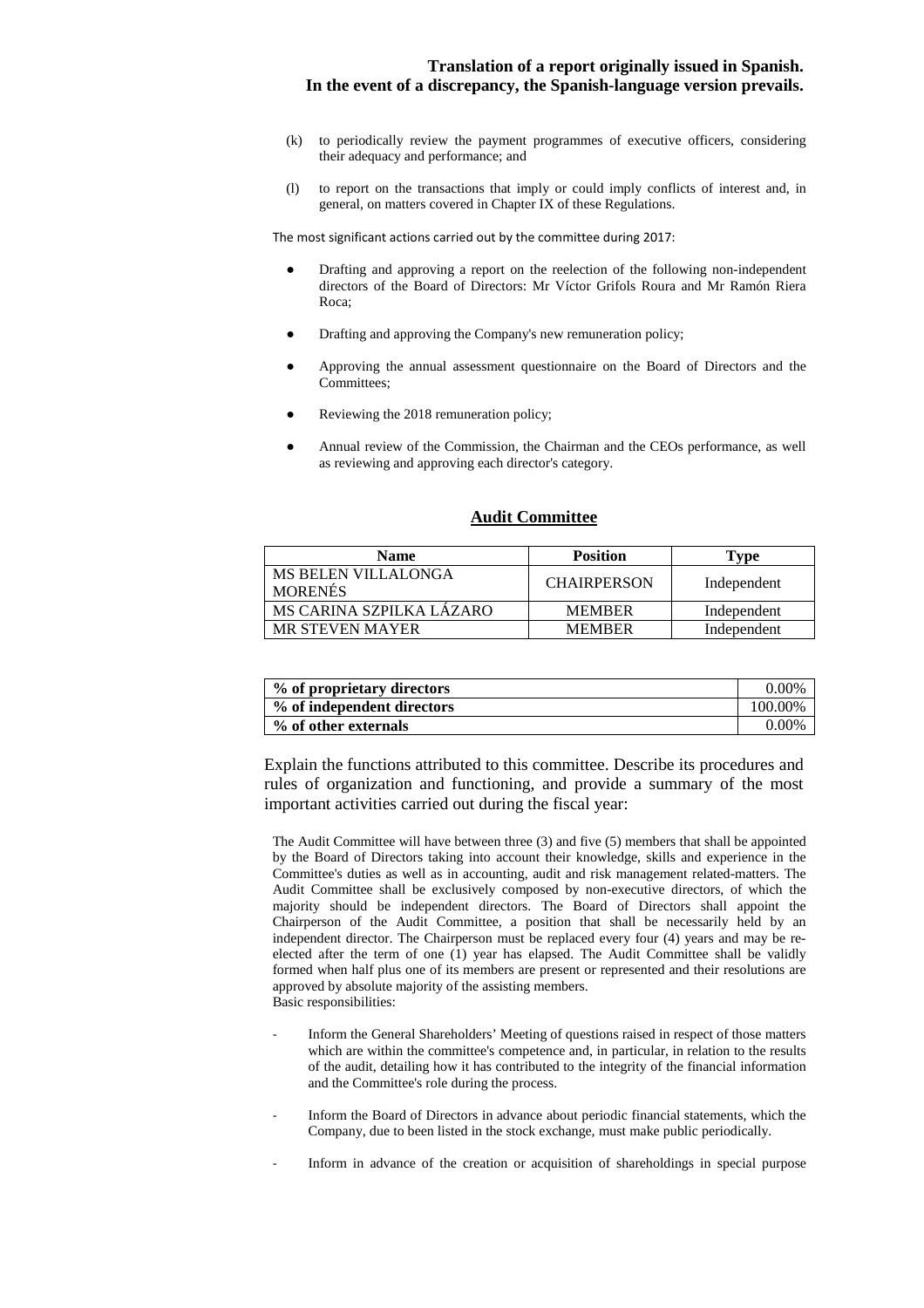entities or domiciled in countries or territories considered tax havens, as well as any other transactions or operations of a similar nature, which due to their complexity, could harm the transparency of the Group.

- Inform in advance of related party transactions.
- Inform of any matter that has or may have a material, financial or accounting impact.
- Supervise the preparation and presentation, and integrity of the mandatory financial information related to the Company and the Group, verifying compliance with regulation requirements, adequately defining consolidation boundaries and correctly applying accounting criteria, as well as making suggestions or submitting proposals to the Board of Directors, in order to safeguard its integrity.
- Supervise the efficiency of the Company's internal control, internal audit and risk management systems, periodically reviewing the internal control and risk management systems, so that any principal risks are identified, dealt with and adequately recognized.
- Monitor the independence and efficiency of the internal auditing process; propose the selection, appointment, re-election and dismissal of the Director of the Internal Audit Department; propose the budget for this Department; receive periodic information on its activities; and verify that the top management takes into account the conclusions and recommendations of their reports.
- Set up and supervise procedures for the receipt, retention and treatment of complaints received by the Company regarding accounting, internal controls or audit relatedmatters, as well as anonymous and confidential information provided by employees regarding questionable accounting or auditing issues.
- Submit to the Board of Directors any proposals regarding the selection, appointment, reelection and substitution of the auditor, being in charge of the selection process pursuant to the applicable regulations and of the terms of his contract.
- Be directly in charge of the remuneration and supervision of the work performed by the external auditor regarding the preparation or issuance of the audit report or of any other similar reports, relating to financial statements.
- Regularly and directly collect from the external auditor information about the development, impact and execution of the audits, as well as about the audit plan and results of its execution, and verify that top management takes their recommendations into account.
- Safeguard the external auditor's independence when performing his duties.
- Encourage the Group's auditor to undertake the responsibility of the audits of the companies that make up the group.
- Supervise compliance with the Internal Conduct Regulations in matters related to the Stock Exchange, the present Regulation, standards of conduct set out in the "Code of Ethics for Grifols Executives" and the "Code of Conduct for Grifols' Employees".

The most significant actions carried out by the Audit Committee during the 2017 fiscal year were (i) reviewing and approving the Company's annual accounts (individual and consolidated) corresponding to the fiscal year ended on 31 December 2016, (ii) approving the consolidated financial statements prior to these being approved by the Board and being notified to the markets and supervising agencies, and approving the financial statements prepared under the IFRS IASB in order to submit them to the Securities and Exchange Commission, (iii) assessing its performance, preparing a report with its conclusions and submitting it to the Board, (iv) preparing a report on the auditor's independence, and (v) submitting a proposal to the Board to change article 14 of the Regulations of the Company's Board of Directors (duties of the Audit Committee), and approving the changes made to the Audit Committee's bylaws in order to adapt both texts to the novelties introduced by the Audit Act 22/2015.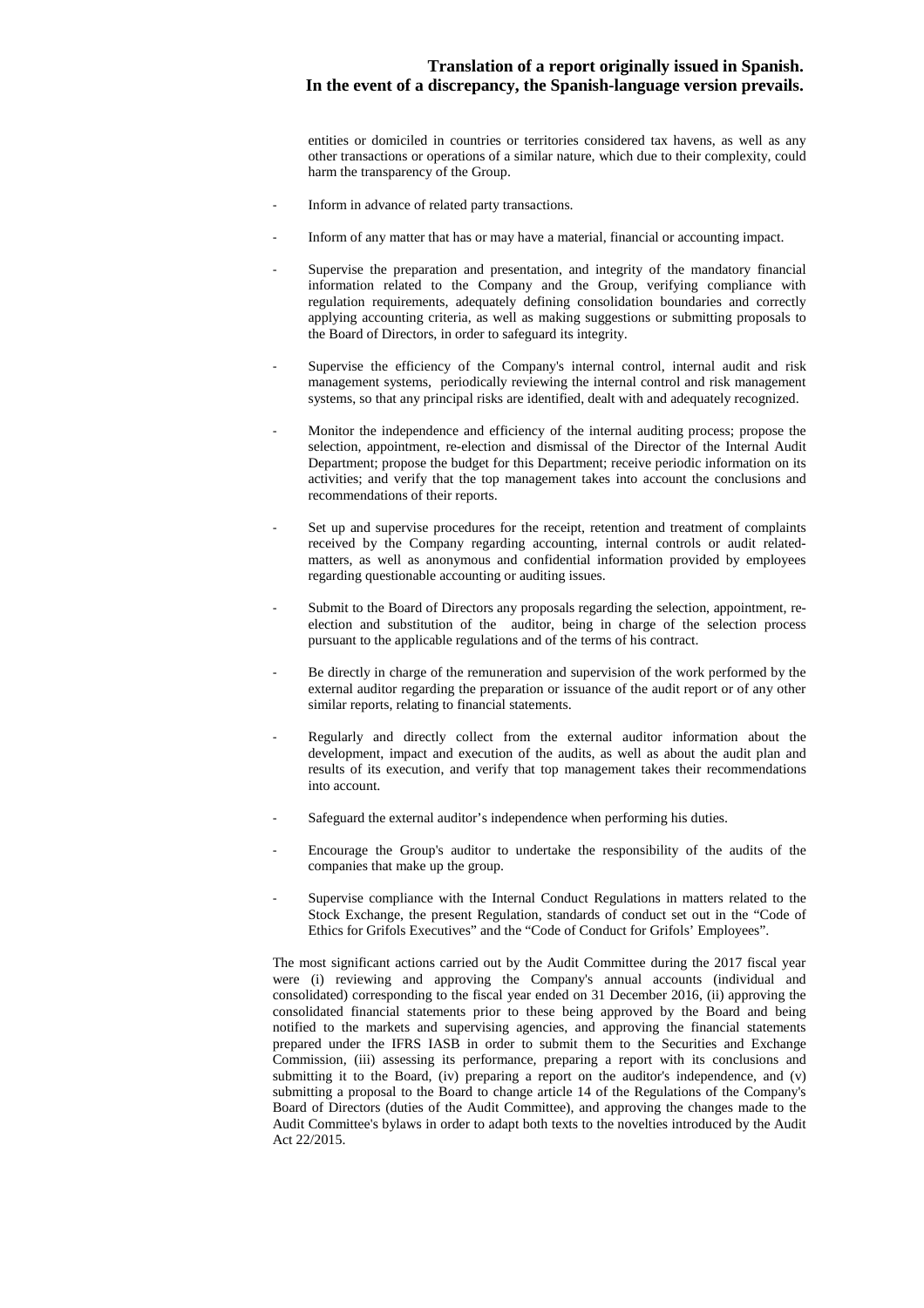Identify the director and member of the audit committee who has been appointed as such taking into account his/her accounting or auditing knowledge and experience, or both, and inform about the number of years that the chairman of this committee has been in office.

| Name of the director who has accounting   MS BELEN VILLALONGA<br>or auditing knowledge | <b>MORENÉS</b> |  |
|----------------------------------------------------------------------------------------|----------------|--|
| Number of years the chairman has been in<br>office                                     |                |  |

C.2.2 Complete the following table with information relating to the number of female directors forming the committees of the board of directors during the last financial years:

|                                                  | <b>Number of female directors</b> |               |                |               |                |               |        |               |
|--------------------------------------------------|-----------------------------------|---------------|----------------|---------------|----------------|---------------|--------|---------------|
|                                                  | <b>FY 2017</b><br><b>FY 2016</b>  |               | <b>FY 2015</b> |               | <b>FY 2014</b> |               |        |               |
|                                                  | <b>Number</b>                     | $\frac{0}{0}$ | <b>Number</b>  | $\frac{0}{0}$ | <b>Number</b>  | $\frac{0}{0}$ | Number | $\frac{0}{0}$ |
| Appointment and<br><b>Remuneration Committee</b> |                                   | 33.00         |                | 33.00         |                | 33.00         |        | 33.00         |
| <b>Audit Committee</b>                           |                                   | 67.00         |                | 67.00         |                | 25.00         |        | 25.00         |

- C.2.3 This section has been annulled.
- C.2.4 This section has been annulled.
- C.2.5 State, where applicable, the existence of regulations governing the board's committees, the place where these are available for consultation, and any amendments that have been made during the financial year. It should also be stated whether any annual report on the work done by each Committee has voluntarily been drawn up.

The Regulations of the Audit Committee are contained in (i) the Company's Bylaws, (ii) the Regulations of the Board of Directors, and (iii) the Statutes of the Audit Committee.

The Appointment and Remuneration Committee is regulated in (i) the Company's Bylaws and (ii) the Regulations of the Board of Directors.

The documents mentioned above are available on the Company's website.

The Committees inform the Board of Directors of the activities carried out and the resolutions adopted in each meeting. Additionally, in the last meeting held in 2017, each committee prepared a report on its functioning and performance.

During 2017 the following modifications have been made:

- Amendment to article 24.ter of the Articles of Association, in relation to the composition and duties of the Audit Committee, with the aim of adapting its content to the changes made in the Companies' Act pursuant to the Audit Act in force.
- Amendment to article 14 of the Regulations of the Board of Directors to adapt it to the provisions referring to the composition and duties of the Audit Committee as set out in the current Companies' Act.
- Amendment to the by-laws of the Audit Committee to reflect the novelties introduced in the Companies' Act pursuant to the current Audit Act.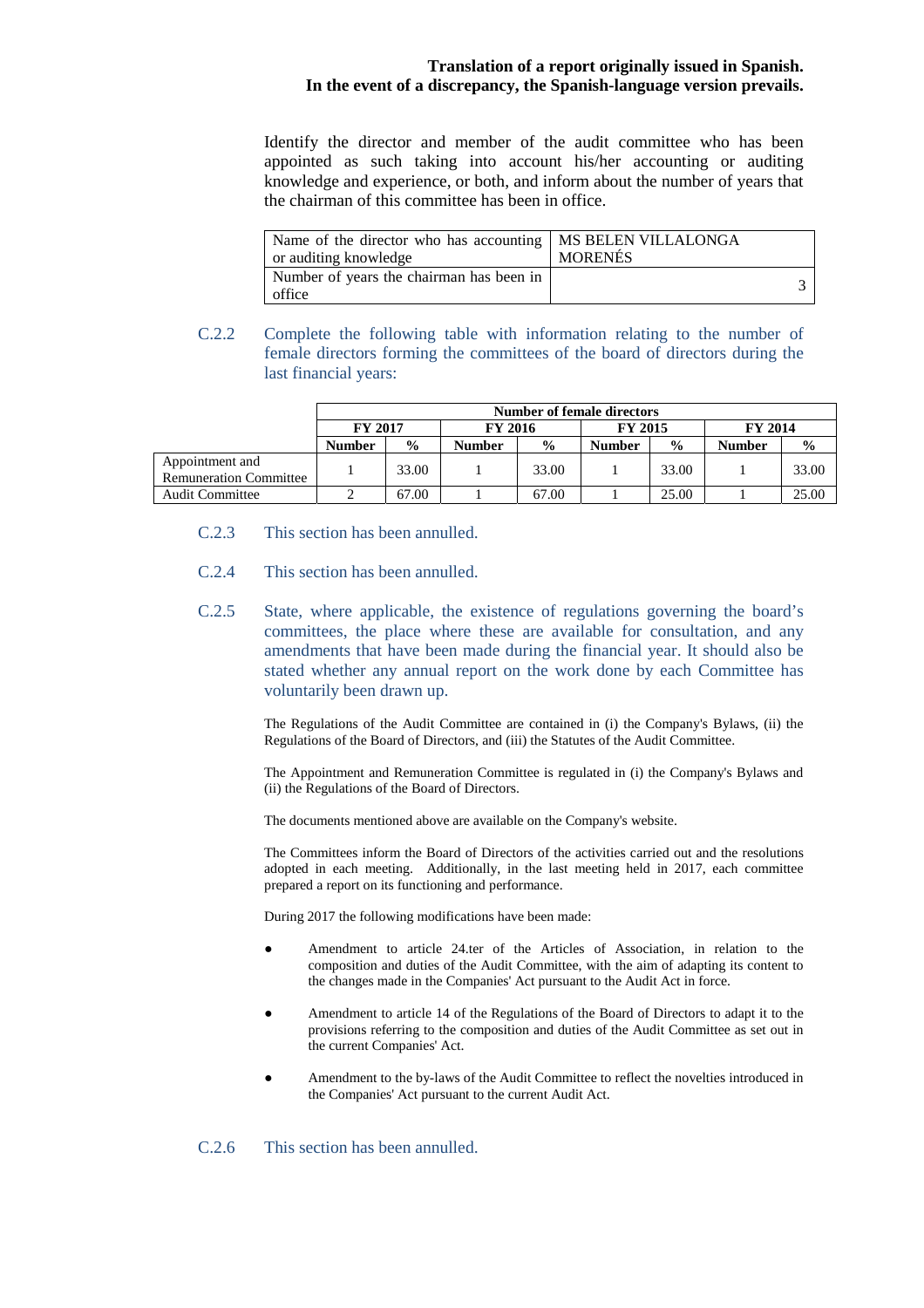# **D. RELATED-PARTY OPERATIONS AND INTRA-GROUP OPERATIONS**

D.1 Explain, where applicable, the procedure for the approval of operations with related parties and intra-group operations.

#### **Procedure for the approval of related-party operations**

In conformity with article 5 of the Regulations of the Board of Directors, the Board in full shall reserve the competence to approve, among others, those operations which the Company may carry out with directors, significant shareholders or those represented on the Board of Directors or with persons related to these.

This authorization of the Board shall not, however, be understood as necessary in those relatedparty operations which may simultaneously fulfil the three following conditions:

1) The ones carried out pursuant to contracts with standard conditions and applied on a large scale to a large number of clients;

2) Performed at prices or rates established on general terms by those supplying the goods or services in question; and

3) that their amount does not exceed 1% of the Company's annual income.

The Board is to approve related-party operations only after a favourable report is issued by the Audit Committee. The directors which are affected by said related-party operations, in addition to not exercising or delegating their voting right, are to leave the meeting room while the Board discusses and votes on these matters.

D.2. Give details of significant operations due to their amounts or which may be relevant due to their subject areas which have been carried out between the company or entities of its group, and significant shareholders of the Company:

| Personal or<br>corporate name of<br>the significant<br>shareholder | Personal or<br>corporate name of<br>the company or<br>entity of its group | Nature of<br>the<br>relationship | Type of<br>operation            | Amount<br>(thousands)<br>of euro) |
|--------------------------------------------------------------------|---------------------------------------------------------------------------|----------------------------------|---------------------------------|-----------------------------------|
| <b>SCRANTON</b><br><b>ENTREPRISES</b><br>B.V.                      | GRIFOLS, S.A.                                                             | Contractual                      | Operating<br>lease<br>agreement | 5.426                             |

D.3 Give details of significant operations due to their amounts or which may be relevant due to their subject areas which have been carried out between the company or entities of its group, and directors or executives of the company.

| Personal or corporate<br>name of the directors<br>or executives | Personal or<br>corporate<br>name of the<br>related party | <b>Relationship</b>                                                                                           | Nature of<br>operation       | Amount<br>(thousands)<br>of euro) |
|-----------------------------------------------------------------|----------------------------------------------------------|---------------------------------------------------------------------------------------------------------------|------------------------------|-----------------------------------|
| <b>MR THOMAS</b><br><b>GLANZMANN</b>                            | GRIFOLS,<br>S.A.                                         | Thomas<br>Glanzmann is a<br>director of<br>Grifols, S.A. and<br>shareholder of<br>Glanzmann<br>Enterprises AG | <b>Services</b><br>agreement | 939                               |

D.4 Give details of significant operations carried out by the Company with other entities belonging to the same group, provided that these are not eliminated in the process of preparation of consolidated financial statements and do not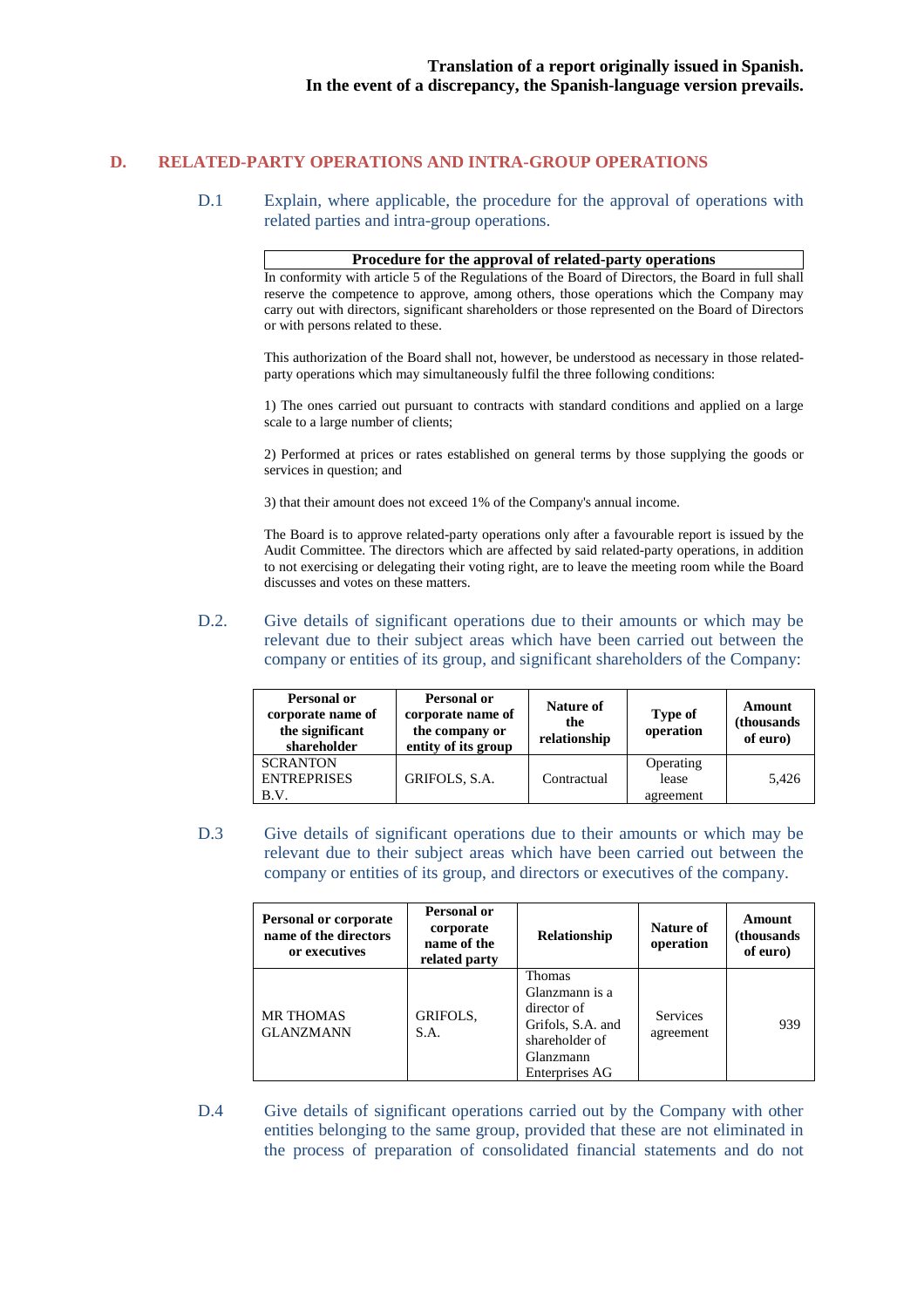form part of the standard operations of the company in relation to its purpose and conditions.

In any case, information must be provided on any intra-group operations carried out with entities established in countries or territories considered as tax havens:

| Corporate name of the group<br>subsidiary | Brief description of the<br>transaction   | Amount (in<br>thousands of euros) |
|-------------------------------------------|-------------------------------------------|-----------------------------------|
| Fundación Privada Victor<br>Grifols Lucas | Management or collaboration<br>agreements | 300                               |
| Probitas Fundación Privada                | Management or collaboration<br>agreements | 6,800                             |
| Kiro Grifols, S.L.                        | Acquisitions                              | 45                                |
| Kiro Grifols, S.L.                        | <b>Sales</b>                              | 22                                |
| Alkahest, Inc.                            | $R+D$ agreements                          | 164                               |
| Interstate Blood Bank, Inc.               | Acquisitions                              | 68,271                            |
| PBS Acquisition Corp.                     | <b>Sales</b>                              | 45                                |
| Alkahest, Inc.                            | Operating expenses                        | 11,749                            |
| Kiro Grifols, S.L.                        | Operating expenses                        | 19                                |
| Alkahest, Inc.                            | Financial expense                         | 287                               |
| Kiro Grifols, S.L.                        | Financial income                          | 23                                |
| Singulex Inc                              | Financial income                          | 209                               |
| Interstate Blood Bank, Inc.               | Financial income                          | 357                               |
| GigaGen Inc.                              | Financial expense                         | 153                               |
| Aigües Minerals de Vilajuiga<br>S.A.      | Financial income                          | 3                                 |
| Access Biologicals LLC                    | Acquisitions                              | 19                                |
| Access Biologicals LLC                    | Sales                                     | 2,720                             |
| Interstate Blood Bank, Inc.               | Sales                                     | 222                               |
| Interstate Blood Bank, Inc.               | Operating expenses                        | 19                                |
| <b>Access Biologicals LLC</b>             | Operating expenses                        | 11                                |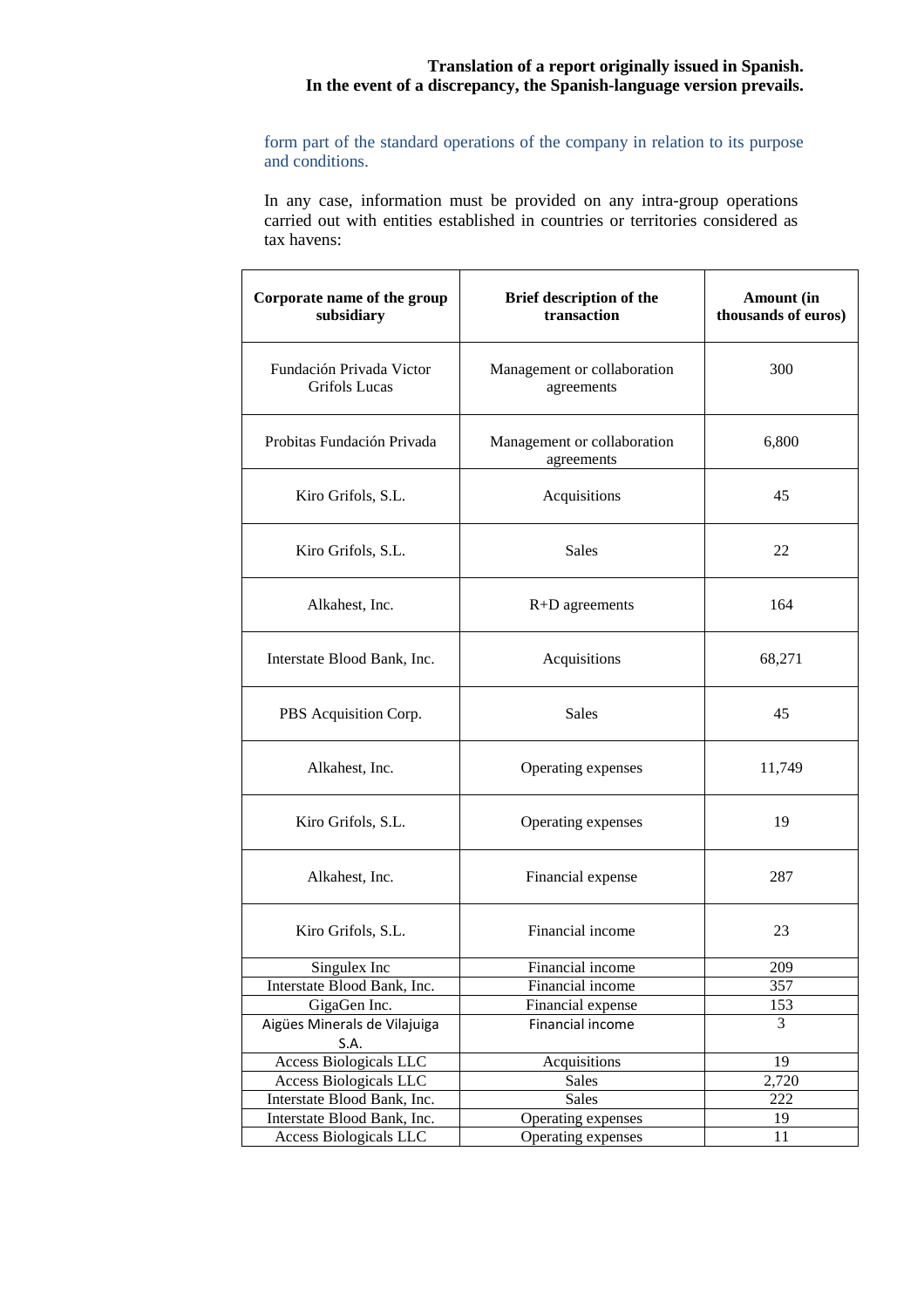D.5 State the amount of the operations carried out with other related-parties.

0 (thousands of euro)

D.6 Give details of any mechanisms set up to detect, determine and solve any possible conflicts of interest between the Company and/or its Group and its directors, executives or significant shareholders.

> One of the general obligations of any director laid down in article 28.2 of the Regulations of the Board is to clearly express their opposition, in particular independent directors and other directors who are not affected by a potential conflict of interest, when this involves decisions which might harm the shareholders not represented on the Board.

> Furthermore, article 30.2 of the Regulations of the Board establishes that a director must consult the Appointment and Remuneration Committee before accepting any management position in another company or entity that might represent a conflict of interests or affect their dedication.

> Finally, article 31 establishes the following: (i) the director must refrain from attending and getting involved in discussions which affect matters in which he or she is personally, directly or indirectly, an interested party; and (ii) the director shall not be able to carry out, directly or indirectly, any professional or commercial transactions with the Company unless the situation of conflict of interests is informed of in advance, and the Board approves the transaction, after receiving a report from the Appointment and Remuneration Committee.

#### D.7 Is more than one Company from the Group listed in Spain?

# NO

Identify any subsidiaries that are listed in Spain:

#### **Subsidiary company listed**

State whether the respective areas of activity and possible business relations between them, as well as those of the dependent subsidiary company listed with the other companies of the group have been publicly defined with precision;

**Define the possible business relations between the dominant company and the subsidiary company listed, and between the latter and the other companies of the group** 

Identify the mechanisms provided for to resolve any possible conflicts of interests between the subsidiary listed and the other companies of the group;

**Mechanisms to resolve any possible conflict of interest** 

#### **E RISK CONTROL AND MANAGEMENT SYSTEMS**

E.1 Explain the scope of the Risk Control and Management System of the Company including those related to tax matters.

> The Company's risk management system considers all kinds of risks, including those related to tax matters, and is applicable to the Company and the companies of its Group.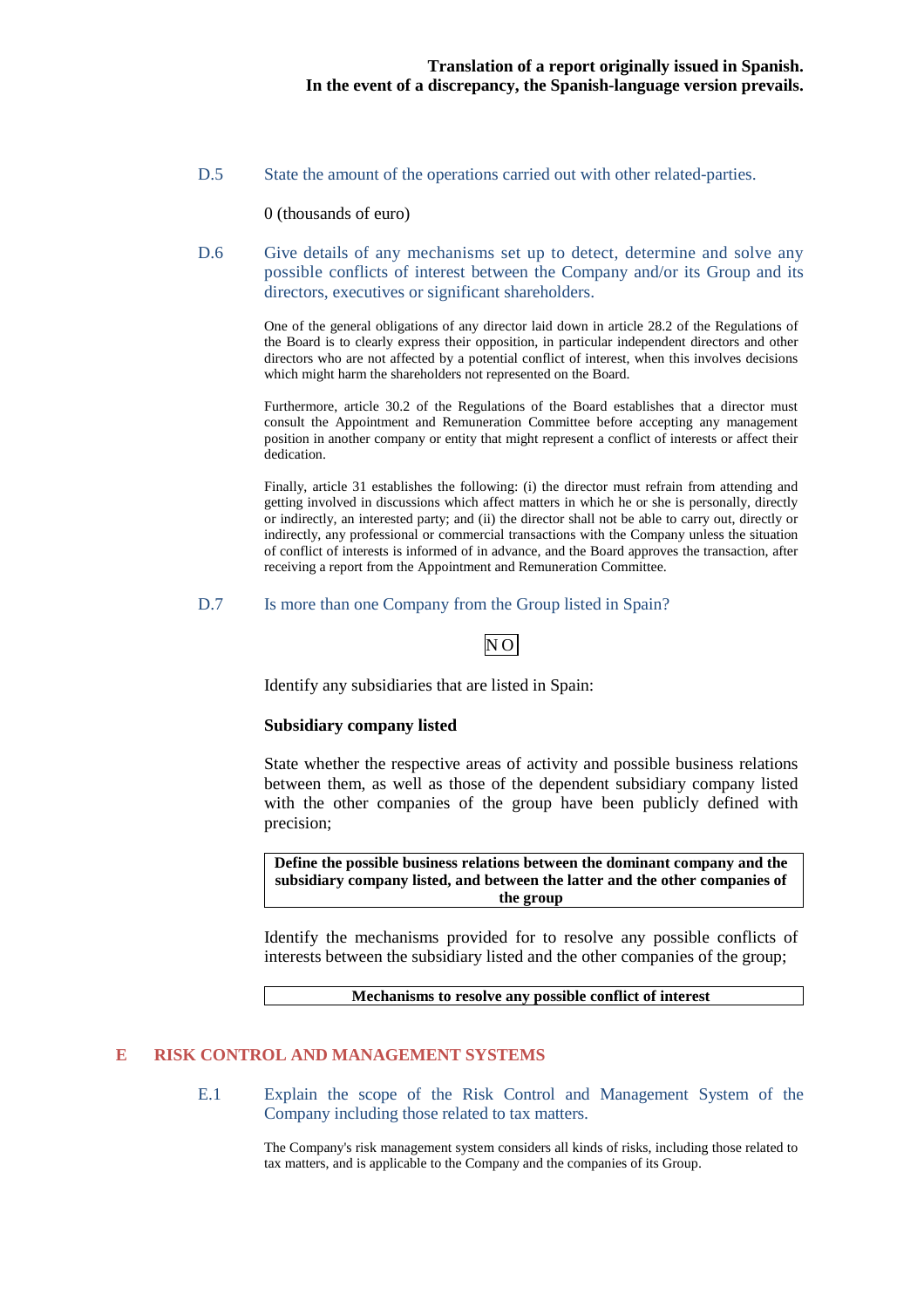Regarding the affiliated companies over which the Company holds no control, the Company shall promote principles, guidelines and risk limits coherent with those established in the control and risk management policy; it shall also keep the appropriate information channels to guarantee the adequate knowledge of the risks.

#### E.2 Identify the organs of the company responsible for the preparation and execution of the Risk Management System including those related to tax matters.

The Board of Directors has the competence of approving the Control and Risk Management Policy, which sets forth the main principles and overall framework for action for the identification, evaluation, control and management of risks, of all nature, which the Company and the companies of its Group face.

The Audit Committee of the Company supervises the efficiency of the Company's internal control, internal audit and risk management systems, including those related to tax matters, and reviews the internal control and risk management systems, so that any principal risks are identified, dealt with and adequately recognized.

The Audit Committee is assisted by the Internal Audit Department in these functions. Specifically, the activities inherent to Internal Audit in relation to the risk management system of the Company are:

- To provide a guarantee in relation to risk management processes and the correct evaluation of the same, and

- To evaluate risk management processes, including the overseeing of controls and procedures.

The management of risk falls under the responsibility of the senior management and its main functions are:

- The identification and evaluation of relevant risks.

- Deciding how to approach relevant risks

- The definition and establishment of specific policies related to risks that develop and complement the Company's Control and Risk Management Policy.

- The implementation of the processes required to ensure proper control and fulfilment of the risk management policies.

On 15 December 2017 the Company's Board of Directors approved the Control and Risk Management Policy of the Company, with the aim of providing a higher level of security in the attainment of Grifols' goals in relation to patients, donors, staff, shareholders, clients, suppliers and other groups of interest, by anticipating, controlling and managing the risks to which the Company is exposed. The control and risk management policy is developed and supported with other specific risk policies. This policy can be found on the Company's website.

#### E.3 State the main risk, including those related to tax matters, which may affect the achievement of the business goals.

The main risk factors to which the Company is exposed are:

- Regulatory risks: derived from changes in regulations as set out by different lawmakers, or changes in social, environmental and fiscal regulations

- Market risks: price fluctuations and other market factors, such as currency exchange, interest rates, price of raw materials or price of financial assets, among others.

- Credit risks: the possibility of a counterparty not fulfilling its contractual obligations causing an economic or financial loss to the Company.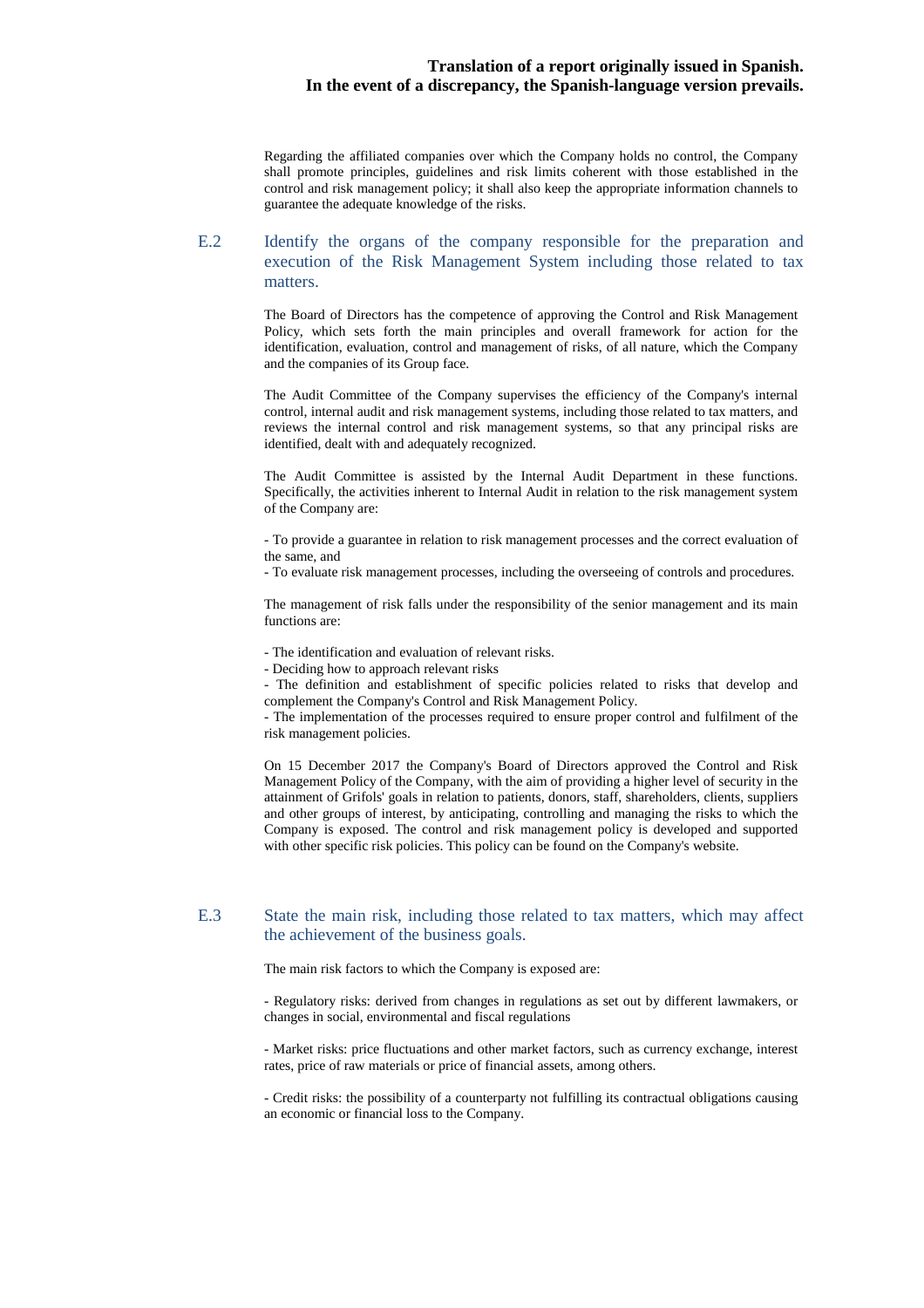- Business risks: the uncertainty regarding the behaviour of factors inherent to the Company's business, such as those related to demand, supply of raw materials or the introduction of new products.

- Operational risks: these refer to financial losses caused by inadequate internal processes, technological errors, human mistakes or as a result of external events. Operational risks also include legal risks and fraud risks, in addition to those related to information technology and cyber security.

- Reputation risks: potential negative impact related to different groups of interest shifting their views on the Company.

E.4 State whether the entity has a level of risk tolerance, including those related to tax matters.

No.

E.5 State which risks, including those related to tax matters, have materialized during the financial year.

Those inherent to the business.

E.6 Explain the response and supervision plans for the main risks of the entity, including those related to tax matters.

> The Group has the necessary departments and the backing of specialized external consultants to ensure compliance with laws and rules applicable to it, including tax ones.

> The objective of management of market risk is to administer and control the Group's exposure to changes in market prices within reasonable parameters and at the same time, to optimize profitability.

> The Group has significant investments in its companies/businesses abroad, their net assets being subject to foreign exchange risks, in particular with the US Dollar. This risk is mainly managed by having borrowed resources in said foreign currencies.

> The external resources issued at variable rates expose the Group to interest rate risks as regards cash flows. The resources issued at fixed rates expose the Group to interest rate risks at the reasonable value. The management of interest rates risks aims to achieve a balance in the structure of the debt, maintaining part of the fixed-rate debt securities and cover part of the variable debt rate through hedges.

> The Group manages the exchange rate of cash flows by the appropriate derivative financial instruments.

> The risk of the price of raw materials is minimized by the vertical integration of the hemoderivatives business, a sector with a high level of concentration.

The Group does not predict any significant insolvency risk.

The Group implements cautious management of the liquidity risk based on the availability of cash and financing facilities by means of a sufficient amount of committed and unused longterm credit facilities, which enable the Group to carry out its business plan and operations with stable and ensured financing sources.

Other prominent operating risks of the Group are:

- Product liability.
- Environmental responsibility.
- Incidents which may occur on its premises.
- The continuity of the business in the event of unexpected situations.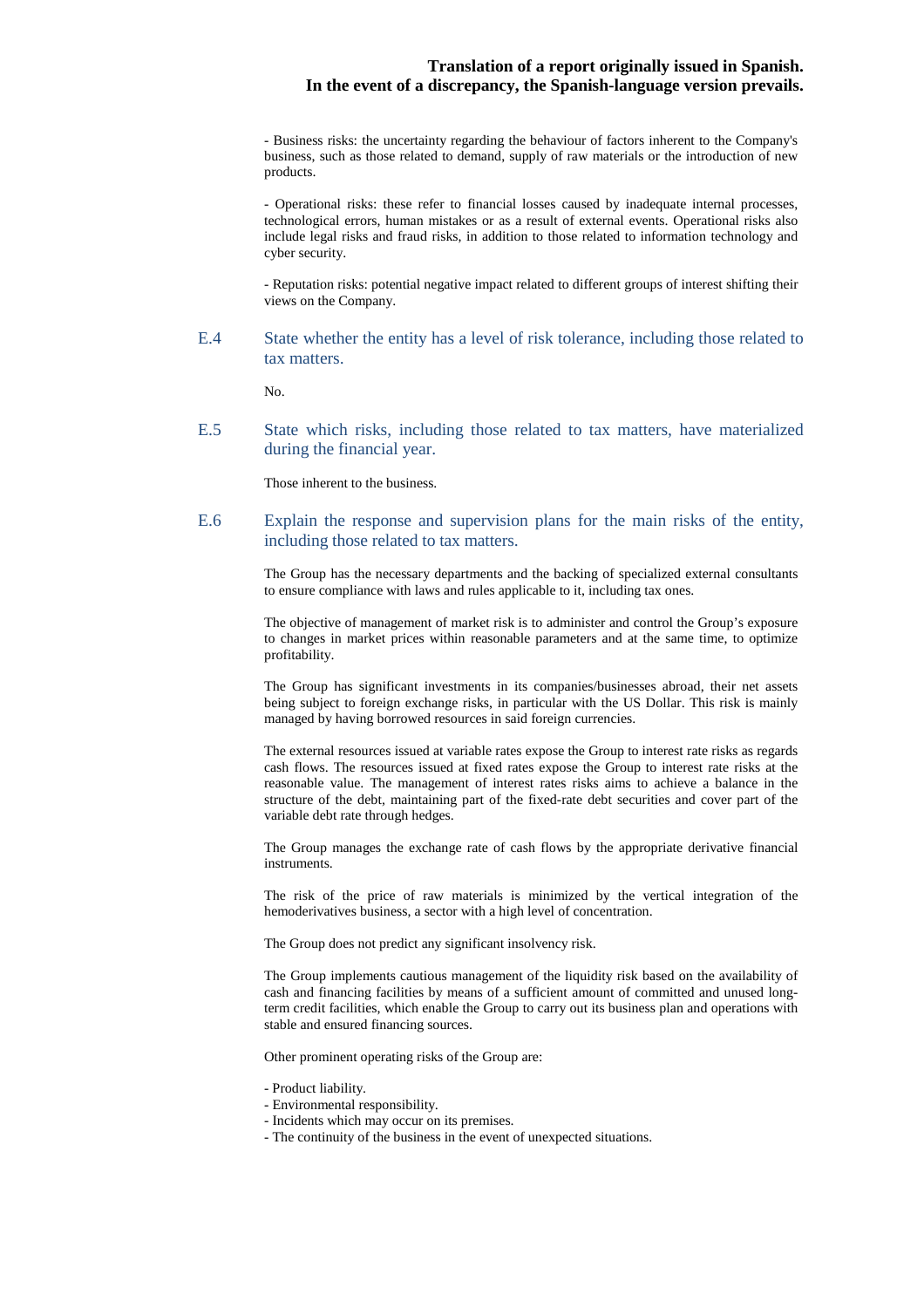The Company has a quality system designed in order to guarantee the quality of our products from when the raw material is obtained until the release of the finished product for marketing. The quality controls of raw materials, production processes and finished product have been set up in order to minimize the risk of releasing onto the market a product that could have its quality, effectiveness or safety impaired.

The Company also has a system of control of claims and pharmacovigilance, designed for early detection of any possible quality, efficiency or safety problems, potentially connected with our products, and the adoption of the necessary corrective measures. Combined with the systems for monitoring product traceability on the market, this system enables fast and effective withdrawal of any batch of product from the market at any time.

The Environmental Department plans the environmental management of all the divisions in accordance with Grifols' environmental policy, which has the following objectives, amongst others:

- To minimize the environmental impacts of new products and developments.

- To guarantee compliance with applicable legal requisites and other principles to which the organization subscribes.

- To implement techniques for contamination prevention in order to minimize the environmental risks of its activities.

The system is based on the following mainstays:

- Deployment of a uniform record system which covers both operational and management procedures.

- The organization of Environmental Committees in each of the companies to appraise their environmental management, evaluate and decide on priority environmental measures

- All the departments take into account any possible environmental impacts when establishing their work processes.

As regards our employees' safety, Grifols' safety standards, stricter than legal requirements, are painstakingly documented and the workers receive constant training to guarantee their uniformity and compliance.

Both the product responsibilities and possible incidents on the premises are furthermore covered by means of risk management policies and overall insurance schemes in order to guarantee appropriate and uniform protection for all the companies in the Group.

As regards the continuity of the business in the event of unexpected situations which might interrupt the work at any of our critical factories, Grifols has alternative premises which would allow on-going operations at an acceptable level during the contingency. As for information technology services, a number of measures have been implemented to face up to contingency situations. All the procedures which are considered critical are backed up by the most appropriate technology in each case. Apart from this, a replication system between the centers in Spain and the United States has been implemented for some services. For the others there is a crisis recovery plan enabling service to be given to the entire Group in contingencies.

It should be noted that, as regards reputational risks, the Company has established corporate social responsibility policies, communication policies with financial markets and compliance with good practices in tax matters, among others. The fulfilment of these policies contributes to avoid reputational risks. There is also an internal communication team that continuously monitors the corporate image in the different media.

#### **F INTERNAL CONTROL AND RISK MANAGEMENT SYSTEMS IN RELATION TO THE FINANCIAL INFORMATION ISSUING PROCESS (SCIIF)**

Describe the mechanisms that make up the control and risk management systems in relation to the financial information issuing process (SCIIF) in your entity.

F1 Control environment of the entity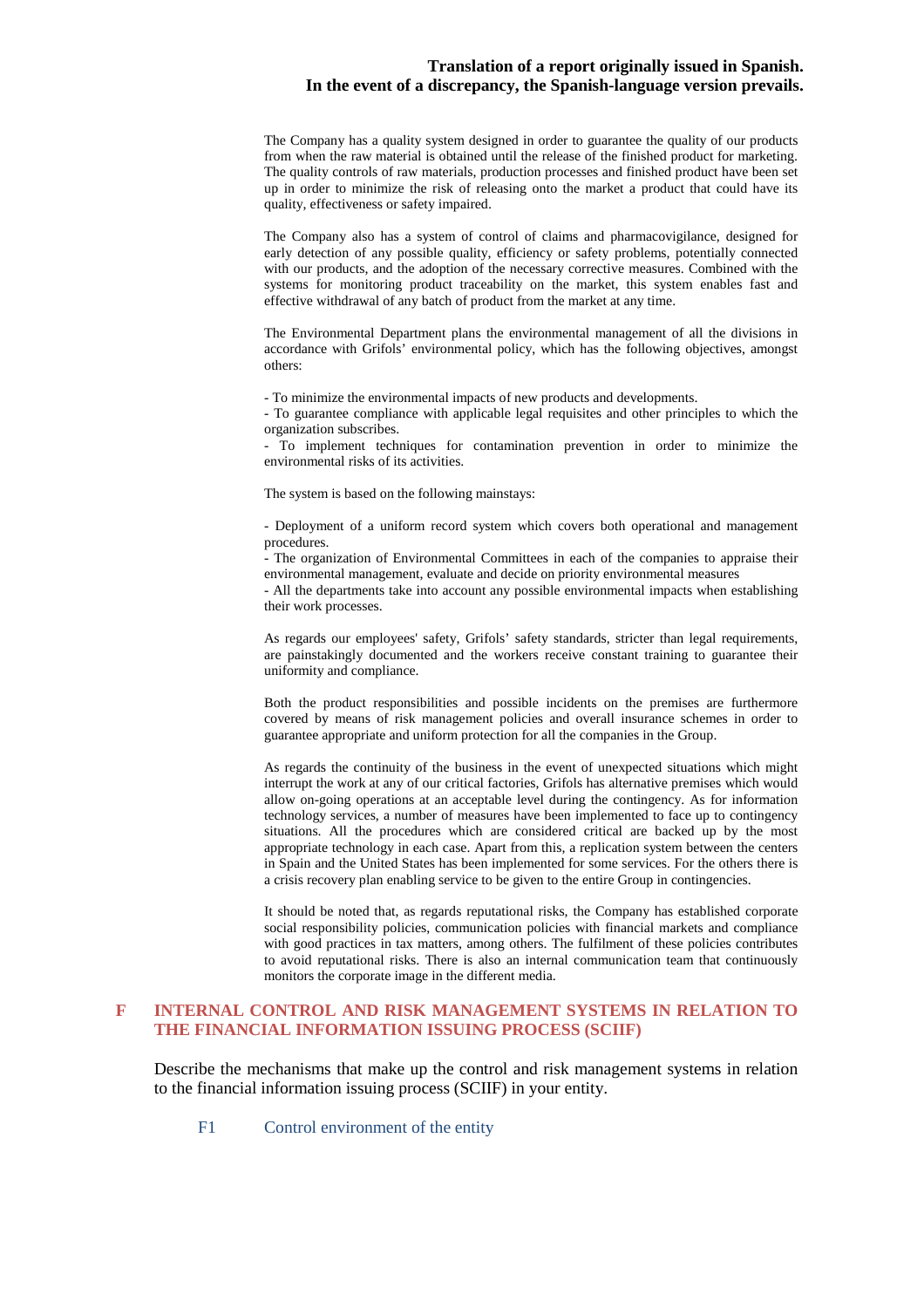Inform stating their main characteristics, in relation to at least the following:

F.1.1 Which authorities and/or functions are responsible for: (i) the existence and maintenance of an appropriate and effective SCIIF; (ii) their implementation, and; (iii) their overseeing.

Board of Directors:

The Board of Directors of the Company is ultimately responsible for the existence, maintenance and overseeing of an appropriate and effective SCIIF. In accordance with its Regulations, the Board of Directors has delegated this responsibility to the Audit Committee.

Audit Committee:

Article 14, section 5 (c) of the Regulations of the Board of Directors of the Company establishes the basic responsibilities of the Audit Committee with regard to internal reporting and control systems, which include, among others, the following:

- Supervise the preparation and presentation, and integrity of the mandatory financial information related to the Company and the Group, verifying compliance with the regulation requirements, the adequate defining of consolidation boundaries and the correct application of accounting criteria;

- Supervise the efficiency of the Company's internal control, internal audit and risk management systems, including those related to tax matters, periodically reviewing the internal control and risk management systems, so that any principal risks are identified, dealt with and adequately recognized, as well as discussing, with the auditor, any major flaws in the control system identified during the audit process;

- Monitor the independence and efficiency of the internal auditing process; propose the selection, appointment, re-election and dismissal of the Director of the Internal Audit Department; receive periodic information on its activities; and verify that the top management takes into account the conclusions and recommendations of their reports; and

- Set up and supervise procedures for the receipt, retention and treatment of complaints received by the Company regarding accounting, internal controls or audit related-matters, as well as anonymous and confidential information provided by employees regarding questionable accounting or auditing matters.

The members of the Audit Committee should be appointed taking into consideration their knowledge, skills and experience in accounting, auditing and risk management.

The Audit Committee has an internal audit function which, under its supervision, reviews the reliability, integrity and consistency of financial-accounting information, evaluating its risks and the controls implemented to mitigate them, and informs regularly on work performed and measures proposed for the correction of the same.

Finance / Accounting Policies and Internal Control:

The Finance Department has an Accounting Policies & Internal Control function with responsibility for developing and implementing policies, procedures and controls on financial information and overseeing their fulfilment. This function communicates approval of internal control policies and procedures for financial information to the companies of the Group and maintains the documentation related to financial information procedures and controls up-todate.

The internal financial information control system of Grifols is evaluated internally, every year, by independent personnel.

#### F.1.2 If these exist, especially in relation to the process of preparation of financial information, the following elements: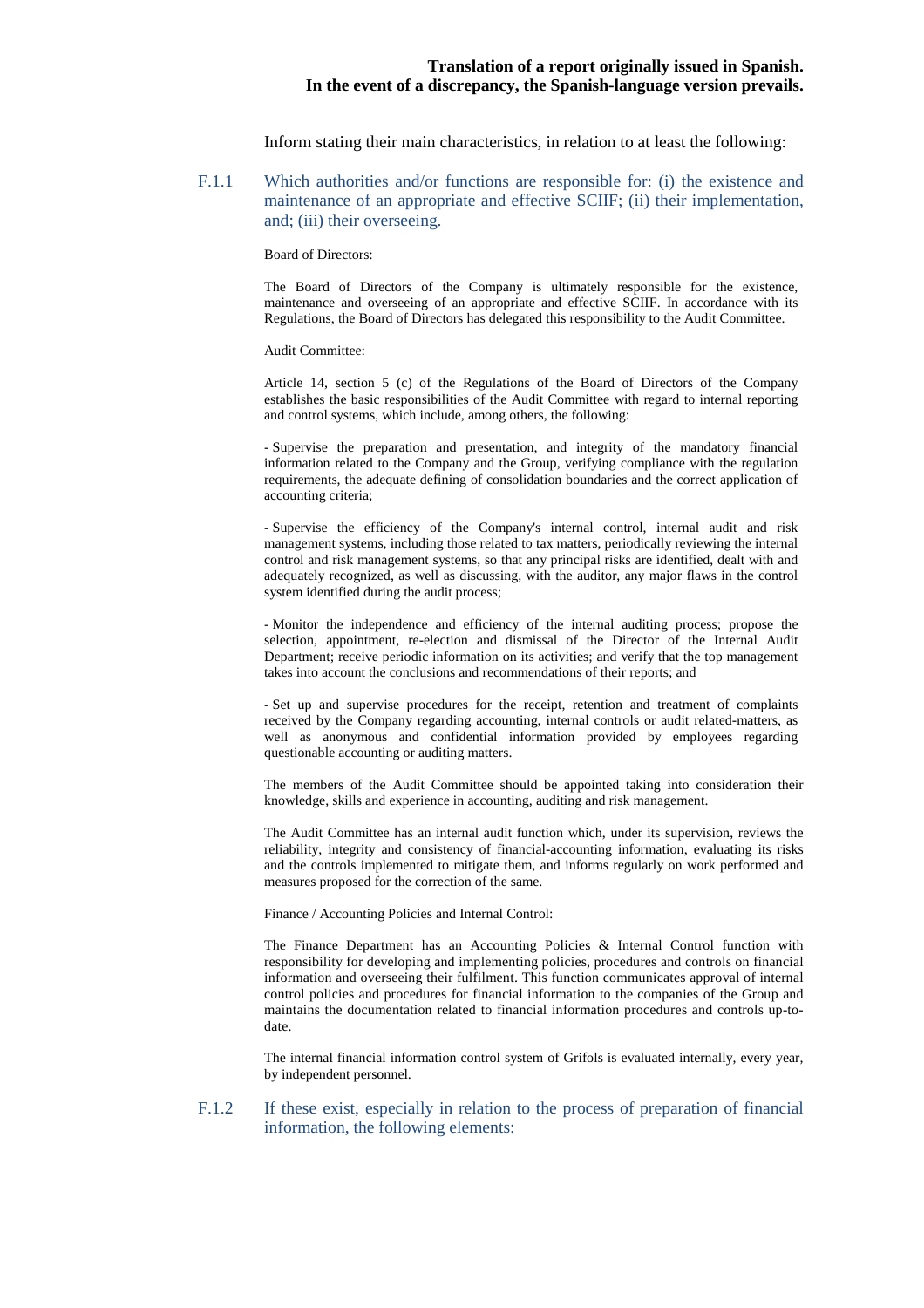• Departments and/or mechanisms in charge of: (i) the design and review of the organizational structure; (ii) clearly defining the lines of responsibility and authority, with appropriate distribution of tasks and functions, and; (iii) ensuring existence of sufficient procedures for the correct usage thereof in the entity.

The design and review of the organizational structure and the definition of the lines of responsibility and authority are carried out by the Board of Directors via the CEOs.

The distribution of tasks and functions is carried out in order to guarantee efficacy and efficiency of operations, ensuring an appropriate segregation of functions.

The detailed organizational chart of the functions of the Group is available to all of the employees of the Group in the Intranet of the Company.

• Code of conduct, organ of approval, level of implementation and instruction, principles and values included (stating whether there are any specific mentions in the register of operations and preparation of financial information), the authority in charge of analyzing non-fulfilments and proposing corrective actions and penalties.

Code of Conduct:

The Code of Conduct of the Group establishes the rules of conduct, applicable to all employees and members of the Board of Directors and other administrative bodies of all of the companies of the Group, both in relation to their own colleagues and as regards to third parties.

Section 10 of the Code of Conduct is dedicated to the "Reliability of financial information and dissemination". In this respect, it establishes that:

- Financial statements, books, records and accounts of Grifols must reflect the operations reliably and in accordance with legal requisites and accounting principles. The dissemination of dishonest information, whether internally or externally, is absolutely forbidden.

- The Chief Executive Officers and the Finance Department's executives, the chief financial officer included, as well as accounting officers, controllers and the person(s) performing similar functions are responsible for the complete, true, fair, accurate and understandable disclosure of any reports that Grifols must regularly submit to the CNMV (Spanish Stock Exchange Commission) and the SEC (the United States Securities and Exchange Commission).

-In its relations with markets, Grifols' policy is one of transparency. The public financial statements, the information for regulatory bodies, and, in general, the information published in any mediums must be exact and complete in all aspects.

-The market will be promptly informed of any circumstance that may affect the price of quoted shares.

The Code of Conduct is published as internal regulations in the Group's Intranet, available to all employees, and on the Company's website (www.grifols.com).

In its section 14, the Code of Conduct establishes that "Non-fulfilment of the Code of Conduct by any employee or manager of Grifols shall be considered a serious breach of his or her obligations with Grifols and it may even lead to his or her dismissal

Ethical Code for Executives:

The Board of Directors approved the Ethical Code for Executives in 1998 and amended it in 2008.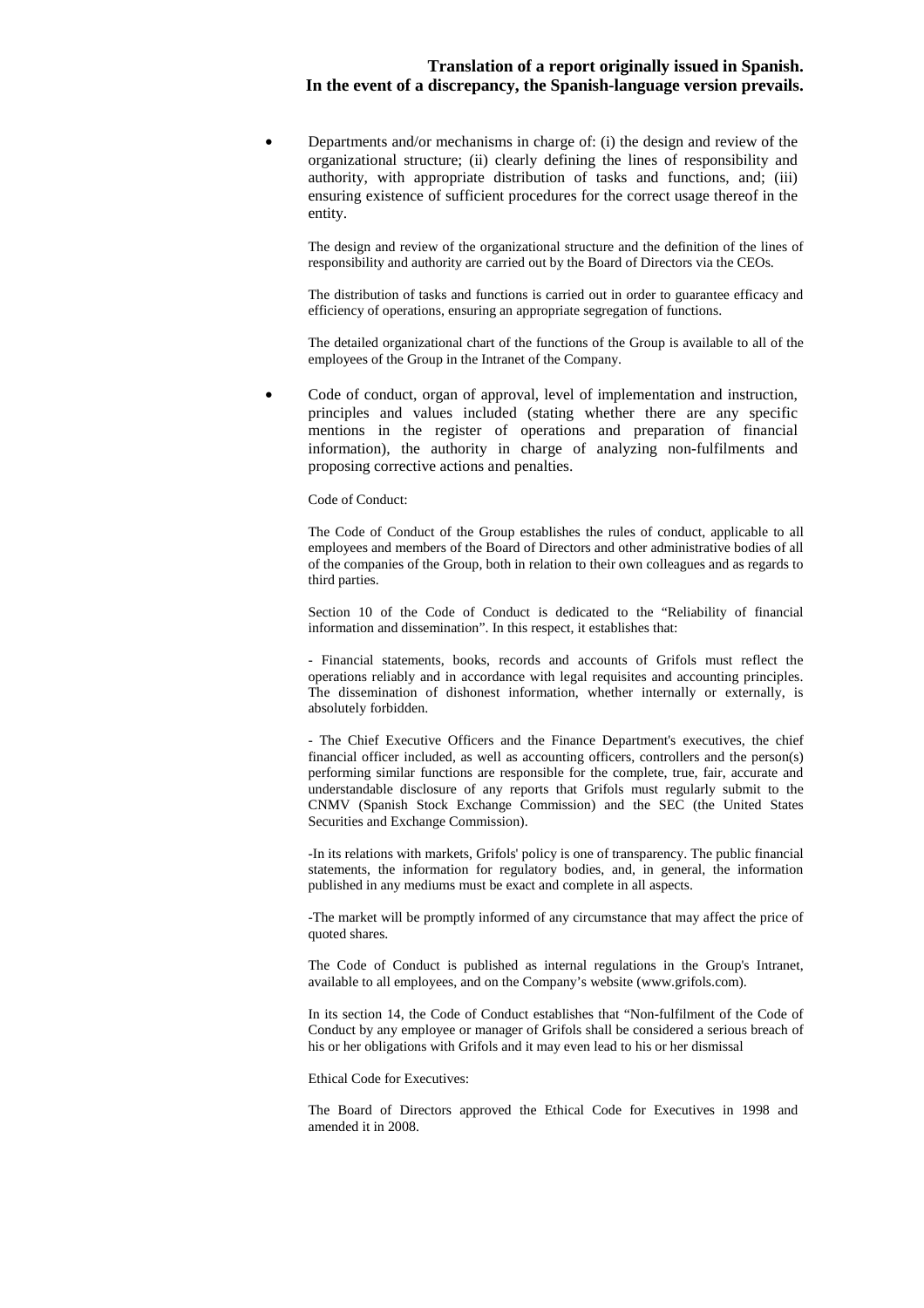This Code must be considered as a general framework of the basic principles that govern the actions of employees and other persons who work for the group, inspired by the ethical values by which the Company has always been governed, the main priority of which is the utmost safety and efficacy of its products.

The executives of all of the companies of the Group must read and accept the content of the Ethical Code every year.

Non-fulfilment of any of the ethical principles of the Company is a cause for dismissal.

Any possible non-fulfilment, either of the Code of Conduct or of the Ethical Code, must be notified to the Audit Committee for analysis and, where applicable, correction and/or penalties in relation thereto.

The Board of Directors, in its meeting held on 28 October 2016, resolved to approve the Internal Code of Conduct on Matters Related to the Securities Market, in order to comply with market abuse regulations, specifically European Regulation 596/2014. This Internal Code of Conduct on Matters Related to the Securities Market may be accessed on the Company's website.

• Reporting channel, which is to enable communication to the Audit Committee of any irregularities of a financial and accounting nature, in addition to any possible non-fulfilments of the code of conduct and irregular activities in the organization, informing, where applicable, of whether this is of a confidential nature.

The Company has a reporting channel which allows for concerns of an ethical nature to be submitted, and for the reporting of any behaviour contrary to the Code of Conduct, to the policies or procedures of the Company or to law, in a confidential and anonymous manner. They are currently available in 20 countries and in nine languages as well as in English and Spanish. For the rest of the countries in which the Company is present, an internal communications channel exists for the reporting of any behaviour contrary to the Code of Conduct.

The reporting channels are managed by an external provider which classifies them according to their nature. The Internal Audit Management informs the Audit Committee, regularly, in relation to all issues reported and the results of the investigations and the measures adopted.

• Training programmes and regular updates for the personnel involved in the preparation and review of financial information, as well as in the evaluation of the SCIIF, covering, at least, accounting regulations, audit, internal control and risk management.

It is a responsibility of the Finance Management and of the Corporate Accounting and Reporting function, dependent on the former, to ensure that all personnel involved in the preparation of the financial statements of the Group have the appropriate training and receive annual updates on International Financial Information Standards and in principles of internal control of financial information. The mentioned personnel regularly attend refresher seminars in the mentioned subject areas, presented by an external provider, and it regularly receives various publications, to which the Company subscribes, which offer up-to-date information on the evolution of the business and regulatory environment of the activities performed by the Group and on International Financial Information Standards and internal control.

# F.2 Evaluation of financial information risks

Inform, at least, in relation to the following:

F.2.1 Which are the main characteristics of the risk identification process, including those of error or fraud, in relation to: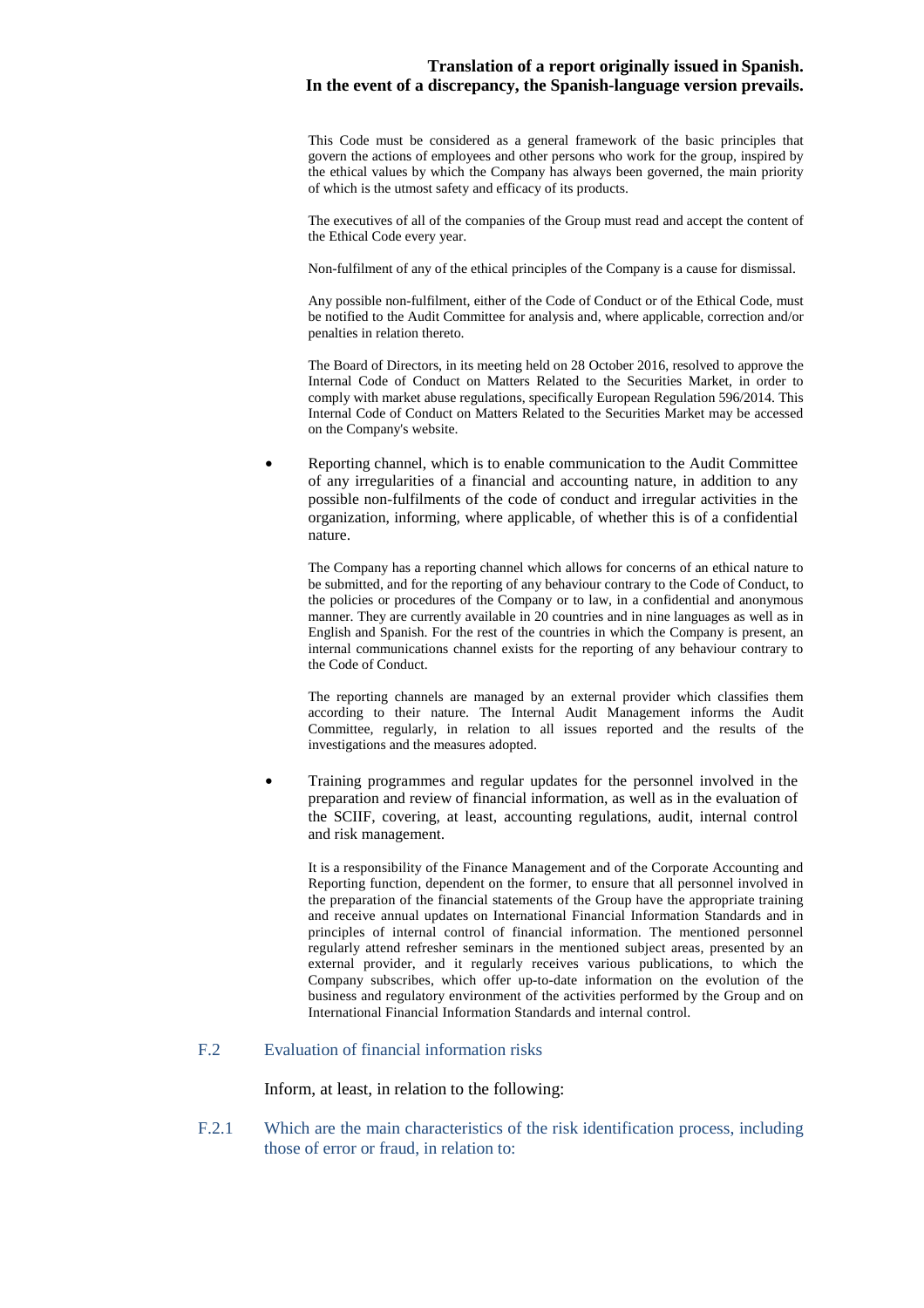If the process exits and has already been documented.

The Company is subject to compliance with the United States Act "Sarbanes-Oxley".

The process of identification of risks in the financial information is documented in the methodological guide for compliance with the United States Act "Sarbanes-Oxley" (Grifols – SOX Methodology). The document explains in detail, among other information, the approach applied in relation to the following aspects:

- Identification of risks and definition of the scope;
- Management controls (also known as Entity Level Controls);
	- General controls of the information systems;
- Documentation of processes;
- Strategy of controls testing.
- If the process covers the totality of the financial information goals (existence and occurrence; integrity; valuation; presentation, breakdown and comparability; and rights and obligations), if it is updated, and how often.

Financial information risks materialize in five categories: integrity, existence and occurrence, valuation, presentation and breakdown and rights and obligations. The aim of the first three is to ensure that the accounts contain entries relating to real transactions, booked accurately. The last two are aimed at the rights and obligations being presented and described correctly in the financial statements.

In 2017, Internal Control identified the financial information risks with data from the financial year closed at 31 March 2017 and updated the analysis during the financial year, the last being with data referring to 31st December 2017.

The existence of a process for the identification of the scope of consolidation, taking into account, among other aspects, the possible existence of complex corporate structures, instrumental entities or those with special purposes.

The Company keeps a company shareholding book which contains the totality of the participations in the Group, both direct and indirect, as well as any entities in which the Group may have the capacity to exercise control irrespective of the legal form by means of which such control may be exercised, including, therefore, where appropriate, both instrumental companies and those of special purposes.

The scope of consolidation of the Company is determined monthly by the Corporate Accounting and Reporting / Consolidation and Reporting management, under the Finance Department, depending on the corporate record information and in accordance with International Accounting Standards and other local accounting regulations.

The overseeing of the appropriate delimitation of the scope of consolidation is a responsibility of the Audit Committee.

Whether the process takes into account the effects of other types of risks (operational, technological, financial, legal, reputational, environmental, etc.) to the extent that these may affect the financial statements.

The risk identification process of the Company is based on the evaluation of risks in the accounting entries of the financial statements;

An accounting entry is considered significant whenever a reasonable possibility ofcontaining an error that, individually or jointly with others, it may have a material effect on the financial statements.

In order to determine whether an entry is significant, the Company considers both quantitative factors (the size and composition of the entry and the volume of the transactions recorded) and qualitative ones (uniformity and centralization of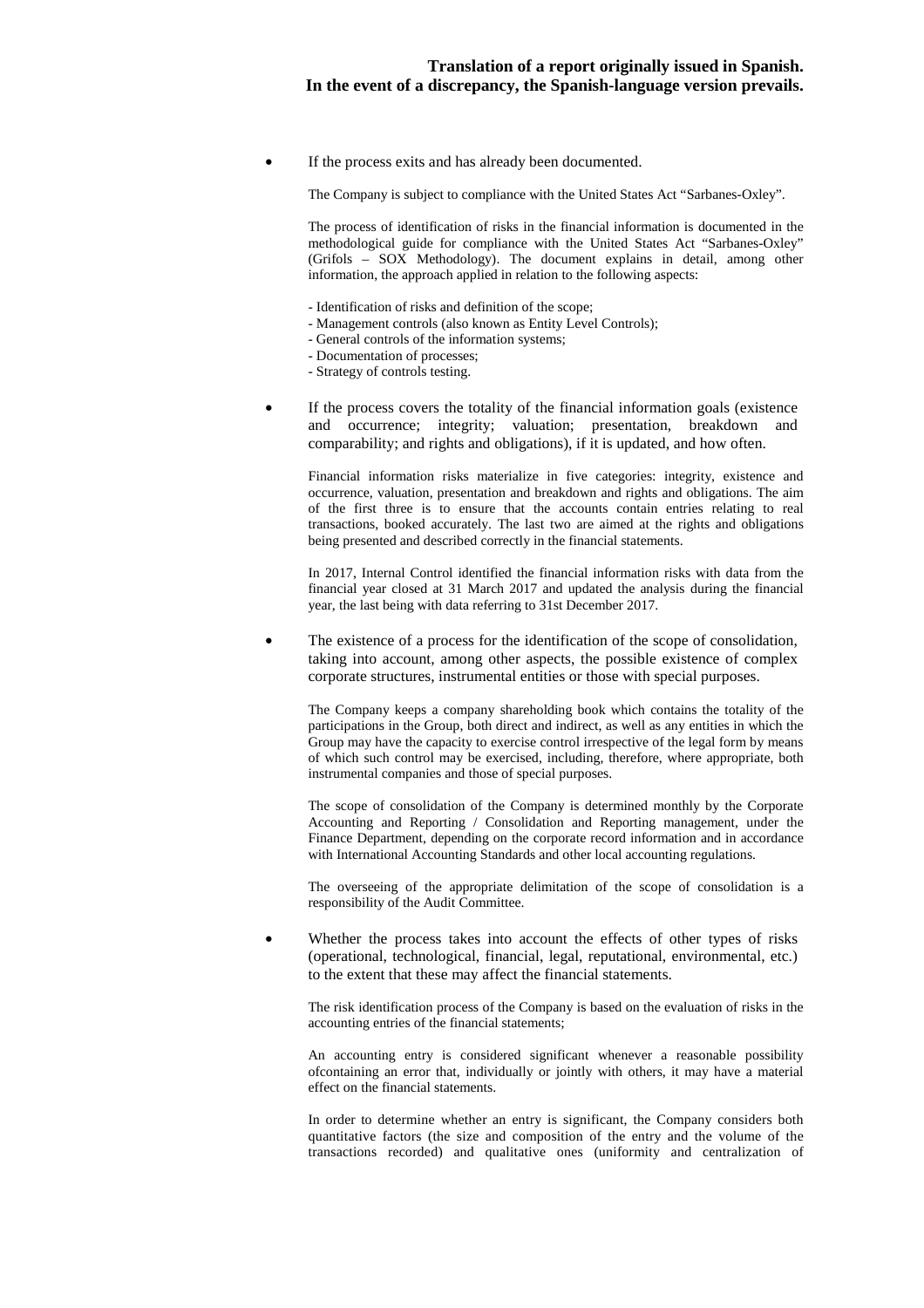transactions, complexity and inherent risk). Operational, technological, financial, legal, reputational and environmental risks, etc., to the extent which they may affect the financial statements, are considered in the qualitative valuation.

Which corporate governance authority supervises the process.

The supervision of the financial information risk identification process is carried out by the Audit Committee as part of its functions in relation to the information and internal control systems, detailed in section F 1.1. of this report.

#### F.3 Control activities

Inform, stating their main characteristics, if you have at least the following:

F.3.1 Procedures for review and authorization of the financial information and the description of the SCIIF, to be published in securities markets, stating those responsible, as well as the documentation describing the flows of activities and controls (including those relating to fraud risk) of the different kinds of transactions which may have a material impact on the financial statements, including the procedure for accounting closure and the specific review of relevant opinions, estimates, valuations and forecasts.

> The Company provides financial information to the securities market quarterly. The information is prepared and reviewed by the different units which make up the Finance Department of the Company and requires approval by the Corporate Finance Director.

> The Audit Committee supervises the information that is presented to the market. To do so, it is in possession of the conclusions of the external auditors on the results of their review of the annual and half-yearly consolidated financial statements. Finally, the Audit Committee communicates its conclusions on the financial information to the Board of Directors, which approves its publication.

> The internal financial information control system of Grifols was implemented in order to comply with section 404 of the United States Act "Sarbanes-Oxley".

> The initial point of the system is the management controls, also known as Entity Level Controls (hereinafter ELC). These controls work transversally, and are designed to supervise the effectiveness of the internal control system as a whole.

> The Company classifies the ELC identified in accordance with the COSO control framework, which considers the following components:

- Control environment;
- Evaluation of the risk;
- Control of activities;
- Information and communication;
- Supervision;

Based on the analysis of the most important transactions, the business processes which must be documented are identified. The Company has identified the following business processes which group together all of the activities of the Group:

- Closure of the financial statements;
- Purchases and accounts payable;
- Sales and accounts receivable;
- Inventory;
- Treasury;
- Human Resources;
- Intangible fixed assets;
- Tangible fixed assets;
- Taxes.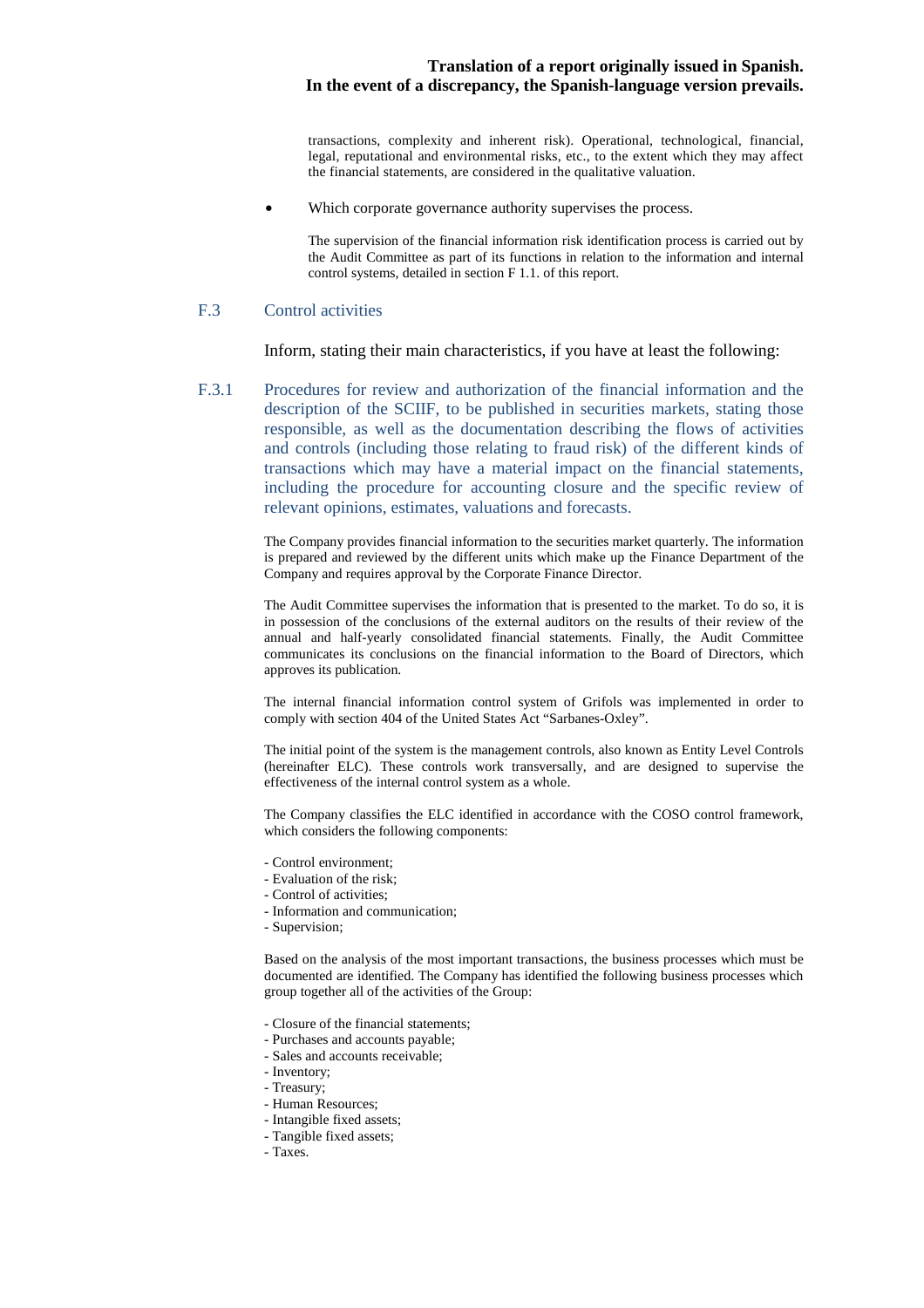The 9 main business processes are divided into sub-processes, adapted to the particularities of the business operations of each country or region.

For each process / sub-process, the following basic components have been identified.

- Control objectives: Control requirements which must be fulfilled in each activity of the process. They are intended to ensure the reliability of the financial information, covering the premises of integrity, existence and occurrence, valuation, presentation and breakdown and rights and obligations.

- Risks: The possibility of an event or action affecting the capacity of the Group to achieve its financial information goals, including the risk of fraud.

- Control: Policies and procedures and other resources established in order to ensure that control objectives are achieved in order to prevent or detect any material errors in the financial statements and/or fraudulent activities. The controls of the process are incorporated into the operations of the same.

Internal Control and Internal Audit have carried out tests to verify the correct operation of the controls. The shortfalls identified, where applicable, have been validated with the person responsible for the process, with action plans which have been considered necessary being agreed.

The persons responsible for the processes have confirmed that the risks and controls documented are correct as at 31st December 2017.

F.3.2 Policies and procedures for internal control over information systems (among others, over access security, change control, operation of the same, operational continuity and segregation of functions) supporting the relevant processes of the entity in relation to the preparation and publication of financial information.

> The global Information Technologies (IT) division of the Company is responsible for the information systems of all the companies of the Group in the different territories where they operate. As part of its functions, the definition and monitoring of security policies and procedures for applications and infrastructures are included.

> The internal control system of the Company identifies the applications and infrastructures that support the relevant processes in relation to the preparation and publication of the financial information and evaluates the reliability of their general controls.

In the evaluation of the general controls of IT, the system covers the following processes:

- Management of identities and authorizations for access;
- Development and implementation of new projects;
- Evolutive and corrective changes;
- Environmental control and physical access to data processing centres;
- Safeguarding of information, recovery and continuity plans;
- Operation and monitoring of systems and applications;
- Incident management;

Any weaknesses detected, whenever no compensatory controls to mitigate these are identified, are corrected by means of specific remediation plans.

In addition, for the security of the information, the Company has a number of policies and procedures which establish and define, among others, the following operational principles:

- Development methodology: covering from the taking of requirements to the testing and acceptance by the business unit, it has the main objective of ensuring that the systems behave as they have been defined;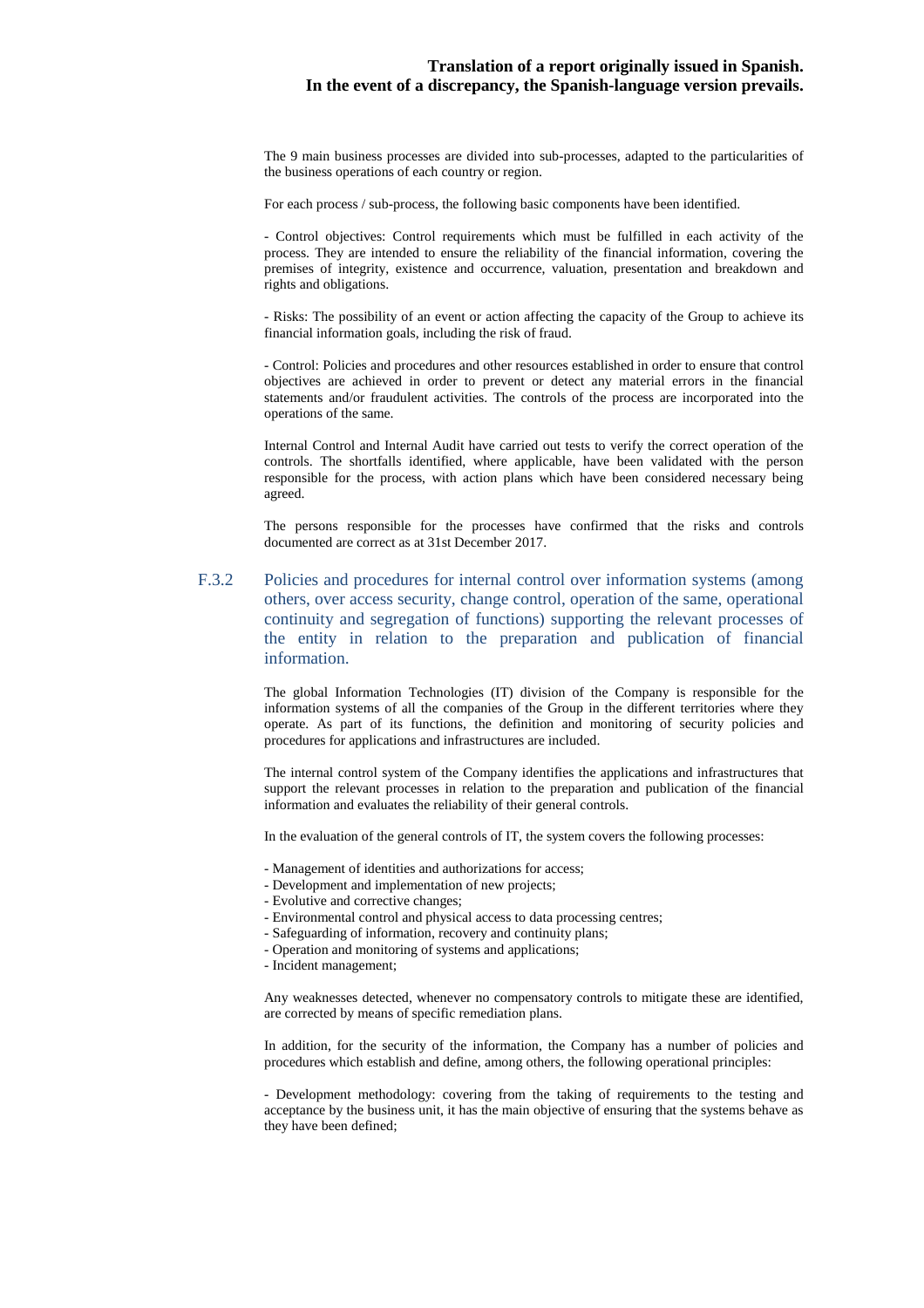- Flows of review and approval of the specifications and documentation on the design of applications, changes to programs and systems, as well as the assignment of points of access to the information;

- Monitoring of the availability of systems and applications, the integrity of the data exchanged between the relevant applications as well as the security events;

- Segregation of functions based on an incompatibility matrix, supervised by the persons responsible for the different business processes;

- Recovery plan in a secondary location for the relevant systems;
- Policy on the use of the information systems.

The management of the information security and associated technological assets, as well as the responsibility, in the environment of IT processes, for compliance with regulations and the maintenance of the privacy of the data of clients, employees and donors is a responsibility of the following bodies:

- IT Risk Committee: It regularly analyses the different reports on risks, incidents and regulatory changes and proposes the action plans it considers appropriate in order to protect the information assets and to reach and maintain the desired level of security;

-IT Security Committee: It coordinates the different activities related to the implementation of the proposed action plans.

- IT Risk Management Function: Its main mission is to analyze the risks of the different processes, systems and applications and maintain them at levels accepted by the Company, developing and coordinating the implementation of controls, where applicable;

- IT Security Function: It defines the policies, manages vulnerabilities and coordinates the implementation of the security program in IT infrastructures.

F.3.3 Policies and procedures of internal control intended to oversee the management of activities sub-contracted to third parties, as well as those aspects of evaluation, calculation or valuation entrusted to independent experts, which may have a material impact on the financial statements.

> The Company demands providers of the main services to present an independent report on their internal control structure in accordance with Public Company Accounting Oversight (PCAOB) standard SSAE16 and/or carries out tests on the same directly in order to verify the correct operation of controls, especially those which affect the internal control of the Company itself.

> When the Company uses the services of an independent expert, it verifies its competence and technical and legal capacity. Skilled personnel of the Company review these reports in order to validate the reasonability of their conclusions.

#### F4 Information and communication

Inform, stating their main characteristics, if you have at least the following:

F.4.1 A specific function in charge of defining, keeping account policies (accounting policies area or department) up-to-date and resolving any queries or conflicts derived from the interpretation thereof, maintaining fluent communication with the persons responsible for the operations in the organization, as well as an up-to-date manual of accounting policies communicated to the units via which the entity operates.

> In the Finance Department there is a unit, named Accounting Policies & Internal Control, the functions of which, among others, include the following: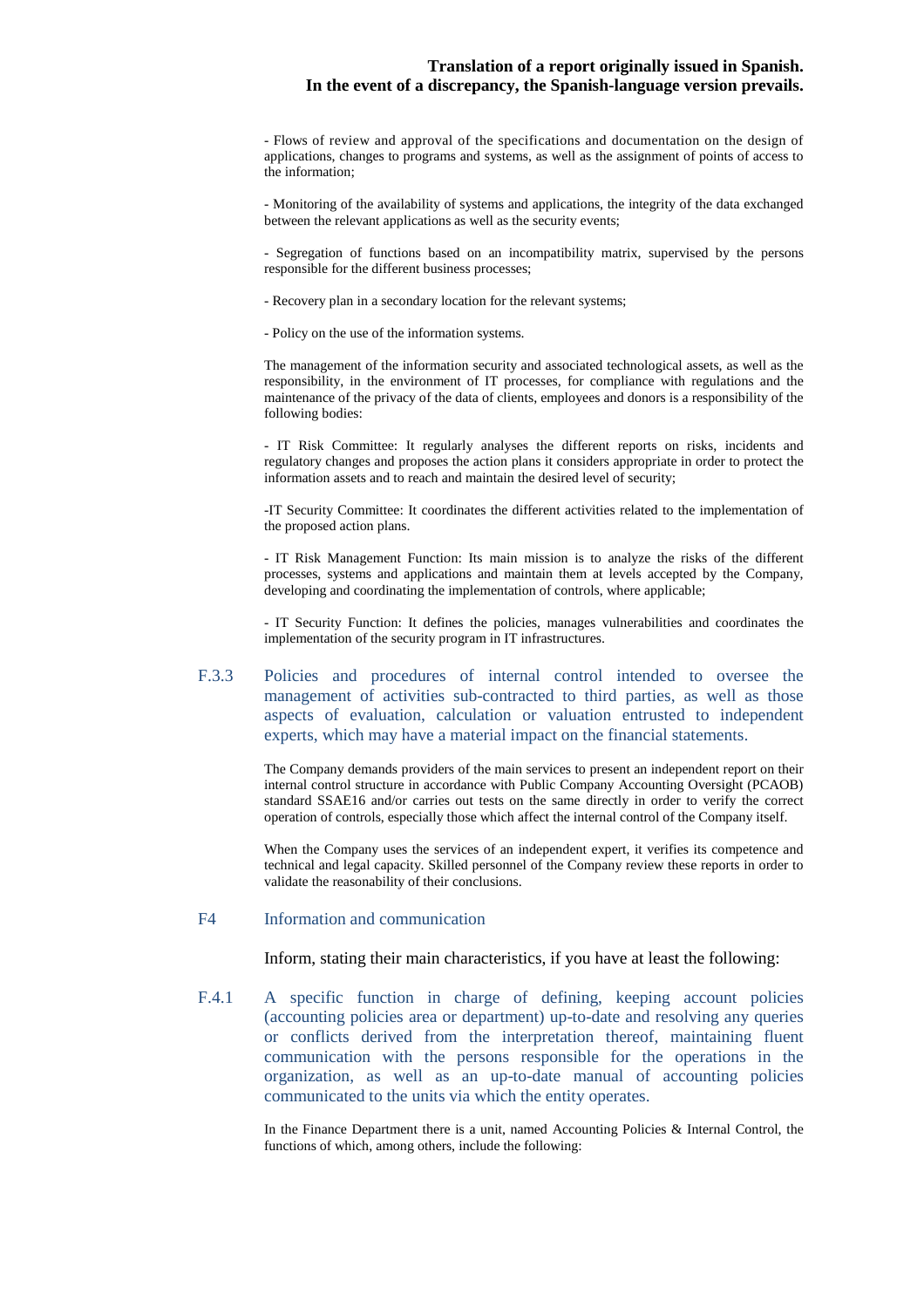- To define and maintain the accounting policies of the Group up-to-date;

- To analyze particular transactions carried out or planned in order to determine their appropriate accounting treatment;

- To analyze the impact of regulatory accounting changes on the financial statements of the Group;

- To solve any queries on the application of the accounting policies of the Group.

The accounting policies of the Group, based on the international financing reporting standards, are included in a manual ("Finance Manual"), which is kept permanently up-to-date and is available to all employees via the Intranet of the Company.

F.4.2 Mechanisms to capture and prepare financial information with uniform formats, applicable to and used by all of the units of the entity or of the group, which support the main financial statements and the notes, as well as the information set down in detail on the SCIIF.

> All of the companies of the Group report their individual financial statements and the notes or breakdowns necessary for the preparation of the consolidated annual accounts to the Consolidation and Reporting Unit, integrated within the Finance Department.

> The information is captured in uniform formats on a computing tool (BI) which uses one single accounting plan. The loading of the information into the mentioned centralized tool is automatic, from the SAP-FI tool of the Company (transactional, implemented in the majority of the subsidiary companies), or manual for those companies in which the system has not been implemented. The information captured in BI is transferred to a SAP module (BPC) where the Consolidation and Reporting Unit carries out and documents the consolidation process.

> The SCIIF is supported on a single computing system, administered by Accounting Policies  $\&$ Internal Control and accessible to all the persons responsible for the documented business processes and Internal Auditing.

#### F.5 Supervision of the operation of the system

Inform, stating their main characteristics, at least the following:

F.5.1 The SCIIF supervisory activities carried out by the Audit Committee, as well as if the entity has an internal audit function which may, among its competences, have that of supporting the committee in its task of supervising the internal control system, including the SCIIF. Furthermore, information is to be provided on the scope of the SCIIF carried out in the financial year and on the procedure by means of which the person responsible for executing the evaluation communicates its results, whether the entity has an action plan detailing any possible corrective measures, and if the impact of these on the financial information has been considered.

> The Audit Committee is regularly informed of the internal evaluation of the SCIIF, described in section F3.1. of this report. Specifically, the Internal Audit function informs on the scope of the evaluation, on the level of progress, and, where applicable, on any shortfalls detected, on their impact on the financial information and on the action plans established. It also identifies and communicates, where applicable, any fraud involving agents or employees.

> As of 31st December 2017, no material weaknesses have been identified in the review carried out on the internal control system.

> In accordance with the foregoing, the management of the Company understands that the internal financial information control model is effective as of 31st December 2017.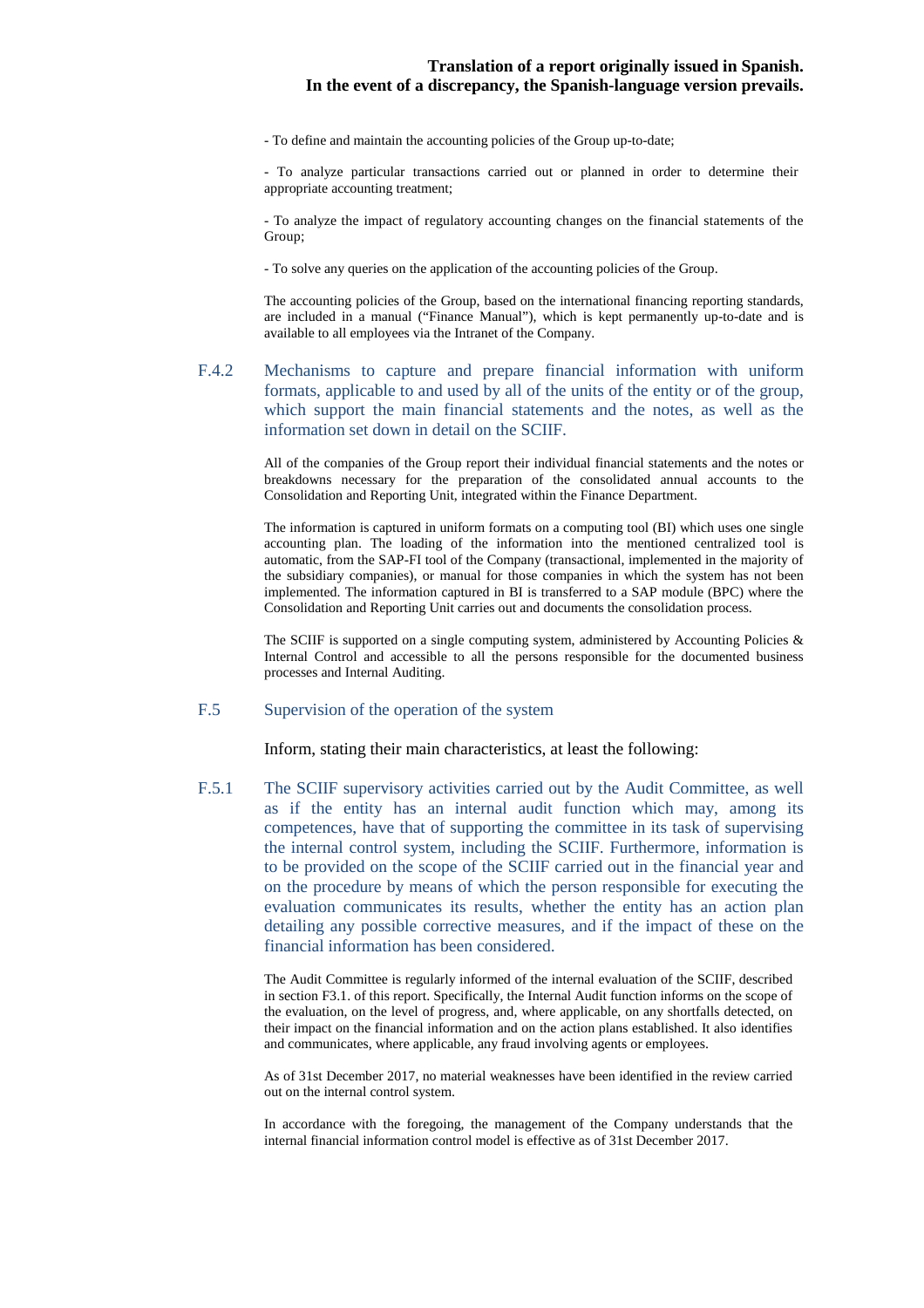F.5.2 If it has a procedure for discussion by means of which the accounting auditor (in accordance with that established in the Auditing Technical Standards), the internal audit function and other experts, may be able to communicate to the senior management and to the Audit Committee or managers of the entity any significant weaknesses in internal control identified during the processes of review of the annual accounts or any others with which they may have been entrusted. In addition, it is to inform on whether it has an action plan to endeavour to correct or mitigate any weaknesses observed.

> The Internal Audit function communicates to the senior management and to the Audit Committee any significant shortfalls in the internal control system which it has identified in its reviews, as well as the action plans established in order to mitigate them.

> The accounting auditor of the Group has direct access to the senior management and to the Audit Committee, holding regular meetings in order to obtain the information necessary to perform its work and to communicate any weaknesses detected in the internal control system.

> At the same time, the accounts auditor annually presents a report to the Audit Committee in which it details any shortfalls it has detected in the internal control system during the performance of its work.

#### F.6 Other relevant information

Nothing to be highlighted.

F.7 External auditor's report

Report on:

F.7.1 If the SCIIF information sent to the markets has been subjected to review by the external auditor, in which case the entity must include the corresponding report as an Annex. If it has not, information must be provided on the reasons for this.

> The Company has not requested a report from the external auditor reviewing the SCIIF information described in this report given that, with this being subject to the Sarbanes-Oxley Act, the external auditor shall issue the corresponding report on the effectiveness of the internal financial information control system, which shall be deposited together with the annual financial information in the SEC and published on the Company's corporate webpage.

# **G. DEGREE TO WHICH CORPORATE GOVERNANCE RECOMMENDATIONS ARE FOLLOWED**

State the extent to which the Company follows the recommendations of the Unified Code of Good Governance for Listed Companies.

If any of these recommendations are not complied with, or are complied with partially, give a detailed explanation of the reasons in order for the shareholders, investors and the market in general to have sufficient information in order to value the actions of the company. Explanations of a general nature shall not be acceptable.

1. The Articles of association of listed companies should not place any upper limit on the number of votes that can be cast by a single shareholder, or impose other restrictions hindering the control of the Company by means of purchasing its shares on the market.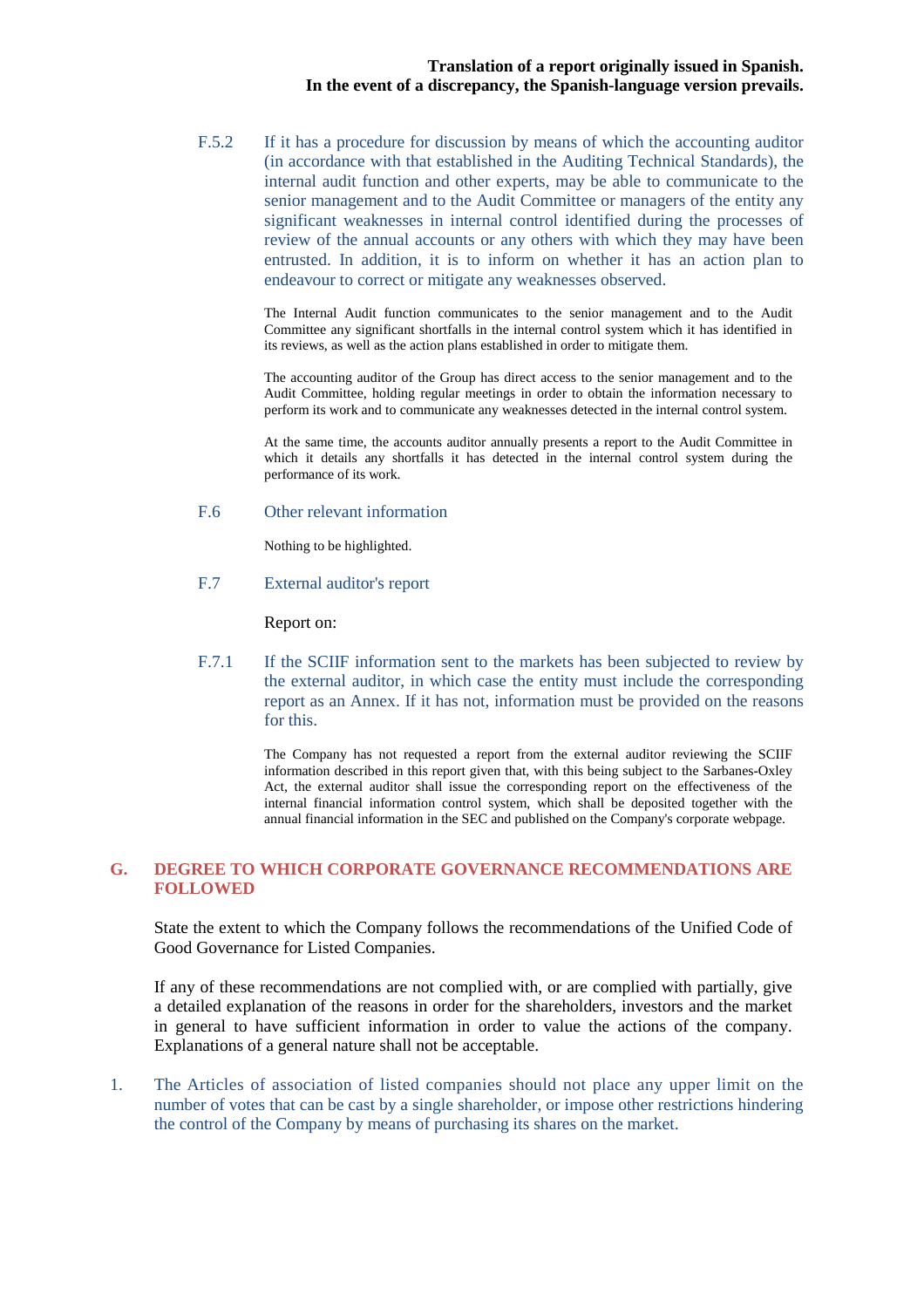# Complied with

- 2. When a dominant and a subsidiary Company are stock market-listed, both should publicly disclose in detail
	- a) The respective areas of work engaged in and possible business dealings between them, as well as those of the subsidiary Company listed with other Group companies.
	- b) Any mechanisms planned to settle any possible conflicts of interest that might arise.

# Not applicable

- 3. During the annual general meeting the chairman of the board of directors should verbally inform shareholders in sufficient detail of the most relevant aspects of the company's corporate governance, supplementing the written information circulated in the annual corporate governance report. In particular:
	- a) Changes taking place since the previous annual general meeting.
	- b) The specific reasons for the company not following a given Good Governance Code recommendation, and any alternative procedures followed in its stead.

# Complied with

4. The company should draw up and implement a policy of communication and contacts with shareholders, institutional investors and proxy advisors that complies in full with market abuse regulations and accords equitable treatment to shareholders in the same position.

This policy should be disclosed on the company's website, complete with details of how it has been put into practice and the identities of the relevant interlocutors or those charged with its implementation.

Complied with

5. The board of directors should not make a proposal to the general meeting for the delegation of powers to issue shares or convertible securities without pre-emptive subscription rights for an amount exceeding 20% of the capital at the time of such delegation.

When the board of directors approves any issuance of shares or convertible securities without pre-emptive subscription rights, the company should immediately post a report on its website explaining the exclusion as envisaged in company legislation.

Complied with

- 6. Listed companies drawing up the following reports on a voluntary or compulsory basis should publish them on their website well in advance of the annual general meeting, even if their distribution is not obligatory:
	- a) Report on auditor independence.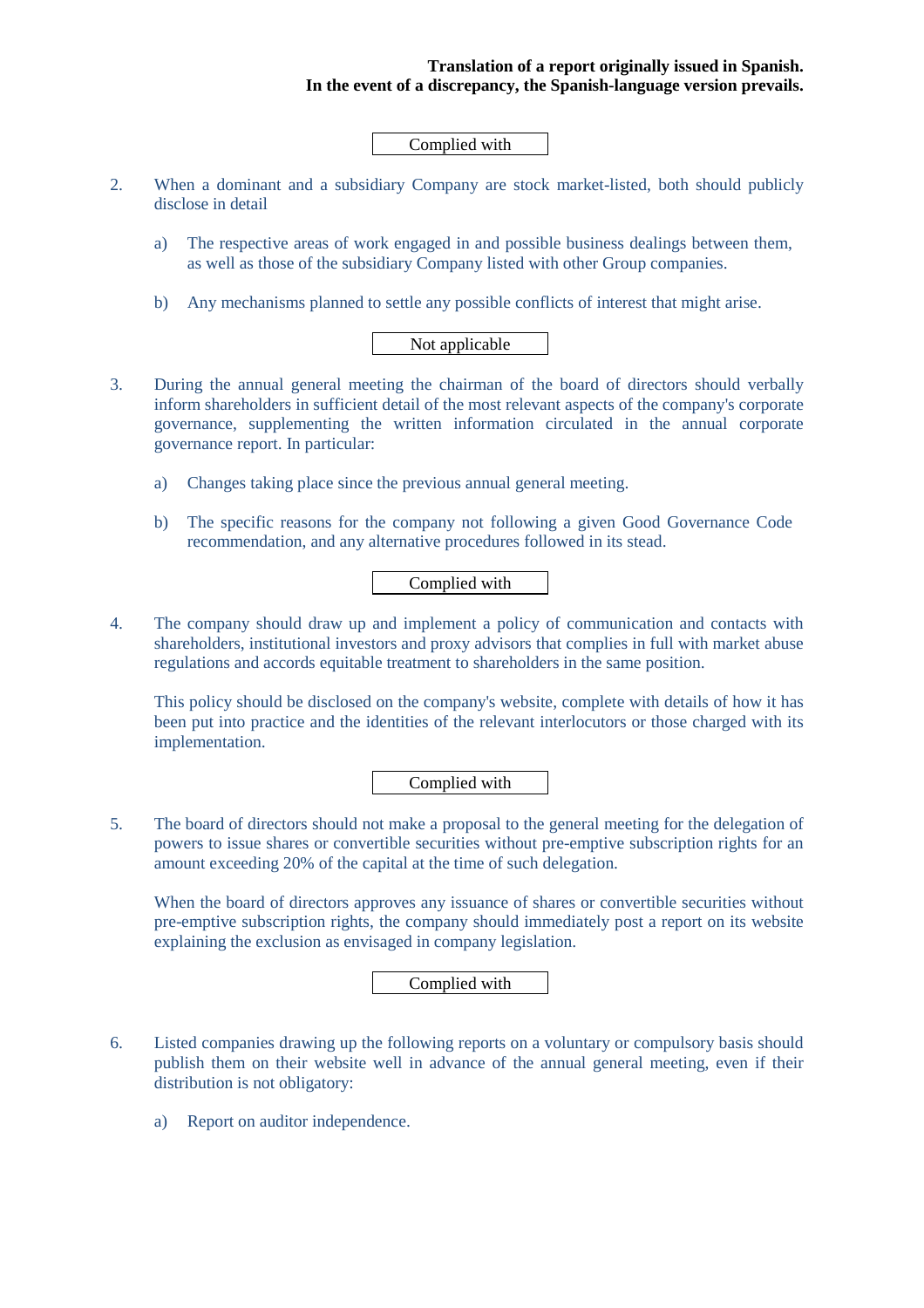- b) Reviews of the operation of the audit committee and the Appointment and Remuneration Committee.
- c) Audit committee report on third-party transactions.
- d) Report on corporate social responsibility policy.

Complied with

7. The company should broadcast its general meetings live on the corporate website.

# Explain

The Company does not broadcast its shareholder meetings live on the corporate website because the Company does not consider it necessary due to the high attendance rates at the shareholders' meetings.

8. The audit committee should strive to ensure that the board of directors can present the company's accounts to the general meeting without limitations or qualifications in the auditor's report. In the exceptional case that qualifications exist, both the chairman of the audit committee and the auditors should give clear account to shareholders of their scope and content.

Complied with

9. The company should disclose its conditions and procedures for admitting share ownership, the right to attend general meetings or delegation of voting rights, and display them permanently on its website.

Such conditions and procedures should encourage shareholders to attend and exercise their rights and be applied in a non-discriminatory manner.

Complied with

- 10. When an accredited shareholder exercises the right to supplement the agenda or submit new proposals prior to the general meeting, the company should:
	- a) Immediately circulate the supplementary items and new proposals.
	- b) Disclose the model of attendance card or proxy appointment or remote voting form duly modified so that the new agenda items and alternative proposals can be voted on the same terms as those submitted by the board of directors.
	- c) Put all these items or alternative proposals to the vote applying the same voting rules as for those submitted by the board of directors, with particular regard to presumptions or deductions about the direction of votes.
	- d) After the general meeting, disclose the breakdown of votes on such supplementary items or alternative proposals.

Not applicable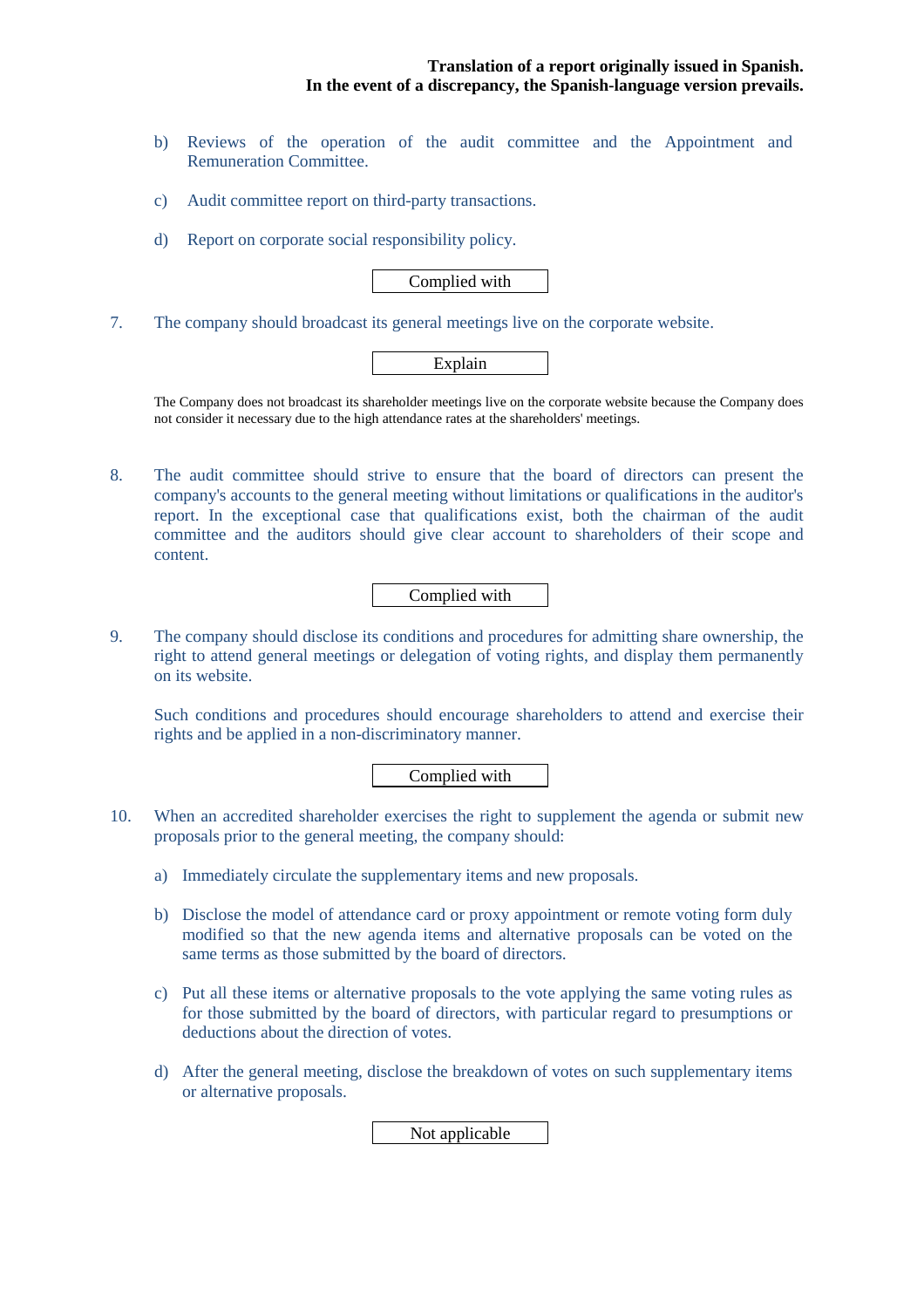11. In the event that the company plans to pay for attendance at the general meeting, it should first establish a general, long-term policy in this respect.

# Not applicable

12. The board of directors should perform its duties with unity of purpose and independent judgment, according the same treatment to all shareholders in the same position. It should be guided at all times by the company's best interest, understood as the creation of a profitable business that promotes its sustainable success over time, while maximizing its economic value.

In pursuing the corporate interest, it should not only abide by laws and regulations and conduct itself according to principles of good faith, ethics and respect of commonly accepted customs and good practices, but also strive to reconcile its own interests with the legitimate interests of its employees, suppliers, clients and other stakeholders, as well as with the impact of its activities on the broader community and the natural environment.

#### Complied with

13. The board should have the optimal size to promote its efficient functioning and maximize participation. The recommended range is accordingly between five and fifteen members.

# Complied with

- 14. The board of directors should approve a director selection policy that:
	- a) Is concrete and verifiable.
	- b) Ensures that appointment or re-election proposals are based on a prior analysis of the board's needs.
	- c) Favours a diversity of knowledge, experience and gender.

The results of the prior analysis of board needs should be written up in the nomination committee's explanatory report, to be published when the general meeting is convened, that will ratify the appointment and re-election of each director.

The director selection policy should pursue the goal of having at least 30% of total board places occupied by female directors before the year 2020.

The nomination committee should run an annual check on compliance with the director selection policy and set out its findings in the annual corporate governance report.

## Complied with

15. Proprietary and independent directors should constitute an ample majority on the board of directors, while the number of executive directors should be the minimum practical bearing in mind the complexity of the corporate group and the percentage of ownership interests in the company capital that the executive directors control.

#### Complied with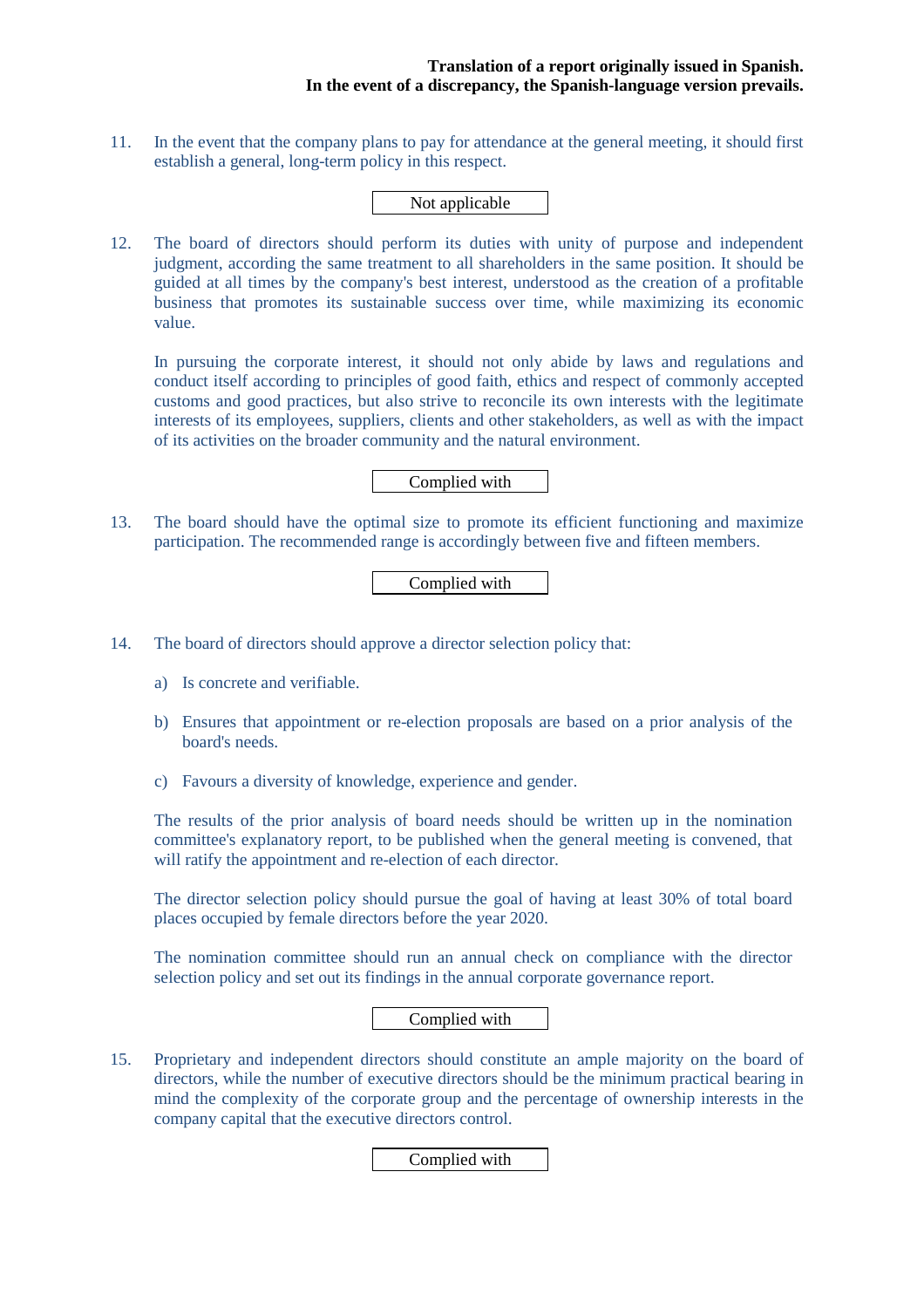16. The percentage of proprietary directors out of all non-executive directors should be no greater than the proportion between the ownership stake of the shareholders they represent and the remainder of the company's capital.

This criterion can be relaxed:

- a) In large cap companies where few or no equity stakes attain the legal threshold for significant shareholding.
- b) In companies with a plurality of shareholders represented on the board but not otherwise related.

Complied with

17. Independent directors should be at least half of all board members.

However, when the company does not have a large market capitalization, or when a large cap company has shareholders individually or concertedly controlling over 30% of capital, independent directors should occupy, at least, a third of board places.

# Complied with

- 18. Companies should disclose the following director particulars on their website and keep them regularly updated:
	- a) Background and professional experience.
	- b) Directorships held in other companies, listed or otherwise, and other paid activities they engage in, of whatever nature.
	- c) Statement of the director class to which they belong, in the case of proprietary directors, indicating the shareholder they represent or have links with.
	- d) Dates of their first appointment as a board member and subsequent re-elections.
	- e) Shares held in the company, and any options on the same.

# Complied with

19. Following verification by the nomination committee, the annual corporate governance report should disclose the reasons for the appointment of proprietary directors at the urging of shareholders controlling less than 3% of capital; and explain any rejection of a formal request for a board place from shareholders whose equity stake is equal to or greater than that of others applying successfully for a proprietary directorship.

# Not applicable

20. Proprietary directors should resign when the shareholders they represent dispose of their ownership interest in its entirety. If such shareholders reduce their stakes, thereby losing some of their entitlement to proprietary directors, the latters' number should be reduced accordingly.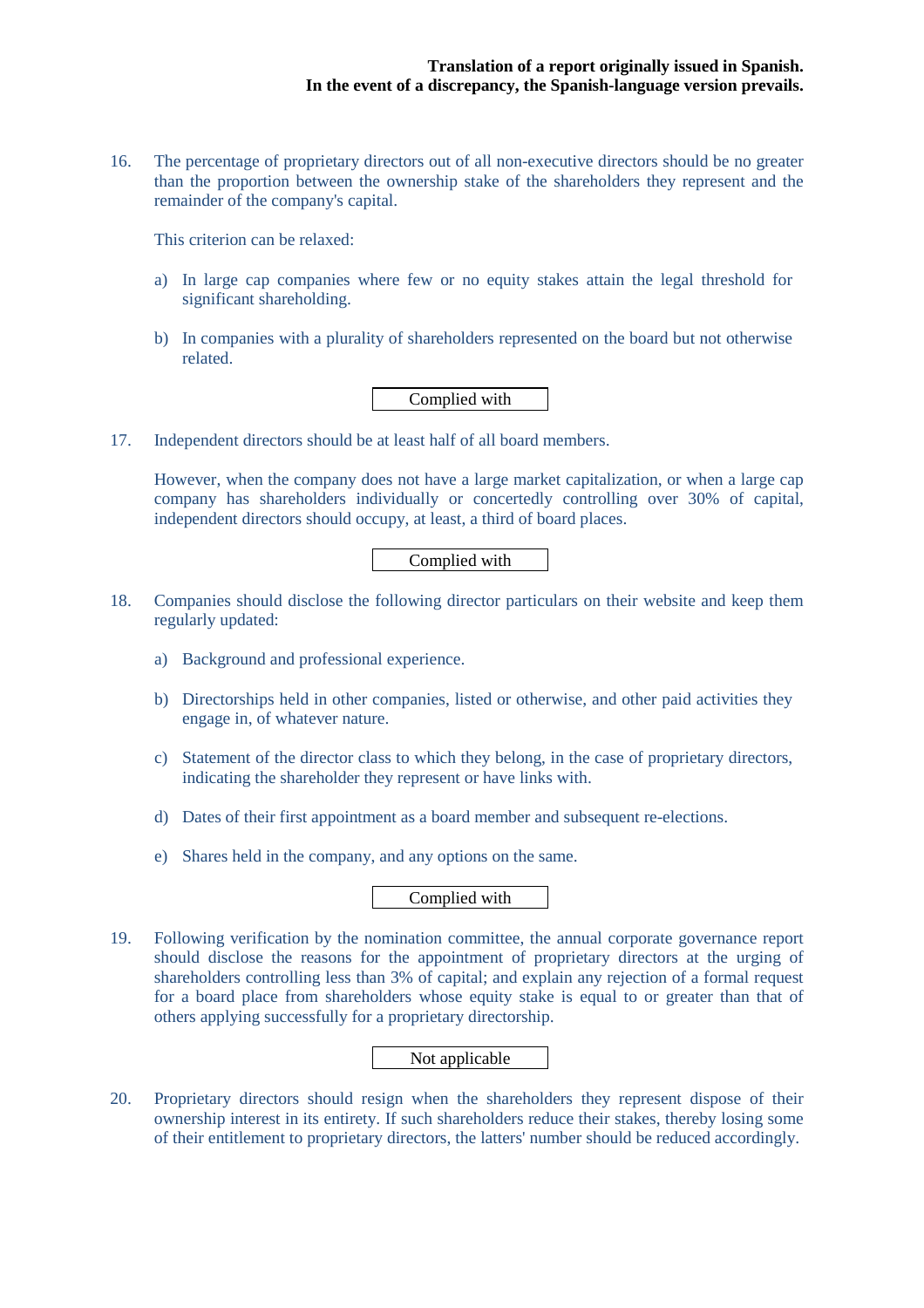#### Complied with

21. The Board of Directors should not propose the removal of independent directors before the expiry of their tenure as mandated by the bylaws, except where they find just cause, based on a proposal from the nomination committee. In particular, just cause will be presumed when directors take up news posts or responsibilities that prevent them allocating sufficient time to the work of a board member, or are in breach of their fiduciary duties or come under one of the disqualifying grounds for classification as independent enumerated in the applicable legislation.

The removal of independent directors may also be proposed when a takeover bid, merger or similar corporate transaction alters the company's capital structure, provided the changes in board membership ensue from the proportionality criterion set out in recommendation 16.

Complied with

22. Companies should establish rules obliging directors to disclose any circumstance that might harm the organization's name or reputation, tendering their resignation as the case may be, and, in particular, to inform the board of any criminal charges brought against them and the progress of any subsequent trial.

The moment a director is indicted or tried for any of the offences stated in company legislation, the board of directors should open an investigation and, in light of the particular circumstances, decide whether or not he or she should be called on to resign. The board should give a reasoned account of all such determinations in the annual corporate governance report.

# Complied with

23. Directors should express their clear opposition when they feel a proposal submitted for the board's approval might damage the corporate interest. In particular, independents and other directors not subject to potential conflicts of interest should strenuously challenge any decision that could harm the interests of shareholders lacking board representation.

When the Board makes material or reiterated decisions about which a director has expressed serious reservations, then he or she must draw the pertinent conclusions. Directors resigning for such causes should set out their reasons in the letter referred to in the next recommendation.

The terms of this recommendation also apply to the secretary of the board, even when he or she is not a director.

Complied with

24. Directors who give up their place before their tenure expires, through resignation or otherwise, should state their reasons in a letter to be sent to all members of the board. Whether or not such resignation is disclosed as a material event, the motivating factors should be explained in the annual corporate governance report.

# Complied with

25. The nomination committee should ensure that non-executive directors have sufficient time available to discharge their responsibilities effectively.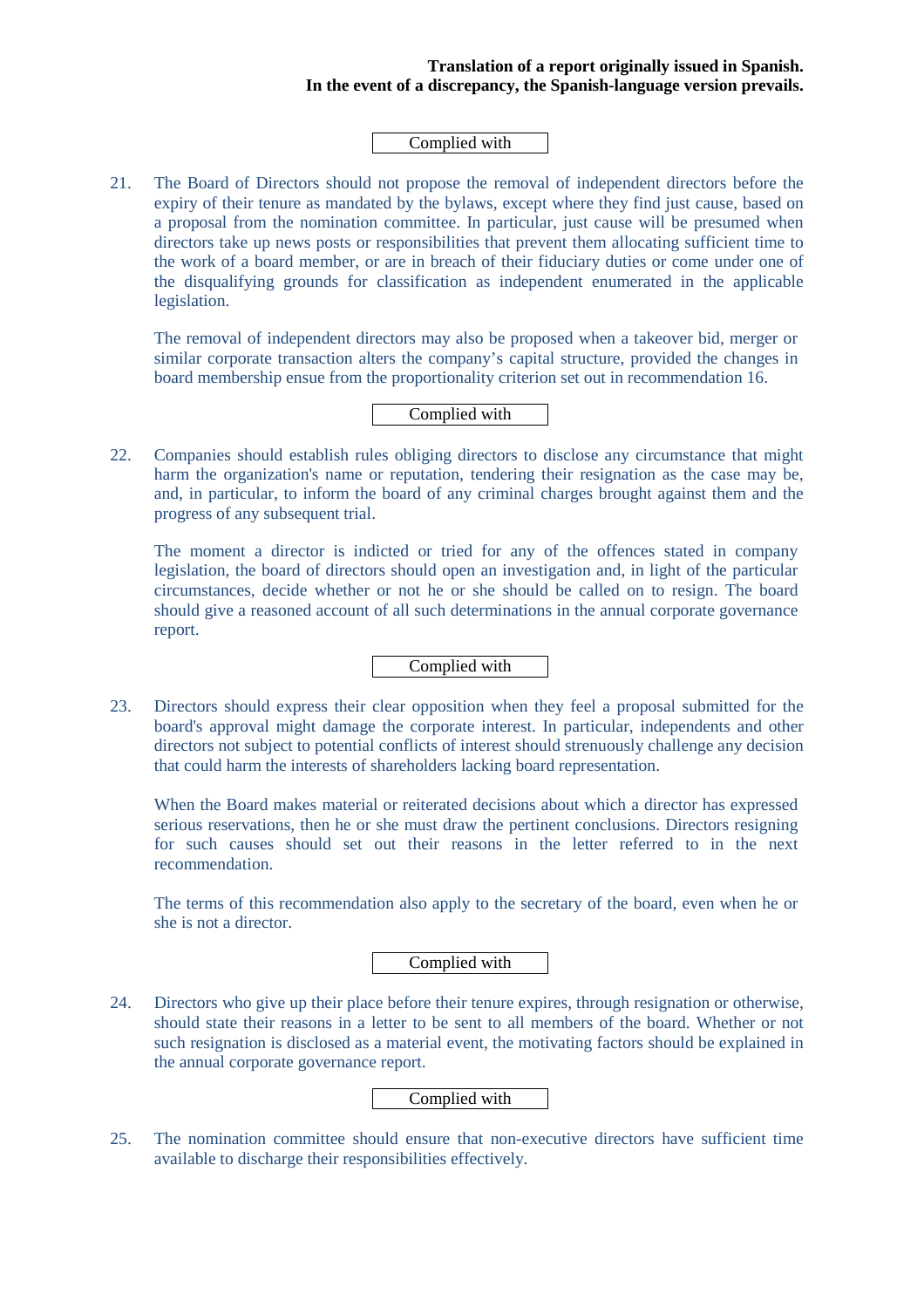The board of directors' regulations should lay down the maximum number of company boards on which directors can serve.

Complied with partially

The Regulations of the Board of Directors do not establish any rules on the maximum number of boards that its directors may join; however, to ensure that directors have enough time to carry out their duties effectively, the director selection policy takes this possibility into account.

26. The board should meet with the necessary frequency to properly perform its functions, eight times a year at least, in accordance with a calendar and agendas set at the start of the year, to which each director may propose the addition of initially unscheduled items.

Complied with

27. Director absences should be kept to a strict minimum and quantified in the annual corporate governance report. In the event of absence, directors should delegate their powers of representation with the appropriate instructions.

Complied with

28. When directors or the secretary express concerns about some proposal or, in the case of directors, about the company's performance, and such concerns are not resolved at the board meeting, they should be recorded in the minute book if the person expressing them so requests.

Complied with

29. The company should provide suitable channels for directors to obtain the advice they need to carry out their duties, extending if necessary to external assistance at the company's expense.

Complied with

30. Regardless of the knowledge directors must possess to carry out their duties, they should also be offered refresher programs when circumstances so advise.

Complied with

31. The agendas of board meetings should clearly indicate on which points directors must arrive at a decision, so they can study the matter beforehand or gather together the material they need.

For reasons of urgency, the chairman may wish to present decisions or resolutions for board approval that were not on the meeting agenda. In such exceptional circumstances, their inclusion will require the express prior consent, duly minuted, of the majority of directors present.

Complied with

32. Directors should be regularly informed of movements in share ownership and of the views of major shareholders, investors and rating agencies on the company and its group.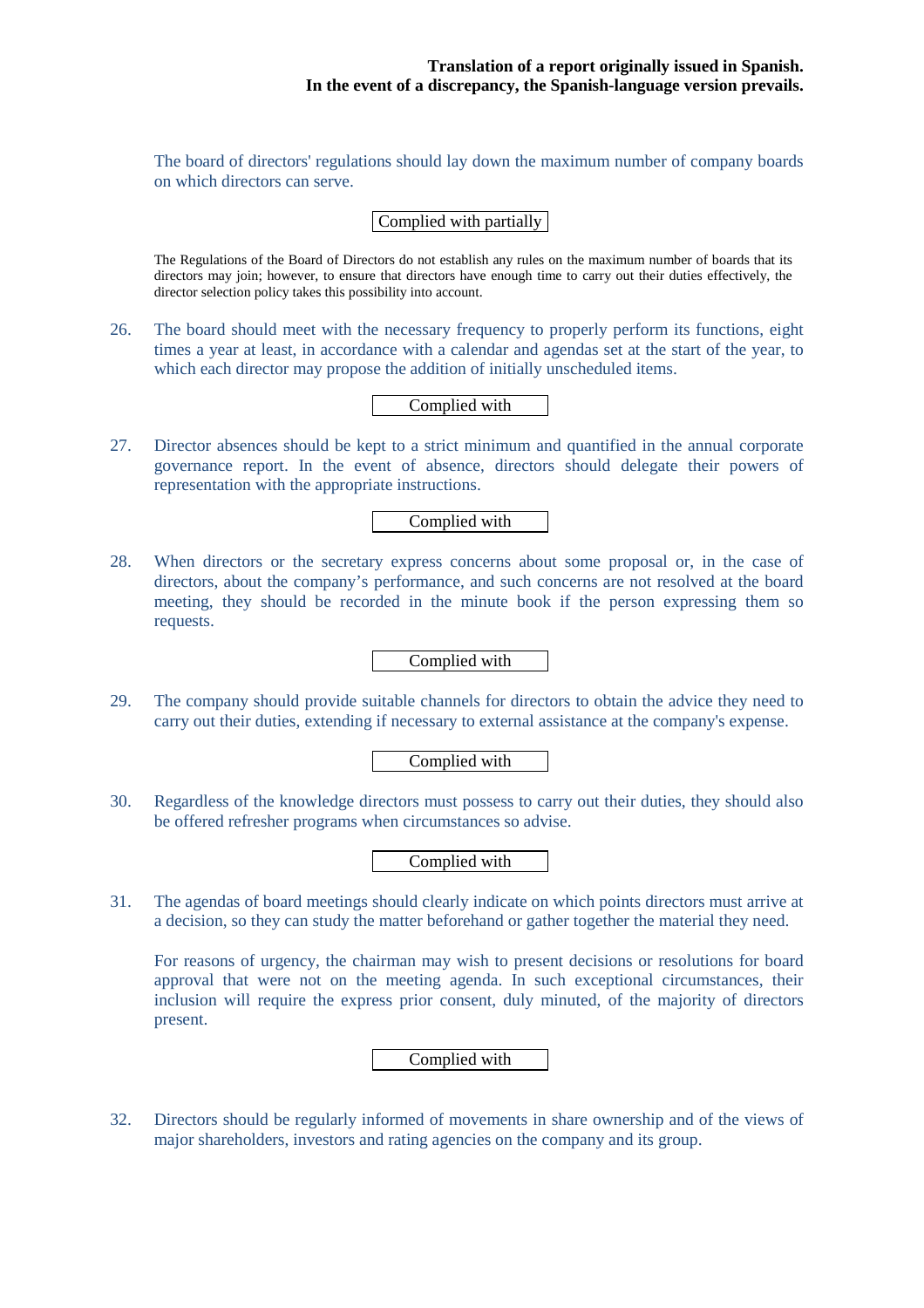#### Complied with

33. The chairman, as the person charged with the efficient functioning of the board of directors, in addition to the functions assigned by law and the company's bylaws, should prepare and submit to the board a schedule of meeting dates and agendas; organize and coordinate regular evaluation of the board and, where appropriate, the company's chief executive officer; exercise leadership of the board and be accountable for its proper functioning; ensure that sufficient time is given to the discussion of strategic issues, and approve and review refresher courses for each director, when circumstances so advise.

## Complied with

34. When a lead independent director has been appointed, the bylaws or board of directors regulations should grant him or her the following powers over and above those conferred by law: chair the board of directors in the absence of the chairman or vice chairman; give voice to the concerns of non-executive directors; maintain contacts with investors and shareholders to hear their views and develop a balanced understanding of their concerns, especially those to do with the company's corporate governance; and coordinate the chairman's succession plan.

#### Complied with partially

The Regulations of the Board of Directors do not assign these duties to the lead director; however, in practice, he assumes most of these additional duties, because, for instance, he participated in the Company's Succession Plan and attended the Investor Day organized by the Company.

35. The board secretary should strive to ensure that the board's action and decisions are informed by the governance recommendations of the Good Governance Code of relevance to the company.

#### Complied with

- 36. The board in full should conduct an annual evaluation, adopting, where necessary, an action plan to correct weakness detected in:
	- a) The quality and efficiency of the board's operation.
	- b) The performance and membership of its committees.
	- c) The diversity of board membership and competences.
	- d) The performance of the chairman of the board of directors and the company's chief executive.
	- e) The performance and contribution of individual directors, with particular attention to the chairmen of board committees.

The evaluation of board committees should start from the reports they send the board of directors, while that of the board itself should start from the report of the nomination committee.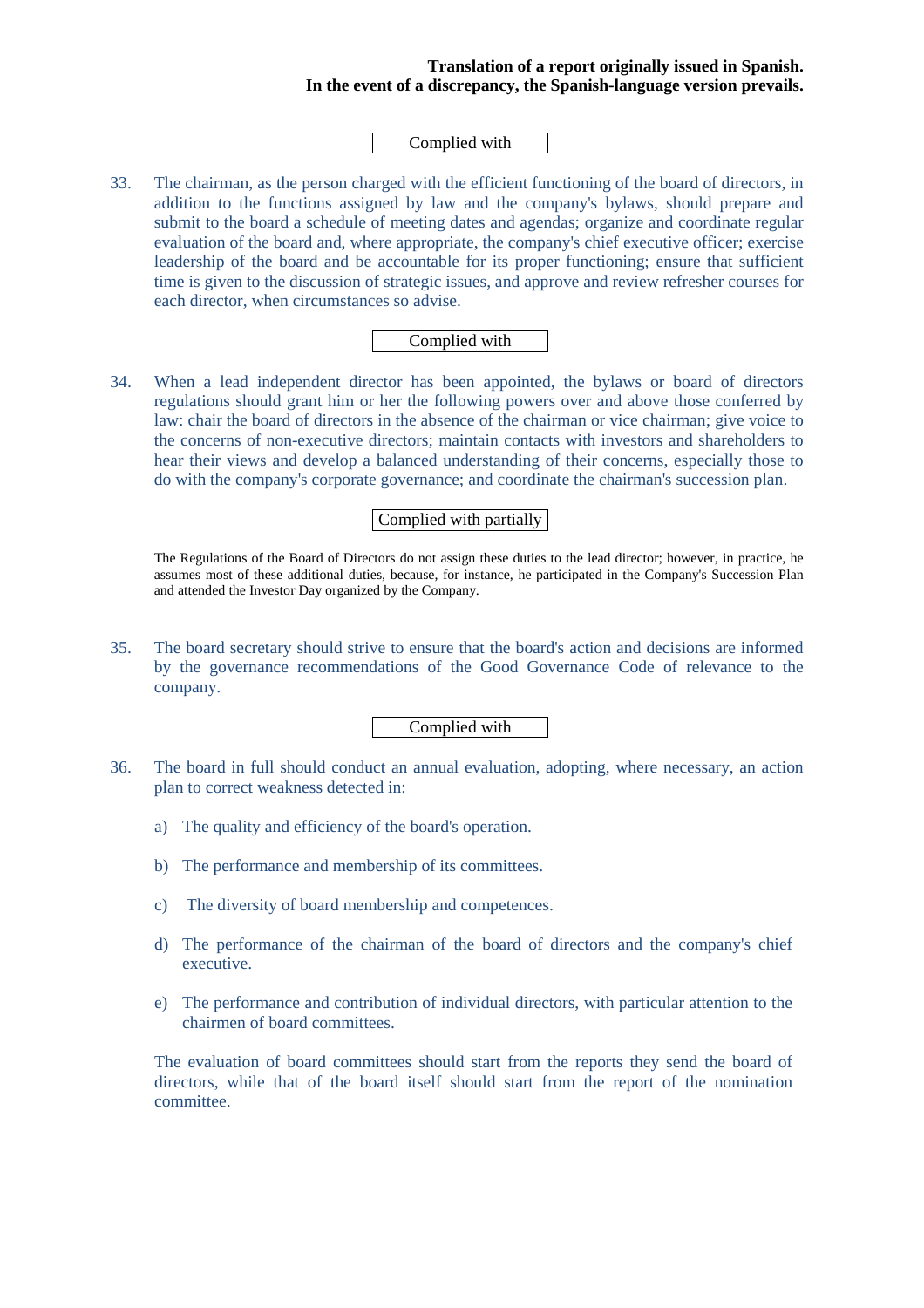Every three years, the board of directors should engage an external facilitator to aid in the evaluation process. This facilitator's independence should be verified by the nomination committee.

Any business dealings that the facilitator or members of its corporate group maintain with the company or members of its corporate group should be detailed in the annual corporate governance report.

The process followed and areas evaluated should be detailed in the annual corporate governance report.

Complied with

37. When an executive committee exists, its membership mix by director class should resemble that of the board. The secretary of the board should also act as secretary to the executive committee.

Not applicable

38. The board should be kept fully informed at all times of the business transacted and decisions made by the executive committee. To this end, all board members should receive a copy of the committee's minutes.

Not applicable

39. All members of the audit committee, particularly its chairman, should be appointed with regard to their knowledge and experience in accounting, auditing and risk management matters. A majority of committee places should be held by independent directors.

Complied with

40. Listed companies should have a unit in charge of internal audit function, under the supervision of the audit committee, to monitor the effectiveness of reporting and control systems. This unit should report functionally to the board's non-executive chairman or the chairman of the audit committee.

Complied with

41. The head of the unit handling the internal audit function should present an annual work programme to the audit committee, inform it directly of any incidents arising during its implementation and submit an activities report at the end of each year.

Complied with

- 42. The audit committee should have the following functions over and above those legally assigned:
	- 1. With respect to internal control and reporting systems:
		- a) Monitor the preparation and the integrity of the financial information prepared on the company and, where appropriate, the group, checking for compliance with legal provisions, the accurate demarcation of the consolidation perimeter, and the correct application of accounting principles.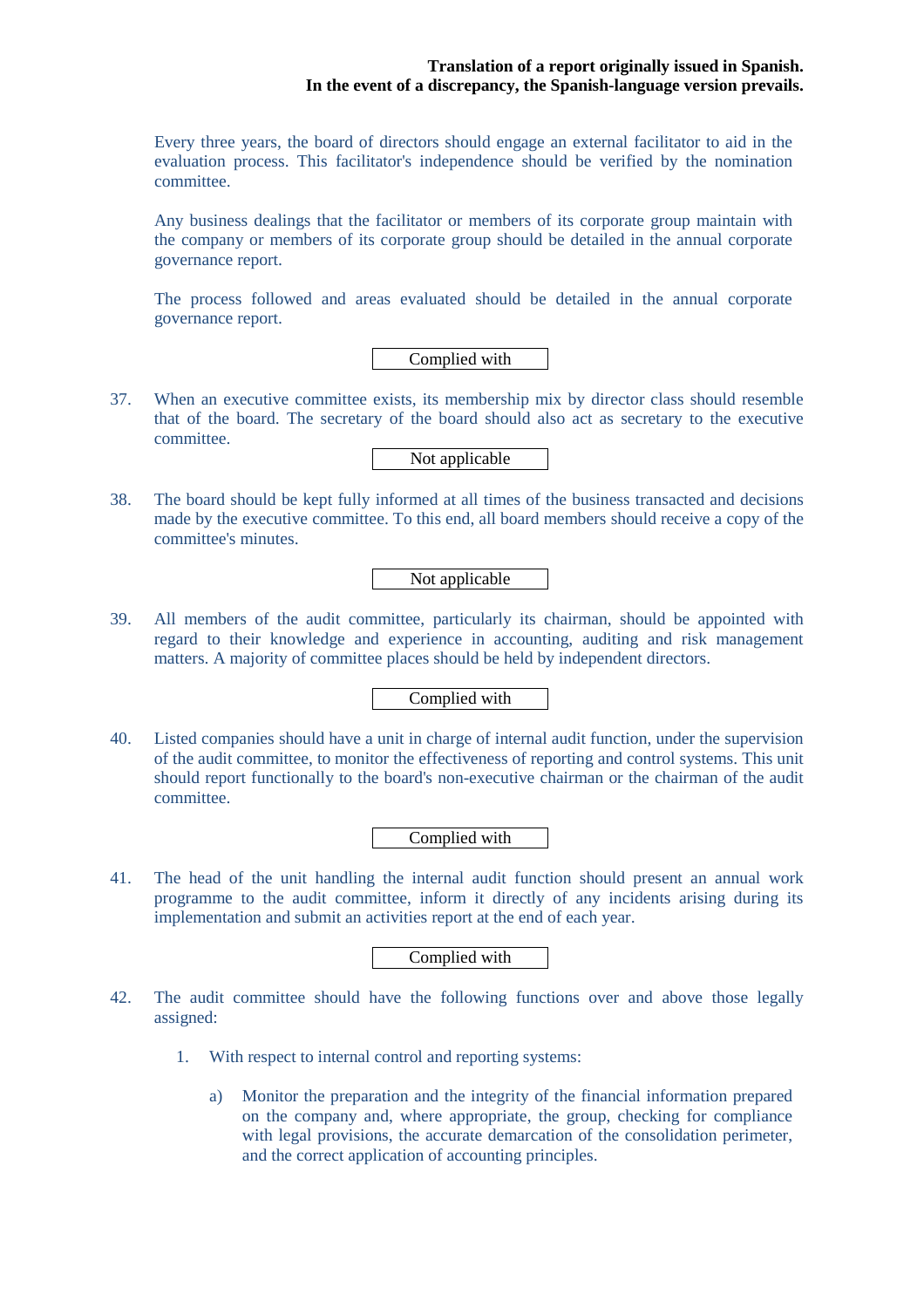- b) Monitor the independence of the unit handling the internal audit function; propose the selection, appointment, re-election and removal of the head of the internal audit service; propose the service's budget; approve its priorities and work programmes, ensuring that it focuses primarily on the main risks the company is exposed to; receive regular report-backs on its activities; and verify that senior management are acting on the findings and recommendations of its reports.
- c) Establish and supervise a mechanism whereby staff can report, confidentially and, if appropriate and feasible, anonymously, any significant irregularities that they detect in the course of their duties, in particular financial or accounting irregularities.
- 2. With regard to the external auditor:
	- a) Investigate the issues giving rise to the resignation of the external auditor, should this come about.
	- b) Ensure that the remuneration of the external audit does not compromise its quality or independence.
	- c) Ensure that the company notifies any change of external auditor to the CNMV (Spanish Stock Exchange Commission) as a material event, accompanied by a statement of any disagreements arising with the outgoing auditor and the reasons for the same.
	- d) Ensure that the external auditor has a yearly meeting with the board in full to inform it of the work undertaken and developments in the company's risk and accounting positions.
	- e) Ensure that the company and the external auditor adhere to current regulations on the provision of non-audit services, limits on the concentration of the auditor's business and other requirements concerning auditor independence.

## Complied with

43. The audit committee should be empowered to meet with any company employee or manager, even ordering their appearance without the presence of another senior officer.

# Complied with

44. The audit committee should be informed of any fundamental changes or corporate transactions the company is planning, so the committee can analyze the operation and report to the board beforehand on its economic conditions and accounting impact and, when applicable, the exchange ratio proposed.

Complied with

45. Risk control and management policy should identify at least: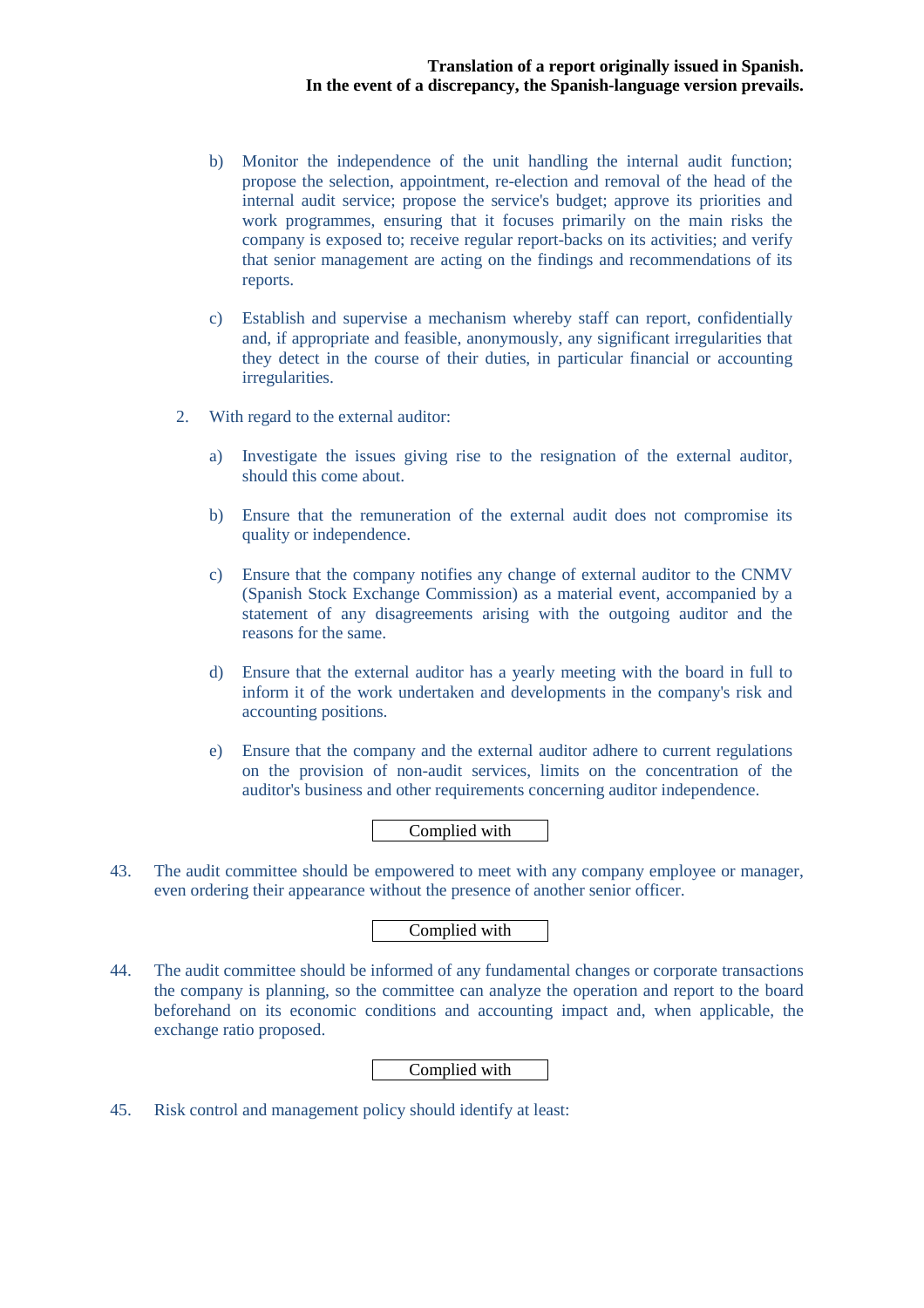- a) The different types of financial and non-financial risk the company is exposed to (including operational, technological, financial, legal, social, environmental, political and reputational risks), with the inclusion under financial or economical risks of contingent liabilities and other off-balance sheet risks.
- b) The determination of the risk level the company sees as acceptable.
- c) The measures in place to mitigate the impact of identified risk events should they occur.
- d) The internal control and reporting systems to be used to control and manage the above risks, including contingent liabilities and off-balance sheet risks.

# Complied with

- 46. Companies should establish a risk control and management function in the charge of one of the company's internal department or units and under the direct supervision of the audit committee or some other dedicated board committee. This function should be expressly charged with the following responsibilities:
	- a) Ensure that risk control and management systems are functioning correctly and, specifically, that major risks the company is exposed to are correctly identified, managed and quantified.
	- b) Participate actively in the preparation of risk strategies and in key decisions about their management.
	- c) Ensure that risk control and management systems are mitigating risks effectively in the frame of the policy drawn up by the board of directors.

# Complied with

47. Appointees to the Appointment and Remuneration Committee – or of the nomination committee and remuneration committee, if separately constituted – should have the right balance of knowledge, skills and experience for the functions they are called on to discharge. The majority of their members should be independent directors.

## Complied with

48. Large cap companies should operate separately constituted Appointment and Remuneration Committees.

Explain

As of today, the Company does not consider it is necessary to have two separate committees. One committee is able to assume both tasks and ensure the proper performance of its functions.

49. The nomination committee should consult with the company's chairman and chief executive, especially on matters relating to executive directors.

When there are vacancies on the board, any director may approach the nomination committee to propose candidates that it might consider suitable.

## Complied with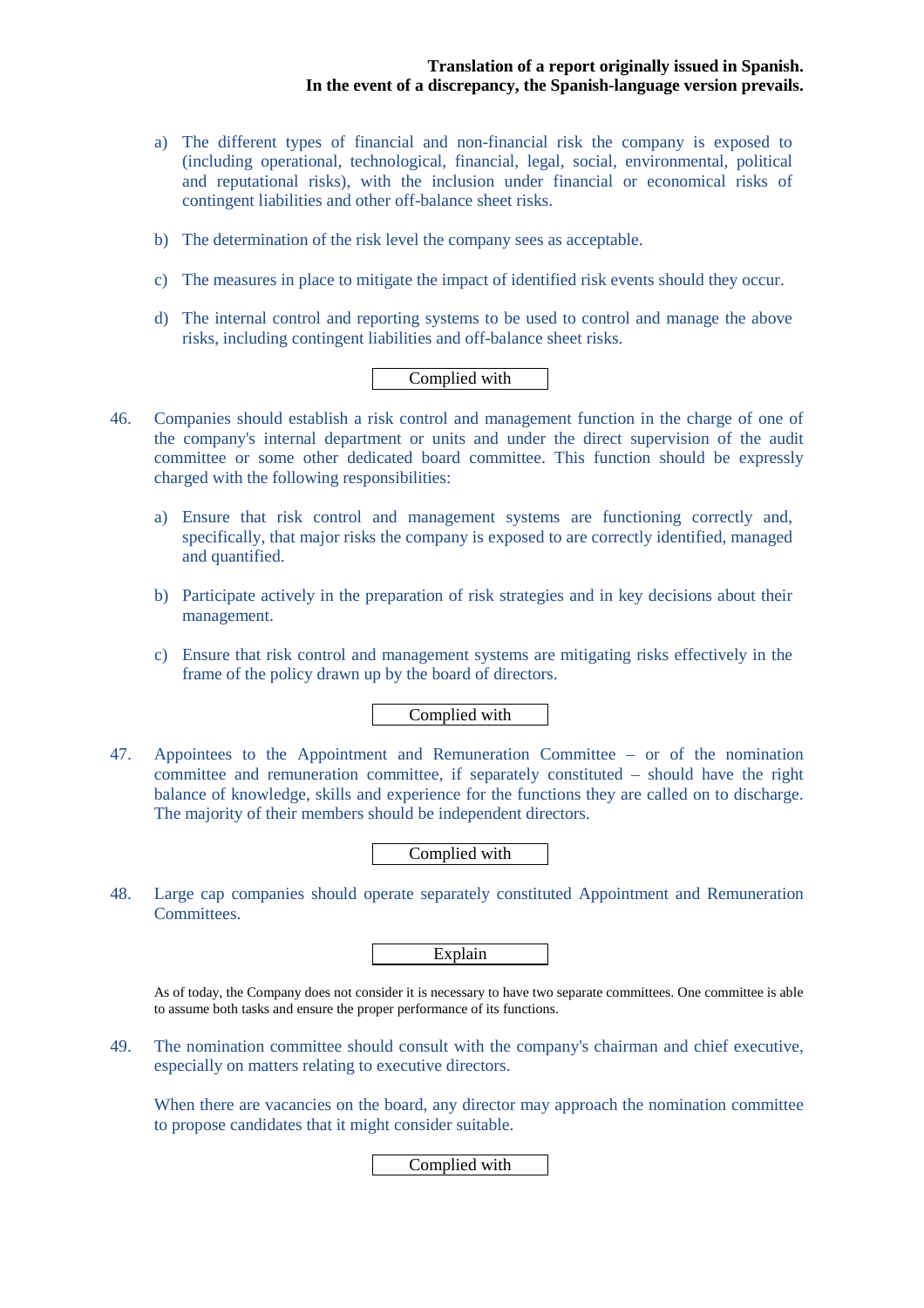- 50. The remuneration committee should operate independently and have the following functions in addition to those assigned by law:
	- a) Propose to the board the standard conditions for senior office contracts.
	- b) Monitor compliance with the remuneration policy set by the company.
	- c) Periodically review the remuneration policy for directors and senior officers, including share-based remuneration systems and their application, and ensure that individual compensation is proportionate to the amounts paid to other directors and senior officers in the company.
	- d) Ensure that conflicts of interest do not undermine the independence of any external advice the committee engages.
	- e) Verify the information on director and senior officers' pay contained in corporate documents, including the annual directors' remuneration statement.

# Complied with

51. The remuneration committee should consult with the company's chairman and chief executive, especially on matters relating to executive directors and senior officers.

#### Complied with

- 52. The terms of reference of supervision and control committees should be set out in the board of directors' regulations and aligned with those governing legally mandatory board committees as specified in the preceding sets of recommendations. They should include at least the following terms:
	- a) Committees should be formed exclusively by non-executive directors, with a majority of independents.
	- b) They should be chaired by independent directors.
	- c) The board should appoint the members of such committees with regard to the knowledge, skills and experience of its directors and each committee's terms of reference; discuss their proposals and reports; and provide report-backs on their activities and work at the first board plenary following each committee meeting.
	- d) They may engage external advice, when they feel it necessary for the discharge of their functions.
	- e) Meeting proceedings should be minuted and a copy made available to all board members.

Complied with

53. The task of supervising compliance with corporate governance rules, internal codes of conduct and corporate social responsibility policy should be assigned to one board committee or split between several, which could be the audit committee, the nomination committee, the corporate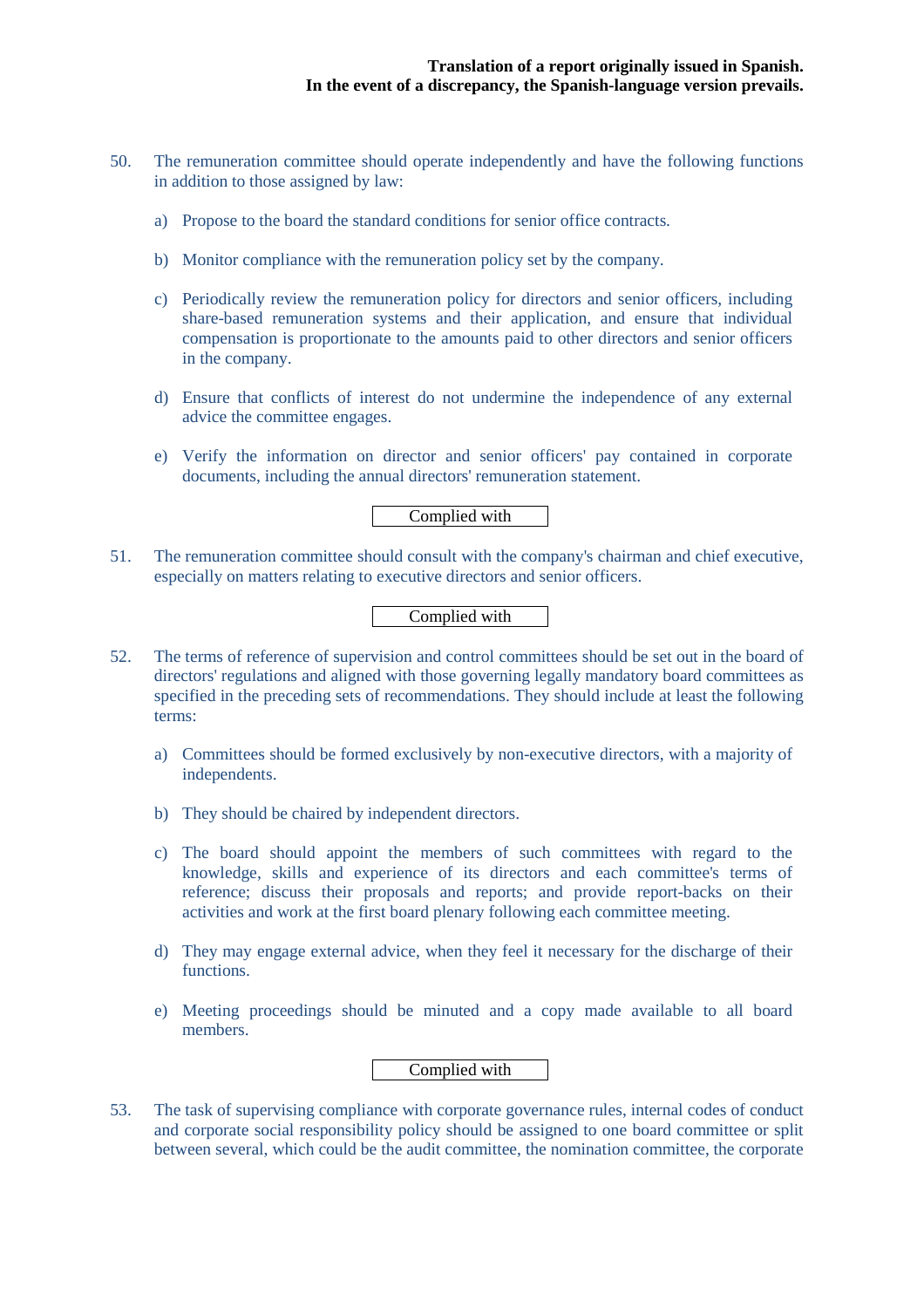social responsibility committee, where one exists, or a dedicated committee established *ad hoc* by the board under its powers of self-organization, with at the least the following functions:

- a) Monitor compliance with the company's internal codes of conduct and corporate governance rules.
- b) Oversee the communication and relations strategy with shareholders and investors, including small and medium-sized shareholders.
- c) Periodically evaluate the effectiveness of the company's corporate governance system, to confirm that it is fulfilling its mission to promote the corporate interest and catering, as appropriate, to the legitimate interests of remaining stakeholders.
- d) Review the company's corporate social responsibility policy, ensuring that it is geared to value creation.
- e) Monitor corporate social responsibility strategy and practices and assess compliance in their respect.
- f) Monitor and evaluate the company's interaction with its stakeholder groups.
- g) Evaluate all aspects of the non-financial risks the company is exposed to, including operational, technological, legal, social, environmental, political and reputational risks.
- h) Coordinate non-financial and diversity reporting processes in accordance with applicable legislation and international benchmarks.

Complied with

- 54. The corporate social responsibility policy should state the principles or commitments the company will voluntarily adhere to in its dealings with stakeholder groups, specifying at least:
	- a) The goals of its corporate social responsibility policy and the support instruments to be deployed.
	- b) The corporate strategy with regard to sustainability, the environment and social issues.
	- c) Concrete practices in matters relative to: shareholders, employees, clients, suppliers, social welfare issues, the environment, diversity, fiscal responsibility, respect for human rights and the prevention of illegal conducts.
	- d) The methods or systems for monitoring the results of the practices referred to above, and identifying and managing related risks.
	- e) The mechanisms for supervising non-financial risk, ethics and business conduct.
	- f) Channels for stakeholder communication, participation and dialogue.
	- g) Responsible communication practices that prevent the manipulation of information and protect the company's honour and integrity.

Complied with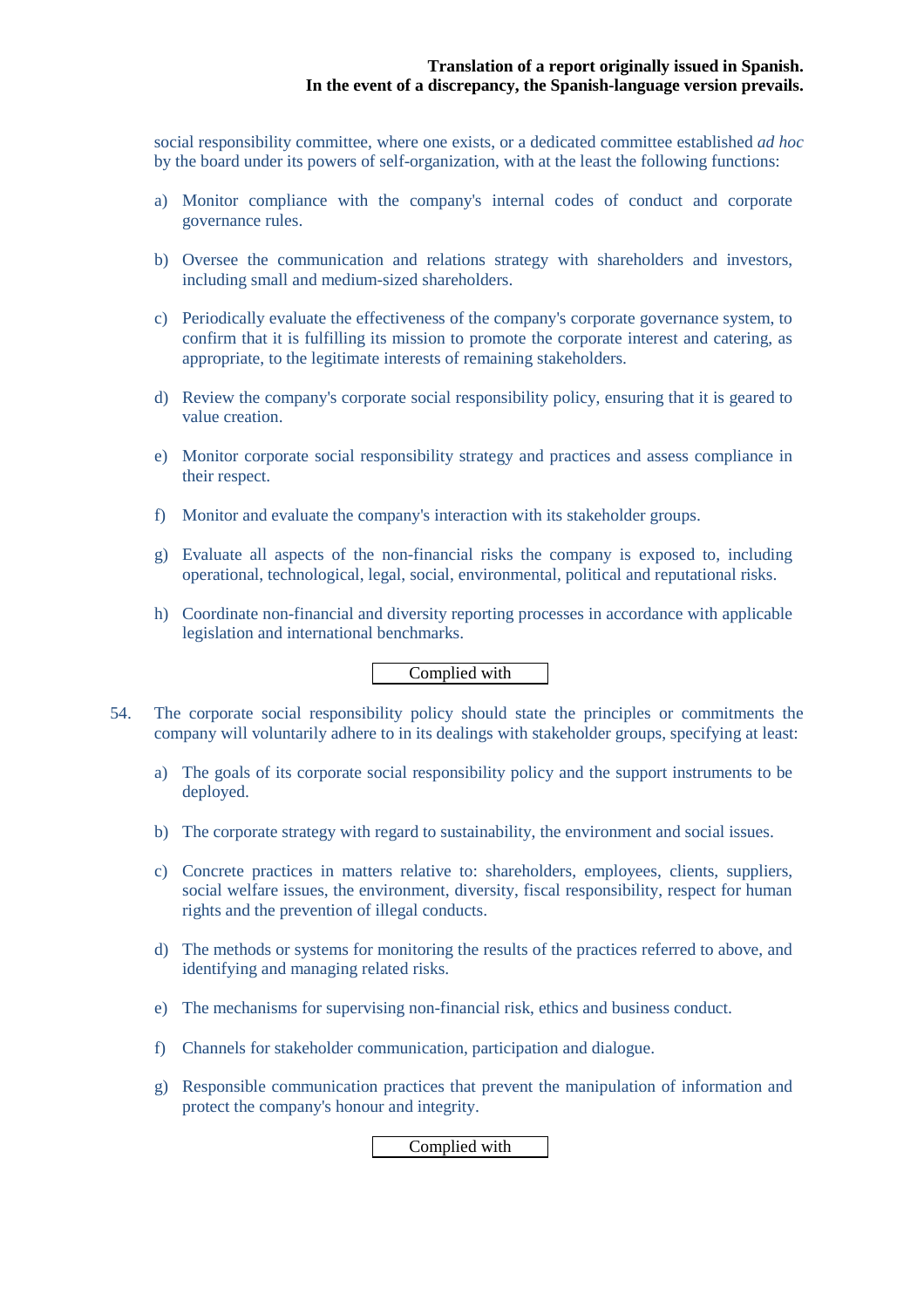55. The company should report on corporate social responsibility developments in its directors' report or in a separate document, using an internationally accepted methodology.

Complied with

56. Director remuneration should be sufficient to attract individuals with the desired profile and compensate the commitment, abilities and responsibility that the post demands, but not so high as to compromise the independent judgment of non-executive directors.

# Complied with

57. Variable remuneration linked to the company and the director's performance, the award of shares, options or any other right to acquire shares or to be remunerated on the basis of share price movements, and membership of long-term savings schemes such as pension plans should be confined to executive directors.

The company may consider the share-based remuneration of non-executive directors provided they retain such shares until the end of their mandate. This condition, however, will not apply to shares that the director must dispose of to defray costs related to their acquisition.

# Complied with

58. In the case of variable awards, remuneration policies should include limits and technical safeguards to ensure they reflect the professional performance of the beneficiaries and not simply the general progress of the markets or the company's sector, or circumstances of that kind.

In particular, variable remuneration items should meet the following conditions:

- a) Be subject to predetermined and measurable performance criteria that factor the risk assumed to obtain a given outcome.
- b) Promote the long-term sustainability of the company and include non-financial criteria that are relevant for the company's long-term value, such as compliance with its internal rules and procedures and its risk control and management policies.
- c) Be focused on achieving a balance between the delivery of short, medium and long-term objectives, such that performance-related pay rewards ongoing achievement, maintained over sufficient time to appreciate its contribution to long-term value creation. This will ensure that performance measurement is not based only on one-off, occasional or extraordinary events.

## Complied with

59. A major part of variable remuneration components should be deferred for a long enough period to ensure that predetermined performance criteria have effectively been met.

## Complied with

60. Remuneration linked to company earnings should bear in mind any qualifications stated in the external auditor's report that reduce their amount.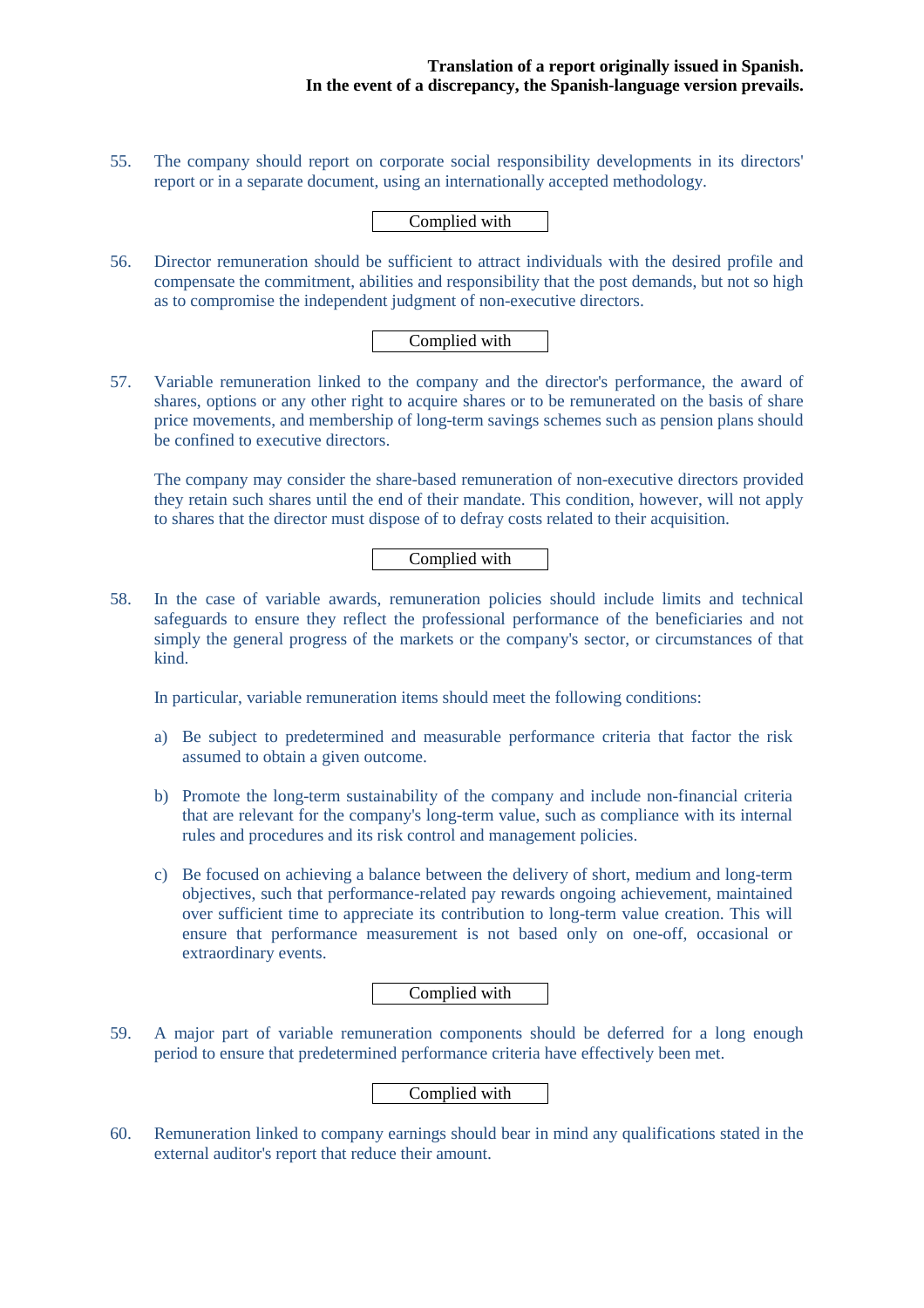Complied with

61. A major part of executive directors' variable remuneration should be linked to the award of shares or financial instruments whose value is linked to the share price.

#### Not applicable

62. Following the award of shares, share options or other rights on shares derived from the remuneration system, directors should not be allowed to transfer a number of shares equivalent to twice their annual fixed remuneration, or to exercise the share options or other rights on shares for at least three years after their award.

The above condition will not apply to any shares that the director must dispose of to defray costs related to their acquisition.

Not applicable

63. Contractual arrangements should include provisions that permit the company to reclaim variable components of remuneration when payment was out of step with the director's actual performance or based on data subsequently found to be misstated.

# Complied with partially

This is not expressly provided for in the contractual arrangements; however, the variable remuneration is only paid if the targets have been met.

The remuneration of the executive director is based on a fixed and a variable component, the variable component based on the fulfilment of company objectives oriented to the creation of value. In addition, part of the variable component may be received in cash or in company shares, in which case these are not delivered until a two year and one day term has elapsed.

64. Termination payments should not exceed a fixed amount equivalent to two years of the director's total annual remuneration and should not be paid until the company confirms that he or she has met the predetermined performance criteria.

Explain

The contracts of the 3 executive directors are standard contracts since they do not include specificities beyond the normal ones for this type of contracts. Notwithstanding the foregoing, those contracts include a takeover clause, according to which they may choose between continuing or ending their contractual relationship with the Company. In the latter case, executive directors shall be entitled to receive compensation in an amount equivalent to five years of salary. The compensation would only apply in the event of a takeover. It is worth noting that the remuneration of executive directors is below the average of the Ibex 35 companies.

Since the termination payments are calculated on the basis of 5 years, they are lower (in absolute terms) than the termination payments of many similar companies, which calculate such concept on the basis of 2 years but could lead to the payment of a higher amount. This circumstance is due to the fact that the remuneration of Grifols' top managers is moderate. Moreover, the amount is considered reasonable given that the contracts include non-compete clauses for a 3 years period. Additionally, the characteristics of the industry in which the company operates, with "only" 3 principal actors, has led to Grifols adopting a specific policy on termination payments.

Furthermore, the contracts executed with executive directors establish a post-contractual non-competition covenant. This covenant means that once the corresponding contract has been terminated, and for a period of three years, they cannot provide services in companies of a similar nature to the Company.

#### **H OTHER INFORMATION OF INTEREST**